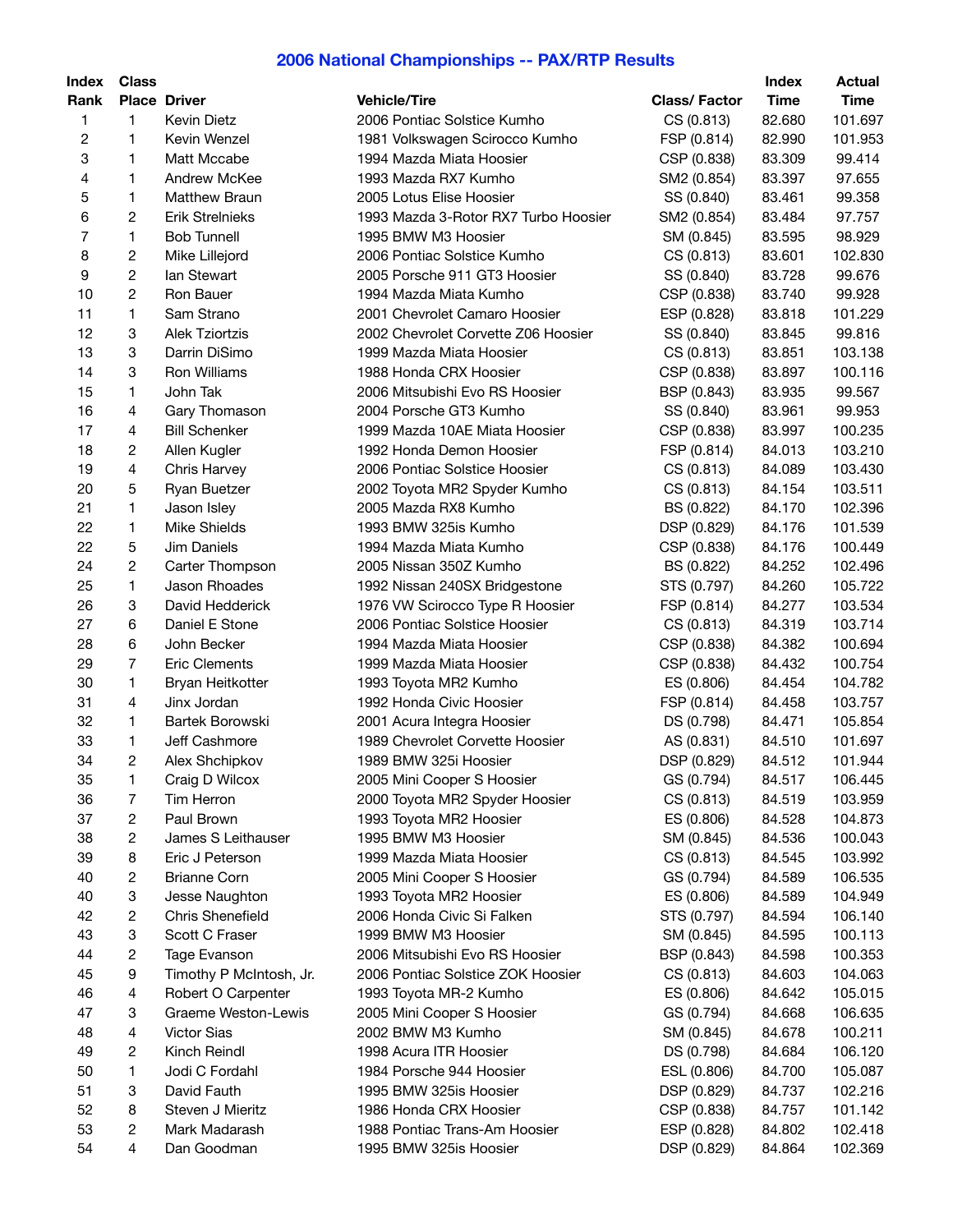| 55  | 3              | Fedja Jeleskovic          | 1995 Eagle Talon AWD Hoosier       | ESP (0.828)  | 84.895 | 102.530 |
|-----|----------------|---------------------------|------------------------------------|--------------|--------|---------|
| 56  | 1              | Karter Bollmann           | 2005 Mini Cooper Kumho             | HS (0.780)   | 84.907 | 108.855 |
| 57  | 3              | Michael King              | 1989 Honda Civic Si Falken         | STS (0.797)  | 84.920 | 106.549 |
| 58  | 2              | Steve Wynveen             | 2001 Honda S2000 Hoosier           | AS (0.831)   | 84.930 | 102.202 |
| 59  | 1              | Darrel A Padberg          | 1988 Ford Mustang Goodyear         | CP (0.856)   | 84.934 | 99.222  |
| 60  | 3              | Scott McHugh              | 1989 Chevrolet Corvette Kumho      | AS (0.831)   | 84.941 | 102.215 |
| 61  | 1              | Steve Hoelscher           | 1986 Toyota MR2 Hoosier            | DP (0.853)   | 84.947 | 99.586  |
| 62  | 5              | Patrick Salerno, III      | 2005 Lotus Elise Hoosier           | SS (0.840)   | 84.958 | 101.140 |
| 63  | 3              | Harold E Olsen            | 1996 Corvette GS Hoosier           | BSP (0.843)  | 84.966 | 100.790 |
| 64  | 5              | Michael A Burgess         | 1982 Volkswagen Rabbit Hoosier     | FSP (0.814)  | 84.986 | 104.406 |
| 65  | 4              | Andrew Lieber             | 2006 Mitsubishi EVO RS Hoosier     | BSP (0.843)  | 85.009 | 100.841 |
| 66  | 6              | Will Kalman               | 1991 Ford Escort GT Kumho          | FSP (0.814)  | 85.011 | 104.436 |
| 67  | 3              | Bruno Lajoie              | 1998 Acura Integra Type R Hoosier  | DS (0.798)   | 85.030 | 106.554 |
| 68  | 4              | Tony Savini               | 2005 Mini Cooper S Hoosier         | GS (0.794)   | 85.042 | 107.106 |
| 69  | 1              | Michael Johnson           | 2002 Chevy Z06 Hoosier             | ASP (0.852)  | 85.051 | 99.825  |
|     |                |                           |                                    |              |        |         |
| 70  | 5              | Jake Nygaard              | 2005 Mini Cooper S Kumho           | GS (0.794)   | 85.056 | 107.123 |
| 71  | 3              | Joe Goeke                 | 2005 Mazda Rx8 Kumho               | BS (0.822)   | 85.086 | 103.511 |
| 72  | 6              | G J Dixon                 | 2004 Cheverolet Corvette Z06 Kumho | SS (0.840)   | 85.091 | 101.299 |
| 73  | 4              | Jonathan Roberts          | 2005 Subaru STi Hoosier            | AS (0.831)   | 85.100 | 102.407 |
| 74  | 5              | <b>Nelson Antunes</b>     | 1994 Honda Civic Hoosier           | SM (0.845)   | 85.102 | 100.713 |
| 75  | 6              | Beth A McClure-Strelnieks | 2005 Cooper S Mini Hoosier         | GS (0.794)   | 85.138 | 107.227 |
| 76  | 2              | Mark McKnight             | 2005 Mazda 3 Kumho                 | HS (0.780)   | 85.146 | 109.162 |
| 77  | 4              | Tom Berry                 | 1996 Chevy Camaro SSR Kumho        | ESP (0.828)  | 85.172 | 102.865 |
| 78  | 10             | Joe Tharpe                | 2006 Pontiac Solstice Hoosier      | CS (0.813)   | 85.178 | 104.770 |
| 79  | $\overline{7}$ | Mark Allen                | 2005 Mini Cooper S Hoosier         | GS (0.794)   | 85.195 | 107.298 |
| 80  | 4              | Matthew Grainger          | 1997 Acura Integra Type R Hoosier  | DS (0.798)   | 85.204 | 106.772 |
| 80  | 4              | Asher Wunderl             | 2004 Mazda RX8 Kumho               | BS (0.822)   | 85.204 | 103.655 |
| 82  | 5              | <b>Toby Larsson</b>       | 1994 BMW 325is Kumho               | DSP (0.829)  | 85.212 | 102.789 |
| 83  | 4              | Kevin McCormick           | 1989 Honda Civic Si Kumho          | STS (0.797)  | 85.215 | 106.920 |
| 84  | 5              | Mark McCrary              | 1993 Toyota MR2 Kumho              | ES (0.806)   | 85.232 | 105.747 |
| 85  | 1              | Jeremiah McClintock       | 1998 Reenspeed                     | F125 (0.937) | 85.255 | 90.987  |
| 86  | 6              | Jay Parcon                | 1993 Toyota MR2 Kumho              | ES (0.806)   | 85.303 | 105.835 |
| 87  | 11             | <b>Bradley Lamont</b>     | 1999 Mazda Miata Hoosier           | CS (0.813)   | 85.311 | 104.934 |
| 88  | $\overline{7}$ | <b>Brian Johns</b>        | 1995 Mazda Miata Kumho             | ES (0.806)   | 85.314 | 105.849 |
| 89  | 8              | Eric Harry Kriemelmeyer   | 2003 Nissan Spec-V Hoosier         | GS (0.794)   | 85.334 | 107.474 |
| 90  | 6              | Kevin J Youngers          | 2002 BMW 330Ci Hoosier             | DSP (0.829)  | 85.342 | 102.946 |
| 91  | 9              | Greg Reno                 | 2006 Mini Cooper S Kumho           | GS (0.794)   | 85.365 | 107.512 |
| 92  | 5              | Lee Piccione              | 1995 BMW M3 Hoosier                | BSP (0.843)  | 85.384 | 101.286 |
| 93  | 8              | Leeds Gulick              | 1984 Porsche 944 Hoosier           | ES (0.806)   | 85.426 | 105.988 |
| 94  | 12             | <b>Steve Bunce</b>        | 2006 Pontiac Solstice ZOK Hoosier  | CS (0.813)   | 85.428 | 105.078 |
| 95  | 2              | Lloyd Wilson              | 2000 Toyota MR2 Spyder Hoosier     | DP (0.853)   | 85.433 | 100.156 |
| 96  | 5              | Michael Occhipinti        | 1996 Plymouth Neon ACR Falken      | STS (0.797)  | 85.438 | 107.200 |
| 97  | 5              | Ken Motonishi             | 2002 Chevrolet Camaro Z28 Kumho    | ESP (0.828)  | 85.440 | 103.188 |
| 98  | $\overline{c}$ | <b>Todd Farris</b>        | 1979 Chevy Z28 Goodyear            | CP (0.856)   | 85.454 | 99.829  |
| 99  | 7              | Patrick Lipsinic          | 2000 Subaru Impreza 2.5RS Hoosier  | DSP (0.829)  | 85.485 | 103.118 |
|     |                |                           |                                    |              |        |         |
| 100 | 1              | Wendi Lynn Allen          | 2005 Mini Cooper S Hoosier         | GSL (0.794)  | 85.497 | 107.679 |
| 101 | 2              | Paul Russell              | 2006 CRG Havanna / Pavesi          | F125 (0.937) | 85.520 | 91.270  |
| 102 | 7              | Stuart F. Maxcy           | 2004 Porsche GT3 Hoosier           | SS (0.840)   | 85.522 | 101.812 |
| 103 | 7              | John M Bonvouloir         | 1981 VW Scirocco Kumho             | FSP (0.814)  | 85.534 | 105.079 |
| 104 | 3              | Jack Burns                | 2005 Mini Cooper Kumho             | HS (0.780)   | 85.536 | 109.661 |
| 104 | 13             | <b>Bud Collins</b>        | 2006 Mazda Miata Hoosier           | CS (0.813)   | 85.536 | 105.210 |
| 106 | 1              | Jason Burns               | 2003 Ford Mustang Mach 1 Kumho     | FS (0.805)   | 85.546 | 106.268 |
| 107 | 6              | Jimmy Crawford            | 1992 Nissan 240SX Bridgestone      | STS (0.797)  | 85.548 | 107.338 |
| 108 | 8              | Jerry M Onks              | 2002 Chevrolet Z06 Hoosier         | SS (0.840)   | 85.575 | 101.875 |
| 109 | 4              | Keith Brown               | 2002 Mini Cooper Kumho             | HS (0.780)   | 85.578 | 109.715 |
| 110 | 6              | Neal Tovsen               | 1977 Volkswagen Scirocco Hoosier   | SM (0.845)   | 85.580 | 101.278 |
| 111 | 9              | Matt Leicester            | 1995 Mazda Miata R Hoosier         | ES (0.806)   | 85.600 | 106.204 |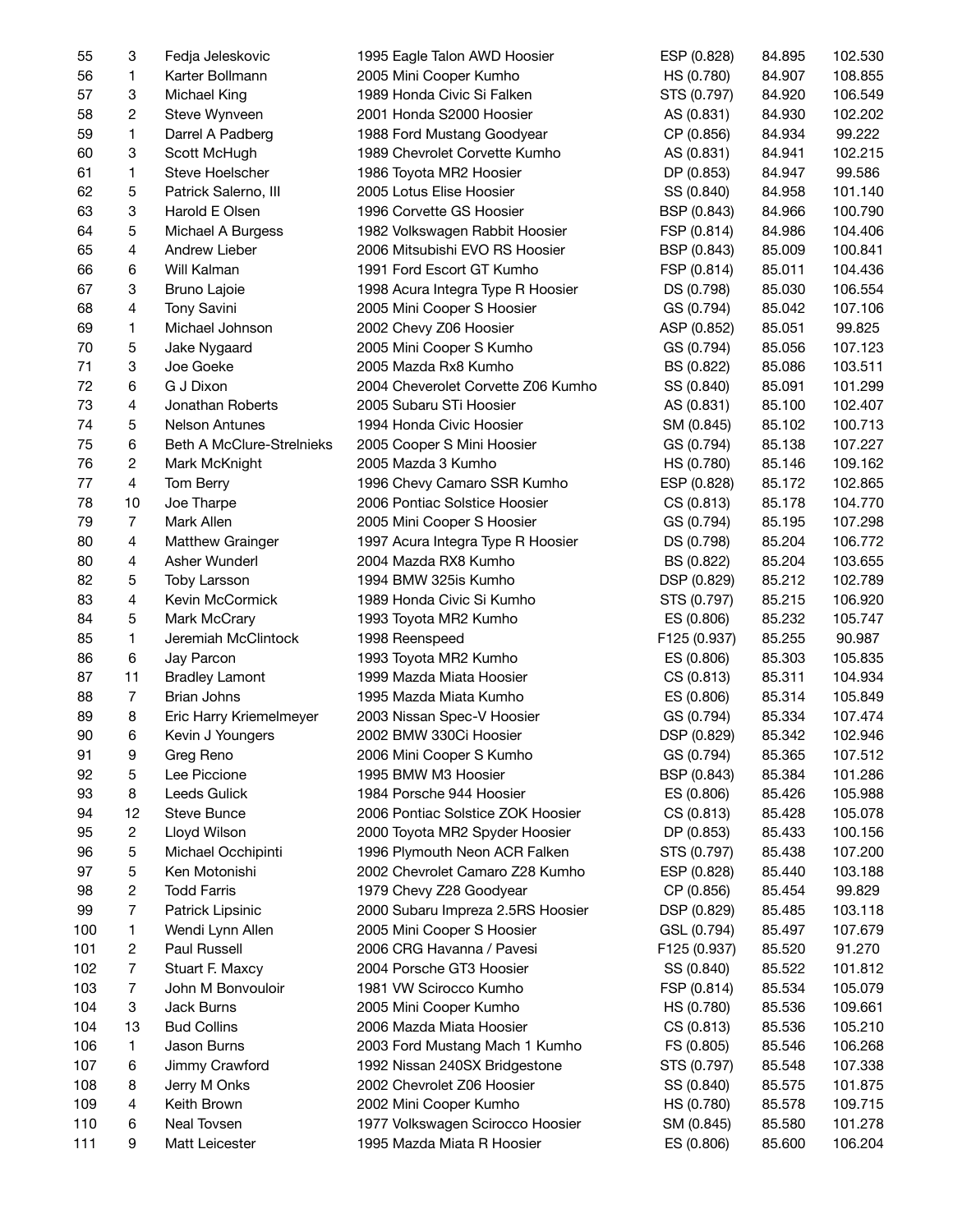| 112 | 3              | Russell A Blume           | 2004 Birel CR32SP                 | F125 (0.937) | 85.623 | 91.380             |
|-----|----------------|---------------------------|-----------------------------------|--------------|--------|--------------------|
| 113 | 6              | Marcus E Merideth         | 1996 Ford Mustang Hoosier         | ESP (0.828)  | 85.635 | 103.424            |
| 114 | 10             | Robert J Foley            | 2005 Mini Cooper S Hoosier        | GS (0.794)   | 85.636 | 107.854            |
| 115 | $\mathbf{1}$   | Steve O'Blenes            | 2005 Subaru WRX Falken            | STX (0.804)  | 85.641 | 106.519            |
| 116 | 8              | Eric Simmons              | 1981 VW Scirocco Hoosier          | FSP (0.814)  | 85.643 | 105.213            |
| 117 | 5              | Steve Baumbach            | 2005 Dodge SRT4 ACR Kumho         | DS (0.798)   | 85.682 | 107.371            |
| 118 | $\overline{c}$ | Noel Mattson              | 2005 Ford Mustang GT Kumho        | FS (0.805)   | 85.686 | 106.442            |
| 119 | $\overline{c}$ | Christopher A Cox         | 2002 Porsche GT2 Hoosier          | ASP (0.852)  | 85.693 | 100.579            |
| 120 | $\overline{7}$ | Cy S Lee                  | 1989 Honda Civic Si Falken        | STS (0.797)  | 85.696 | 107.523            |
| 120 | 9              | Michael D Losert          | 2002 Chevrolet Corvette Hoosier   | SS (0.840)   | 85.696 | 102.019            |
| 122 | $\overline{7}$ | Ryan Carag                | 1999 BMW M3 Hoosier               | SM (0.845)   | 85.706 | 101.427            |
| 123 | 8              | <b>Christopher Travis</b> | 1994 Honda Civic Hoosier          | SM (0.845)   | 85.740 | 101.468            |
| 124 | $\overline{2}$ | Jeff Barco                | 2005 Subaru WRX Falken            | STX (0.804)  | 85.757 | 106.663            |
| 125 | 10             | <b>Brian Conners</b>      | 2005 Lotus Elise Hoosier          | SS (0.840)   | 85.758 | 102.093            |
| 126 | 5              | Paul J Kozlak             | 1997 Porsche 993 Hoosier          | AS (0.831)   | 85.770 | 103.213            |
| 127 | 10             | Nick Flynn                | 1996 Mazda Miata Kumho            | ES (0.806)   | 85.798 | 106.449            |
| 128 | $\overline{7}$ | <b>Brian N Burdette</b>   | 1995 Chevrolet Camaro Z28 Hoosier | ESP (0.828)  | 85.801 | 103.624            |
| 129 | 6              | C Christian Dvorak        | 2001 Acura Integra Hoosier        | DS (0.798)   | 85.804 | 107.524            |
| 130 | 11             | David McLean              | 2005 Mini Cooper S Kumho          | GS (0.794)   | 85.813 | 108.077            |
| 131 | 3              | <b>Tracy Ramsey</b>       |                                   |              | 85.822 |                    |
|     |                |                           | 2000 Toyota MR2-Spyder Hoosier    | DP (0.853)   |        | 100.612<br>102.170 |
| 132 | 11             | Lance Adams               | 2002 Chevy Corvette Hoosier       | SS (0.840)   | 85.823 |                    |
| 132 | 5              | Michael A Homes           | 2005 Mini Cooper Kumho            | HS (0.780)   | 85.823 | 110.030            |
| 134 | 3              | <b>Chris Fenter</b>       | 2002 Subaru Impreza WRX Hankook   | STX (0.804)  | 85.834 | 106.759            |
| 135 | 12             | Sam Makhlouf              | 2002 Chevrolet Corvette Z06 Kumho | SS (0.840)   | 85.835 | 102.184            |
| 136 | 4              | <b>Brian Fitzpatrick</b>  | 1988 BMW M3 Yokohama              | STX (0.804)  | 85.846 | 106.774            |
| 137 | 8              | <b>Bret Norgaard</b>      | 1992 Acura Integra RS Falken      | STS (0.797)  | 85.874 | 107.746            |
| 138 | 6              | Lynne M Rothney-Kozlak    | 1997 Porsche 993 Hoosier          | AS (0.831)   | 85.877 | 103.342            |
| 139 | 13             | <b>Rita Wilsey</b>        | 2002 Chevy Corvette Z06 Kumho     | SS (0.840)   | 85.882 | 102.240            |
| 140 | $\,6\,$        | Jeff Jacobs               | 2003 MINI Cooper Hoosier          | HS (0.780)   | 85.924 | 110.159            |
| 141 | 5              | Aaron R Buckley           | 2004 Mazda RX-8 Hoosier           | BS (0.822)   | 85.934 | 104.543            |
| 142 | 8              | Christopher Franson       | 1993 BMW 325is Kumho              | DSP (0.829)  | 85.937 | 103.663            |
| 142 | 9              | Corey Ridgick             | 2000 Subaru Impreza 2.5RS Falken  | STS (0.797)  | 85.937 | 107.826            |
| 144 | 12             | Glen Hernandez            | 2005 Mini Copper S Kumho          | GS (0.794)   | 85.938 | 108.234            |
| 145 | 14             | Erik Vandermey            | 2006 Mazda MX -5 Hoosier          | CS (0.813)   | 85.945 | 105.713            |
| 146 | $\overline{7}$ | Carl Wener                | 1998 Acura Integra R Hoosier      | DS (0.798)   | 85.955 | 107.713            |
| 147 | 9              | Raleigh E Boreen          | 1996 Mazda Miata Hoosier          | CSP (0.838)  | 85.958 | 102.575            |
| 148 | 6              | Dennis G Sparks           | 2004 Maxda RX-8 Kumho             | BS (0.822)   | 85.960 | 104.574            |
| 148 | 6              | Jason J Tipple            | 2004 Honda S2000 Hoosier          | BSP (0.843)  | 85.960 | 101.969            |
| 150 | 11             | Jerry Jenkins             | 1994 Mazda Miata Kumho            | ES (0.806)   | 85.970 | 106.663            |
| 151 | 12             | Karl Coleman              | 1993 Toyota MR2 Kumho             | ES (0.806)   | 85.982 | 106.677            |
| 152 | 4              | Deric C Frisch            | 2002 CRG Honda                    | F125 (0.937) | 85.989 | 91.771             |
| 153 | 15             | Randy Eickhoff            | 2000 Toyota MR2 Hoosier           | CS (0.813)   | 85.993 | 105.773            |
| 154 | 13             | Mike Leuty, Jr.           | 1984 Porsche 944 Hoosier          | ES (0.806)   | 86.009 | 106.711            |
| 155 | 3              | <b>Bill Buetow</b>        | 2001 Chevrolet Z06 Kumho          | SM2 (0.854)  | 86.011 | 100.716            |
| 156 | 3              | Mike Maier                | 1993 Ford Mustang Goodyear        | CP (0.856)   | 86.015 | 100.485            |
| 157 | 14             | Peter LeBlanc             | 1993 Toyota MR2 Kumho             | ES (0.806)   | 86.032 | 106.739            |
| 158 | 9              | <b>Richard Windberg</b>   | 1976 Volkswagen Scirocco Hoosier  | FSP (0.814)  | 86.037 | 105.696            |
| 159 | 13             | Abe Douglas               | 2005 Mini Cooper S Kumho          | GS (0.794)   | 86.040 | 108.363            |
| 160 | 7              | Gerry Terranova Jr        | 1989 Honda Civic Si Kumho         | HS (0.780)   | 86.043 | 110.312            |
| 161 | 9              | Eric Campbell             | 1995 Acura Integra Hoosier        | DSP (0.829)  | 86.054 | 103.804            |
| 162 | 1              | John Timothy Thomas       | 1971 Datsun 240Z Hoosier          | FP (0.863)   | 86.069 | 99.732             |
| 163 | 7              | <b>Bob Klingler</b>       | 2004 Honda S2000 Hoosier          | AS (0.831)   | 86.087 | 103.595            |
| 164 | 5              | <b>Billy Brooks</b>       | 2003 Subaru Impreza WRX Yokohama  | STX (0.804)  | 86.093 | 107.081            |
| 165 | 3              | James Gunn-Wilkinson      | 2004 Porsche GT3 Kumho            | ASP (0.852)  | 86.097 | 101.053            |
| 166 | 4              | Rod McGeorge              | 2006 Chevrolet Z06 Hoosier        | ASP (0.852)  | 86.104 | 101.061            |
| 167 | 1              | Beverlee Larsson          | 1994 BMW 325is Kumho              | DSPL (0.829) | 86.112 | 103.874            |
| 168 | 14             | Adam Breakey              | 2004 Porsche GT3 Kumho            | SS (0.840)   | 86.119 | 102.523            |
|     |                |                           |                                   |              |        |                    |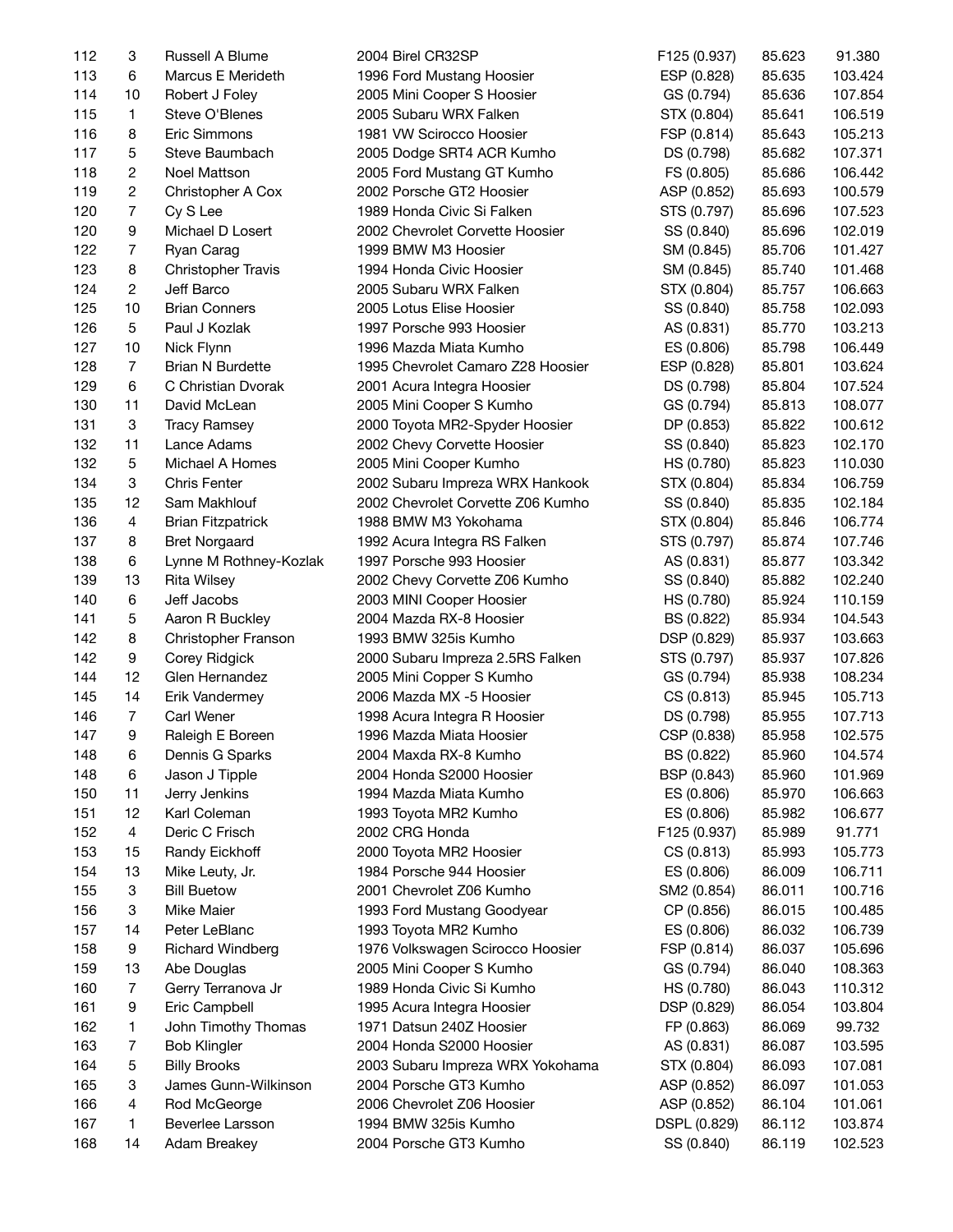| 169 | 4                | Randall Noll            | 1991 Toyota MR2 Kumho                | SM2 (0.854)  | 86.122 | 100.845 |
|-----|------------------|-------------------------|--------------------------------------|--------------|--------|---------|
| 170 | 8                | Henry Botkin            | 2002 Chevrolet Z28 Kumho             | ESP (0.828)  | 86.124 | 104.015 |
| 171 | $\mathbf{1}$     | Lorien Feighner         | 1995 Ford Mustang Hoosier            | ESPL (0.828) | 86.129 | 104.020 |
| 172 | 14               | <b>Thomas Austin</b>    | 2005 Mini S Hoosier                  | GS (0.794)   | 86.132 | 108.479 |
| 173 | 10               | <b>Stacey Despelder</b> | 1986 Honda CRX Hoosier               | CSP (0.838)  | 86.139 | 102.791 |
| 173 | 8                | Danny Carroll           | 2001 Acura Integra Type R Hoosier    | DS (0.798)   | 86.139 | 107.944 |
| 175 | 15               | Andrew Howe             | 1994 Mazda Miata Kumho               | ES (0.806)   | 86.144 | 106.878 |
| 175 | 15               | Albert W Chan           | 2003 Chevrolet Corvette Z06 Kumho    | SS (0.840)   | 86.144 | 102.552 |
| 177 | 3                | Casey Weiss             | 2000 Chevy Camaro Hoosier            | FS (0.805)   | 86.162 | 107.034 |
| 178 | 16               | Michael Wootton         | 2005 Mazda Mazdaspeed Hoosier        | CS (0.813)   | 86.163 | 105.981 |
| 179 | 9                | Jarrod Hoops            | 2004 Mitsubishi Evolution VIII Kumho | SM (0.845)   | 86.165 | 101.971 |
| 180 | 17               | Sean Grubb              | 1999 Mazda Miata Hoosier             | CS (0.813)   | 86.166 | 105.985 |
| 181 | 16               | Tom Kotzian             | 2003 Corvette Z06 Kumho              | SS (0.840)   | 86.176 | 102.590 |
| 182 | $\mathbf{1}$     | Tom Ellam               | 1972 Mazda RX3 Hoosier               | EP (0.858)   | 86.178 | 100.441 |
| 183 | 10               | Jose R Martinez         | 2002 Subaru Impreza WRX Kumho        | SM (0.845)   | 86.211 | 102.025 |
| 184 | 10               | Jesse Caudill           | 1989 Honda Civic Si Falken           | STS (0.797)  | 86.215 | 108.175 |
| 185 | 9                | Mark Alan Smith         | 2004 VW FrankenGolf (R32) Kumho      | DS (0.798)   | 86.225 | 108.052 |
| 186 | 6                | Greg Olsen              | 1993 BMW 325is Yokohama              | STX (0.804)  | 86.230 | 107.251 |
|     | 5                | Alan Sheidler           |                                      |              |        | 92.028  |
| 186 |                  |                         | 1996 Honda/Renspeed Shifter Kart     | F125 (0.937) | 86.230 |         |
| 188 | 10               | Kevin Lewis             | 2001 BMW 330ci Kumho                 | DSP (0.829)  | 86.238 | 104.026 |
| 189 | 4                | <b>Brian Goodner</b>    | 1991 Chevy Camaro Hoosier            | FS (0.805)   | 86.245 | 107.137 |
| 190 | 7                | John V Vitamvas         | 2004 Mazda RX-8 Kumho                | BS (0.822)   | 86.246 | 104.922 |
| 191 | 7                | <b>Courtney Cormier</b> | 2003 Mini Cooper S Falken            | STX (0.804)  | 86.249 | 107.275 |
| 192 | 5                | Dale Klein              | 1995 Chevrolet Camaro Kumho          | FS (0.805)   | 86.252 | 107.145 |
| 193 | 1                | Danielle Engstrom       | 2004 Toyota MR2 Spyder Hoosier       | CSPL (0.838) | 86.265 | 102.942 |
| 194 | $\mathbf{1}$     | Lisa Krueger            | 1982 VW Rabbit Hoosier               | FSPL (0.814) | 86.270 | 105.983 |
| 195 | 11               | Michael Feher           | 1985 Honda Civic Hoosier             | CSP (0.838)  | 86.272 | 102.950 |
| 196 | 18               | <b>Tim Reinhardt</b>    | 1999 Mazda Miata Hoosier             | CS (0.813)   | 86.285 | 106.131 |
| 197 | 19               | Alan Dahl               | 2006 Mazda MX-5 Miata Hoosier        | CS (0.813)   | 86.296 | 106.145 |
| 198 | 8                | D. Scott Bourne         | 2001 Honda Civic EX Kumho            | HS (0.780)   | 86.301 | 110.642 |
| 199 | 10               | Frederick M White       | Honda Civic Hoosier                  | FSP (0.814)  | 86.303 | 106.023 |
| 200 | 20               | Adam Ansorge            | 1999 Mazda Miata Kumho               | CS (0.813)   | 86.308 | 106.160 |
| 201 | $\boldsymbol{9}$ | Mark Jorgensen          | 1998 Ford Mustang Cobra Kumho        | ESP (0.828)  | 86.313 | 104.243 |
| 202 | 15               | Heyward K Wagner        | 2006 Mini Cooper S Kumho             | GS (0.794)   | 86.319 | 108.714 |
| 203 | 1                | John Ames               | 1974 Lotus Europa Hoosier            | DM (0.885)   | 86.322 | 97.539  |
| 204 | 8                | G.H. Sharp              | 2003 Porsche Boxster S Hoosier       | AS (0.831)   | 86.323 | 103.878 |
| 205 | 17               | David Green             | 2003 Chevrolet Corvette Z06 Hoosier  | SS (0.840)   | 86.331 | 102.775 |
| 206 | 11               | Doug Allen              | 1989 Honda Civic Falken              | STS (0.797)  | 86.353 | 108.348 |
| 207 | 21               | Kumar Viswalingam       | 1999 Mazda Miata Hoosier             | CS (0.813)   | 86.354 | 106.217 |
| 208 | 11               | Christopher Janusz      | 1988 Honda Civic Kumho               | SM (0.845)   | 86.364 | 102.206 |
| 209 | $\mathbf{1}$     | Shelbi Zigler           | 2006 Pontiac Solstice Kumho          | CSL (0.813)  | 86.387 | 106.257 |
| 210 | 18               | Patrick A Montelo       | 2003 Chevrolet Z06 Hoosier           | SS (0.840)   | 86.390 | 102.845 |
| 211 | 19               | Tevin Richardson        | 2003 Chevrolet Corvette Z06 Hoosier  | SS (0.840)   | 86.396 | 102.852 |
| 212 | 9                | Joseph J Austin         | 2002 Mini Cooper Kumho               | HS (0.780)   | 86.419 | 110.794 |
| 213 | 12               | <b>Vince Russell</b>    | 1990 Mazda Miata Hoosier             | CSP (0.838)  | 86.425 | 103.133 |
| 214 | 16               | Jim Zeisler             | 2005 Mini Cooper S Kumho             | GS (0.794)   | 86.440 | 108.866 |
| 215 | 10               | Matt Murray             | 2005 BMW 330i Hoosier                | DS (0.798)   | 86.441 | 108.322 |
| 216 | 10               | David Feighner          | 1995 Ford Mustang Hoosier            | ESP (0.828)  | 86.453 | 104.412 |
| 217 | 6                | Michael K Kline         | 2002 TrackMagic Diablo               | F125 (0.937) | 86.467 | 92.281  |
| 218 | 11               | <b>Brian Regganie</b>   | 1994 Chevy Z28 Hoosier               | ESP (0.828)  | 86.471 | 104.433 |
| 219 | 11               | Hubert Borowski         | 2001 Acura Integra Hoosier           | DS (0.798)   | 86.472 | 108.361 |
| 220 | 12               | Sean O'Boyle            | 2002 BMW M3 Kumho                    | SM (0.845)   | 86.477 | 102.340 |
|     | $\overline{c}$   | Matthew L Pettus        |                                      |              |        |         |
| 221 | $\mathbf{1}$     | Kim M Bullis            | 2006 Honda Civic SI Goodyear         | EP (0.858)   | 86.491 | 100.805 |
| 222 |                  |                         | 2000 Toyota MR2 Spyder Hoosier       | DPL (0.853)  | 86.498 | 101.404 |
| 223 | 11               | Thomas M Bleh           | 1989 BMW 325i Hoosier                | DSP (0.829)  | 86.515 | 104.361 |
| 224 | 9                | Ken Marion              | 2004 Honda S2000 Hoosier             | AS (0.831)   | 86.528 | 104.125 |
| 225 | 11               | Geoffrey K Zimmer       | 1977 VW Rabbit Hoosier               | FSP (0.814)  | 86.530 | 106.302 |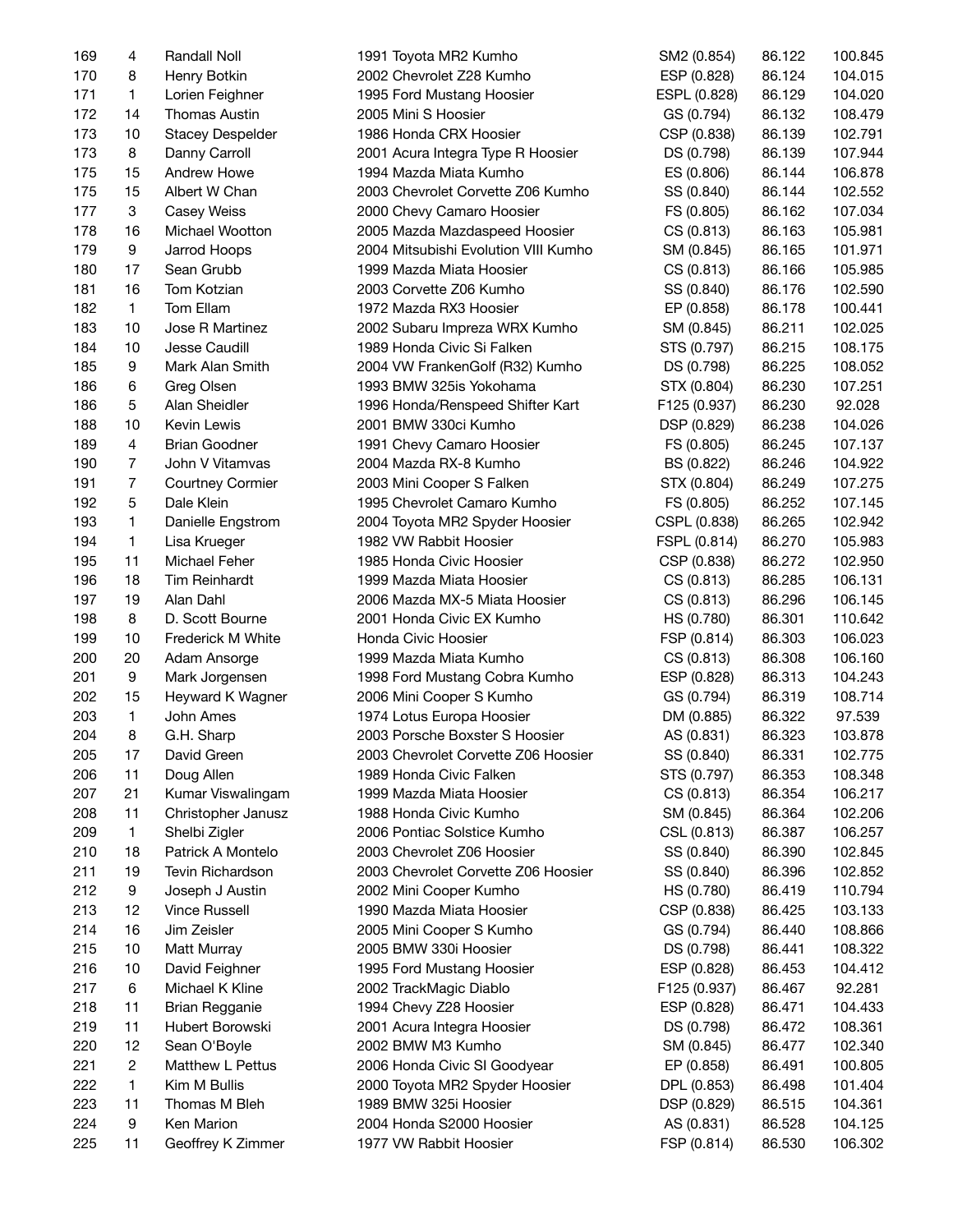| 226 | 10                      | Gregory Warren Hahn     | 2004 Honda S2000 Hoosier             | AS (0.831)   | 86.536 | 104.135 |
|-----|-------------------------|-------------------------|--------------------------------------|--------------|--------|---------|
| 227 | 12                      | Robert J Clark          | 2002 BMW 330 Ci Hoosier              | DS (0.798)   | 86.549 | 108.457 |
| 228 | 17                      | Matthew J Jensen        | 2005 Mini Cooper S Kumho             | GS (0.794)   | 86.552 | 109.008 |
| 229 | 12                      | Jon D Simmons           | 2001 Subaru Impreza 2.5 RS Yokohama  | STS (0.797)  | 86.570 | 108.620 |
| 230 | 20                      | Jeff Lundgren           | 2006 Lotus Elise Hoosier             | SS (0.840)   | 86.573 | 103.063 |
| 231 | 13                      | <b>Steve Snow</b>       | 2006 BMW 330i Hoosier                | DS (0.798)   | 86.596 | 108.516 |
| 232 | 8                       | James W Reyenga         | 1991 Toyota MR2 Turbo Hoosier        | BS (0.822)   | 86.601 | 105.354 |
| 233 | 1                       | Bo Rader                | 1964 Austin Healey Sprite Hoosier    | GP (0.844)   | 86.613 | 102.622 |
| 234 | 9                       | Keith P Casey           | 2004 Mazda RX8 Kumho                 | BS (0.822)   | 86.619 | 105.376 |
| 235 | 6                       | Tommy Pulliam           | 1997 Chevy Camaro Hoosier            | FS (0.805)   | 86.632 | 107.618 |
| 236 | 2                       | Denise Kugler           | 1992 Honda Demon Hoosier             | FSPL (0.814) | 86.636 | 106.432 |
| 237 | 3                       | Christopher J Dorsey    | 1985 Honda CRX Goodyear              | EP (0.858)   | 86.638 | 100.977 |
| 238 | 4                       | Jeff Stroh              | 1979 Chevy Camaro Goodyear           | CP (0.856)   | 86.643 | 101.219 |
| 239 | 5                       |                         | 2006 BMW Z4 Hoosier                  |              |        |         |
|     |                         | Alan D McCrispin        |                                      | SM2 (0.854)  | 86.645 | 101.458 |
| 240 | 14                      | Christopher M Kline     | 2003 Lexus IS300 Kumho               | DS (0.798)   | 86.648 | 108.581 |
| 241 | $\overline{\mathbf{c}}$ | Meredith Brown          | 1993 Toyota MR2 Hoosier              | ESL (0.806)  | 86.659 | 107.517 |
| 242 | 8                       | Chang Ho Kim            | 1989 Honda Civic Kumho               | STX (0.804)  | 86.700 | 107.836 |
| 243 | 1                       | <b>Branden Burkhart</b> | 2004 Subaru Impreza WRX STI Yokohama | STU (0.820)  | 86.708 | 105.741 |
| 244 | 1                       | Andrew Canak            | 1991 Mazda Miata Falken              | STS2 (0.802) | 86.713 | 108.121 |
| 245 | 10                      | Stephen Hui             | 2005 Mazda RX-8 Kumho                | BS (0.822)   | 86.717 | 105.495 |
| 246 | 2                       | Radomin Delgado         | 2004 Porsche 911 GT3 Hoosier         | FP (0.863)   | 86.719 | 100.486 |
| 247 | 12                      | Mark Sommer             | 1983 Volkswagen Rabbit GTI Hoosier   | FSP (0.814)  | 86.723 | 106.539 |
| 248 | 10                      | Per Schroeder           | 2005 Mini Cooper Kumho               | HS (0.780)   | 86.734 | 111.197 |
| 249 | 3                       | Tom Holt                | 1974 Datsun 280Z Hoosier             | FP (0.863)   | 86.746 | 100.517 |
| 250 | 18                      | <b>Richard E Wise</b>   | 2005 Mini Cooper S Kumho             | GS (0.794)   | 86.750 | 109.257 |
| 251 | $\sqrt{2}$              | Andy Hollis             | 1992 Mazda Miata Falken              | STS2 (0.802) | 86.752 | 108.169 |
| 252 | 13                      | Eric Brunamonti         | 1989 Honda Civic Si Falken           | STS (0.797)  | 86.756 | 108.853 |
| 253 | 13                      | Gary Richardson         | 1995 BMW M3 Hoosier                  | SM (0.845)   | 86.760 | 102.675 |
| 254 | 15                      | Cliff Rosenberg         | 2006 BMW 330 ci Kumho                | DS (0.798)   | 86.765 | 108.728 |
| 255 | $\overline{7}$          | Ron Bistrais            | 1997 Chevy Camaro Hoosier            | FS (0.805)   | 86.767 | 107.785 |
| 256 | 2                       | Annie Bauer             | 2005 Mini Cooper S Kumho             | GSL (0.794)  | 86.771 | 109.283 |
| 257 | 9                       | Derek N Punch           | 1997 BMW 328 Yokohama                | STX (0.804)  | 86.776 | 107.930 |
| 257 | $\overline{7}$          | Jason Uyeda             | 2004 Honda S2000 Hoosier             | BSP (0.843)  | 86.776 | 102.937 |
| 259 | 16                      | Mark Gregory Davis      | 1993 Toyota MR2 Hoosier              | ES (0.806)   | 86.785 | 107.674 |
| 260 | 19                      | John S Rogers           | 2005 Mini Cooper S Avon              | GS (0.794)   | 86.791 | 109.308 |
| 261 | 3                       | Shalyn Morrow           | 2005 Mini Cooper S Kumho             | GSL (0.794)  | 86.792 | 109.310 |
| 262 | 2                       | Kathy Wolfskill         | 1991 Mazda Miata Hoosier             | CSPL (0.838) | 86.798 | 103.578 |
| 263 | 11                      | <b>Bartley Merriam</b>  | 2005 Honda S2000 Hoosier             | AS (0.831)   | 86.800 | 104.453 |
| 264 | 20                      | Jeff Schaadt            | 2005 Mini Cooper S Kumho             | GS (0.794)   | 86.801 | 109.321 |
| 265 | 6                       | Teresa Neidel-McKee     | 1993 Mazda Rx7 Kumho                 | SM2 (0.854)  | 86.802 | 101.642 |
| 266 | 2                       | Kyung Wootton           | 2006 Pontiac Solstice Hoosier        | CSL (0.813)  | 86.818 | 106.787 |
| 267 | 12                      | Andy Basham             | 2005 Honda S2000 Kumho               | AS (0.831)   | 86.822 | 104.479 |
|     |                         |                         |                                      |              |        |         |
| 268 | 11                      | <b>Brandon Davis</b>    | 2006 Mazda RX-8 Kumho                | BS (0.822)   | 86.840 | 105.645 |
| 269 | 17                      | Caleb Veach             | 1993 Toyota MR2 Kumho                | ES (0.806)   | 86.842 | 107.744 |
| 270 | 5                       | Rob Boynton             | 2002 Porsche GT 2 Hoosier            | ASP (0.852)  | 86.843 | 101.928 |
| 271 | 13                      | Eric Stemler            | 1999 Honda Civic Hoosier             | FSP (0.814)  | 86.849 | 106.694 |
| 272 | 18                      | Matt Lucas              | 1991 Toyota MR-2 Kumho               | ES (0.806)   | 86.862 | 107.769 |
| 273 | 21                      | David Rock              | 2001 Chevrolet Corvette Z06 Hoosier  | SS (0.840)   | 86.877 | 103.425 |
| 274 | 4                       | Mindi D Cross           | 2005 Mini Cooper S Hoosier           | GSL (0.794)  | 86.878 | 109.418 |
| 275 | 8                       | Kent L Weaver           | 2003 Ford Mach 1 Kumho               | FS (0.805)   | 86.880 | 107.925 |
| 276 | $\overline{7}$          | Marc Segal              | 2004 Birel CR32 Motorsport           | F125 (0.937) | 86.891 | 92.733  |
| 277 | 14                      | Greg Meier              | 1992 Honda Civic Turbo Hoosier       | SM (0.845)   | 86.894 | 102.833 |
| 277 | 12                      | Jon D Wagner            | 2004 Mazda RX8 Kumho                 | BS (0.822)   | 86.894 | 105.711 |
| 279 | 10                      | Bryce A Merideth        | 1997 BMW 328is Yokohama              | STX (0.804)  | 86.897 | 108.081 |
| 280 | 22                      | Chris Bienert           | 1999 Mazda Miata Kumho               | CS (0.813)   | 86.900 | 106.888 |
| 281 | 8                       | Larry MacLeod           | 1998 Honda/Birel 125 Shifter         | F125 (0.937) | 86.901 | 92.744  |
| 282 | 2                       | Jeffrey D Ellerby       | 2002 Sprinto 7 Locust Hoosier        | DM (0.885)   | 86.904 | 98.197  |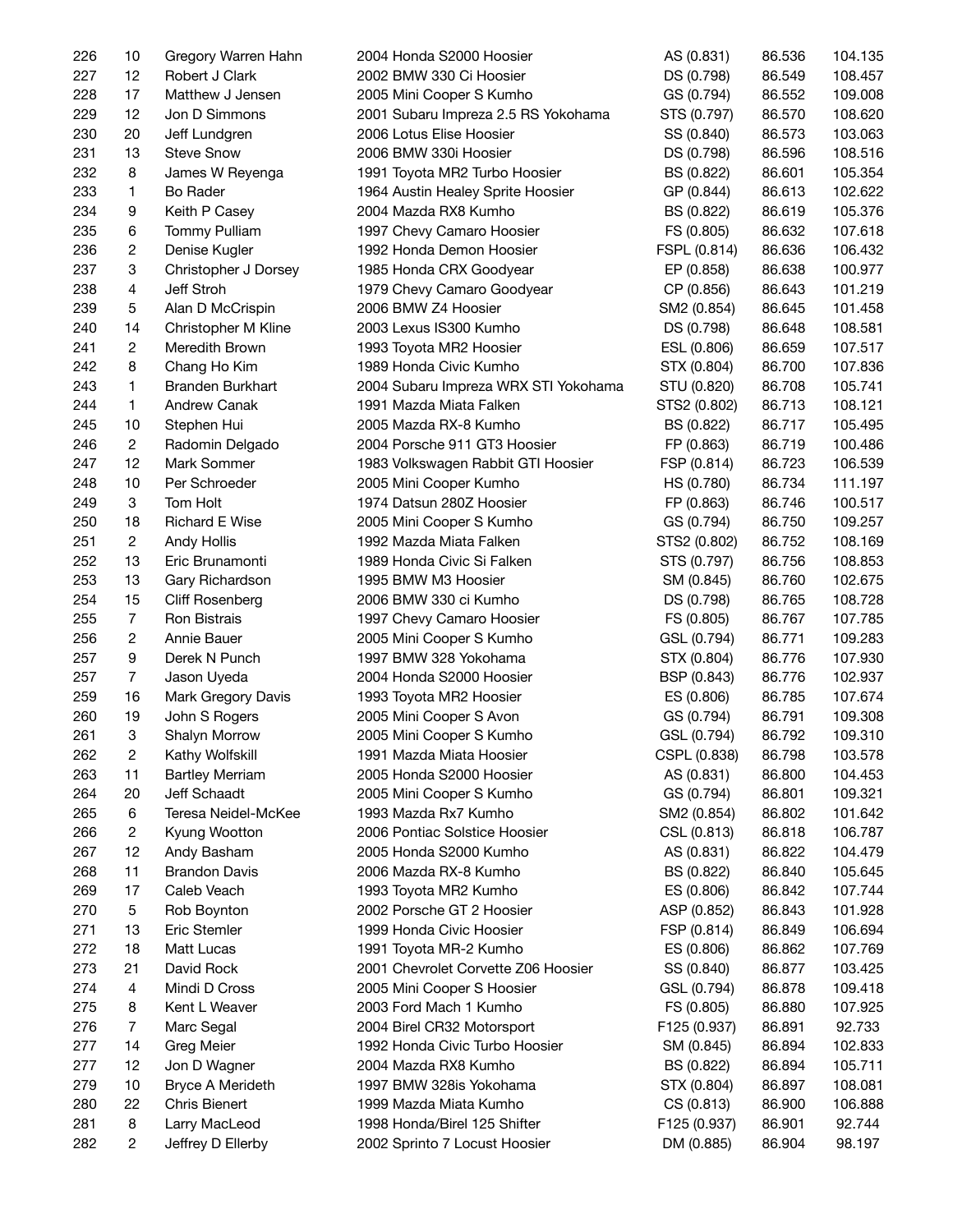| 283 | 5              | Mike Ucker             | 1986 Ford Mustang Goodyear          | CP (0.856)   | 86.920 | 101.542 |
|-----|----------------|------------------------|-------------------------------------|--------------|--------|---------|
| 284 | 23             | <b>Rick Sleeper</b>    | 1999 Mazda Miata Hoosier            | CS (0.813)   | 86.938 | 106.935 |
| 285 | $\mathbf{1}$   | Gary E Kramar          | 1989 Red Devil F500 Hoosier         | FM (0.887)   | 86.940 | 98.016  |
| 286 | 12             | <b>Charles Moss</b>    | 1995 Eagle Talon TSi AWD Hoosier    | ESP (0.828)  | 86.942 | 105.003 |
| 287 | 16             | Ralph C Elder          | 1998 Acura Integra Type R Hoosier   | DS (0.798)   | 86.963 | 108.976 |
| 288 | 9              | <b>Brian Garfield</b>  | 2000 CTS Honda                      | F125 (0.937) | 86.976 | 92.824  |
| 289 | 3              | Mark Huffman           | 1966 Lotus Elan Hoosier             | DM (0.885)   | 86.978 | 98.280  |
| 290 | $\overline{7}$ | L J Moffet             | 2001 Chevrolet Z06 Kumho            | SM2 (0.854)  | 86.982 | 101.852 |
| 290 | 13             | lain Peebles           | 2004 Mazda RX-8 Kumho               | BS (0.822)   | 86.982 | 105.818 |
| 292 | 14             | Leslie Ann Cohen       | 1989 Honda Civic si Falken          | STS (0.797)  | 86.984 | 109.139 |
| 293 | 17             | David D Pearson        | 2006 Chevrolet Cobalt SSSC Hoosier  | DS (0.798)   | 86.996 | 109.018 |
| 294 | 6              | <b>Brian Hair</b>      | 2004 BMW M3 Kumho                   | ASP (0.852)  | 86.997 | 102.109 |
| 295 | 14             | Curtis Haigler         | 1985 Volkswagen Golf Kumho          | FSP (0.814)  | 86.999 | 106.878 |
| 296 | $\mathbf{1}$   | Anna Hedly Goeke       | 2005 Mazda RX8 Kumho                | BSL (0.822)  | 87.001 | 105.841 |
| 297 | 14             | Eric Jones             | 2004 Mazda RX-8 Hoosier             | BS (0.822)   | 87.014 | 105.856 |
| 298 | 3              | Robert A Seelig        | 1989 Honda CRX Si Kumho             | STS2 (0.802) | 87.015 | 108.498 |
| 299 | 22             | Dan Pedroza            | 2002 Chevy Corvette Hoosier         | SS (0.840)   | 87.020 | 103.595 |
| 300 | 11             | Gary Merideth          | 1997 BMW 328is Yokohama             | STX (0.804)  | 87.026 | 108.241 |
| 301 | 24             | David Larose           | 2003 Mazda Miata Hoosier            | CS (0.813)   | 87.032 | 107.050 |
| 302 | 6              | Guy Ankeny             | 1997 Chevrolet Camaro Hoosier       | CP (0.856)   | 87.046 | 101.689 |
| 303 | 10             | <b>Robert Cummings</b> | 2005 CRG Road Rebel                 | F125 (0.937) | 87.051 | 92.904  |
| 304 | 23             | Neal Bellamy           | 2002 Chev Corvette Z06 Kumho        |              | 87.052 | 103.633 |
| 305 | 11             |                        |                                     | SS (0.840)   | 87.071 | 111.630 |
| 306 | 18             | Larry Harts            | 2004 Mini Cooper Hoosier            | HS (0.780)   |        | 109.117 |
|     |                | Nick Coate             | 2005 Dodge SRT-4 ACR Kumho          | DS (0.798)   | 87.075 |         |
| 307 | 15             | Eric Denissen          | 1997 Plymouth Neon ACR Falken       | STS (0.797)  | 87.076 | 109.255 |
| 308 | 15             | George Hudetz          | 2004 Mazda RX-8 Kumho               | BS (0.822)   | 87.088 | 105.947 |
| 309 | 25             | <b>Rick Ruth</b>       | 2006 Mazda Miata Hoosier            | CS (0.813)   | 87.090 | 107.122 |
| 310 | 24             | <b>Brian Robertson</b> | 2002 Chev Corvette ZO6 Kumho        | SS (0.840)   | 87.104 | 103.695 |
| 311 | 25             | <b>Steve Waters</b>    | 2004 Chevrolet Corvette Z06 Hoosier | SS (0.840)   | 87.105 | 103.696 |
| 312 | 9              | Robert V Palmblad      | 2005 Pontiac GTO Hoosier            | FS (0.805)   | 87.108 | 108.209 |
| 313 | 13             | <b>Brent L Blakely</b> | 1991 Mazda Miata Hoosier            | CSP (0.838)  | 87.109 | 103.949 |
| 314 | 26             | Mark J Hirt            | 2006 Mazda MX-5 Hoosier             | CS (0.813)   | 87.111 | 107.148 |
| 315 | $\overline{7}$ | Jesus F Villarreal     | 1998 Chevy Camaro Goodyear          | CP (0.856)   | 87.112 | 101.766 |
| 316 | 19             | Jeremy Loveday         | 2006 Chevrolet Cobalt SSSC Hoosier  | DS (0.798)   | 87.120 | 109.173 |
| 317 | $\mathbf{1}$   | Katie Elder            | 1989 Honda Civic si Kumho           | STSL (0.797) | 87.129 | 109.321 |
| 318 | 13             | James W Rogerson       | 2001 Porsche Boxster Kumho          | AS (0.831)   | 87.132 | 104.852 |
| 319 | 12             | Greg McCance           | 2002 Subaru WRX Hankook             | STX (0.804)  | 87.137 | 108.379 |
| 320 | 26             | Frank Gonzalez         | 2002 Chevrolet Z-06 Vette Hoosier   | SS (0.840)   | 87.157 | 103.758 |
| 321 | 2              | Lawrence Edwards       | 2002 Maverick Formula 500 Hoosier   | FM (0.887)   | 87.176 | 98.282  |
| 322 | 27             | Kenton Cabiness        | 2002 Chevrolet Corvette Z06 Hoosier | SS (0.840)   | 87.182 | 103.788 |
| 323 | 3              | Ginette Jordan         | 1992 Honda Civic Hoosier            | FSPL (0.814) | 87.195 | 107.119 |
| 324 | 27             | Chris Williams         | 1999 Mazda Miata Hoosier            | CS (0.813)   | 87.215 | 107.276 |
| 325 | 3              | Jeffrey Blumenthal     | 1995 KBS Mk7 Hoosier                | FM (0.887)   | 87.220 | 98.331  |
| 326 | 15             | Jan Wang               | 2005 Mit Evo Hoosier                | SM (0.845)   | 87.236 | 103.238 |
| 327 | 13             | Mihai Surubarriu       | 2004 Subaru Wrx Yokohama            | STX (0.804)  | 87.244 | 108.512 |
| 328 | 28             | Zack Barnes            | 1999 Mazda Miata Hoosier            | CS (0.813)   | 87.248 | 107.316 |
| 329 | 14             | Tom Kubo               | 1991 Mazda Miata Hoosier            | CSP (0.838)  | 87.250 | 104.117 |
| 330 | 14             | Sacha Tauber           | 2004 Honda S2000 Hoosier            | AS (0.831)   | 87.253 | 104.998 |
| 331 | 1              | Erick Kohler           | 2005 UTA Formula SAE Hoosier        | FSAE (0.948) | 87.256 | 92.042  |
| 332 | 2              | Jennifer Merideth      | 1996 Ford Mustang Hoosier           | ESPL (0.828) | 87.265 | 105.392 |
| 333 | 28             | Val Korry              | 2004 Porsche 911 Hoosier            | SS (0.840)   | 87.282 | 103.907 |
| 334 | 16             | Kenneth Baker          | 2006 Mazda RX-8 Kumho               | BS (0.822)   | 87.283 | 106.184 |
| 335 | $\mathbf{1}$   | Jeff Kiesel            | 2006 Mazda/7parts RX-7 Hoosier      | BP (0.862)   | 87.291 | 101.266 |
| 336 | 29             | David Smart            | 2005 Lotus Elise Hoosier            | SS (0.840)   | 87.304 | 103.933 |
| 337 | 12             | Michael Winston Brown  | 2000 Subaru Impreza Hoosier         | DSP (0.829)  | 87.305 | 105.314 |
| 338 | 20             | Ken J Stefancic        | 2005 Dodge SRT-4 ACR Kumho          | DS (0.798)   | 87.314 | 109.416 |
| 339 | 2              | Jennifer R Isley       | 2005 Mazda RX8 Kumho                | BSL (0.822)  | 87.327 | 106.237 |
|     |                |                        |                                     |              |        |         |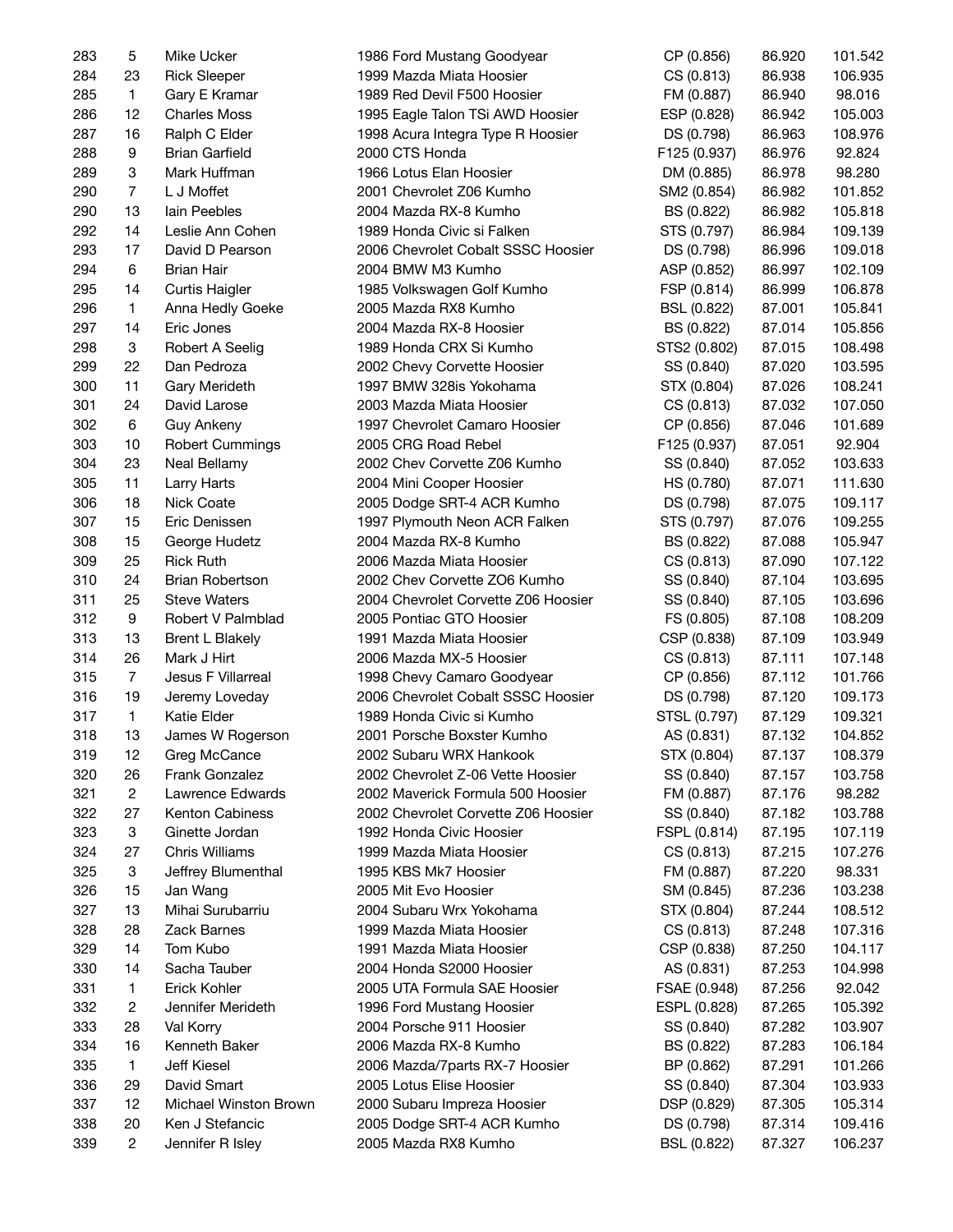| 341<br>8<br>Ronald VerMulm<br>CP (0.856)<br>1981 Chevy Camaro Hoosier<br>87.337<br>342<br>108.636<br>14<br><b>Grant Barclay</b><br>2005 Mini Cooper S Yokohama<br>STX (0.804)<br>87.343<br>343<br>12<br><b>Rick Clark</b><br>87.349<br>1989 Honda Civic Si Kumho<br>HS (0.780)<br>111.986<br>344<br>4<br>Eric B Heller<br>1995 KBS MK7 Hoosier<br>FM (0.887)<br>87.354<br>98.482<br>345<br>29<br>1999 Mazda Miata Hoosier<br>CS (0.813)<br>87.355<br>107.448<br>Juliann Pokorny<br>346<br>15<br>Mark S Hill<br>2001 Honda S2000 Hoosier<br>87.356<br>AS (0.831)<br>105.122<br>347<br>16<br>2000 Honda S2000 Hoosier<br>87.363<br>105.130<br><b>Bill Steinhoff</b><br>AS (0.831)<br>348<br>30<br>2001 Toyota MR2 Spyder Kumho<br>87.373<br>107.470<br>Adrian Iley<br>CS (0.813)<br>349<br>10<br>James Crawford<br>2003 Ford Mach 1 Kumho<br>87.375<br>108.540<br>FS (0.805)<br>350<br>8<br>Justin Rothermel<br>2004 Subaru Impreza WRX STi Kumho<br>87.397<br>103.674<br>BSP (0.843)<br>351<br>3<br>Tara Johns<br>1995 Mazda Miata Kumho<br>87.399<br>108.435<br>ESL (0.806)<br>352<br>30<br>Patrick Griffith<br>2002 Chevy Corvette Z06 Hoosier<br>87.427<br>104.080<br>SS (0.840)<br>353<br>31<br>Larry Diemer<br>2004 Chevy Corvette Hoosier<br>SS (0.840)<br>87.440<br>104.095<br>353<br>15<br>Nick Newcome<br>1999 Honda Civic Hoosier<br>FSP (0.814)<br>87.440<br>107.420<br>355<br>17<br>Phillip A. Weber<br>2004 Mazda RX-8 Kumho<br>106.378<br>BS (0.822)<br>87.443<br>356<br>16<br>2002 Mazda Protege5 Hoosier<br>FSP (0.814)<br>87.447<br>107.429<br>Justin Barbry<br>$\boldsymbol{2}$<br>357<br><b>Terry Fair</b><br>1997 BMW M3 Yokohama<br>STU (0.820)<br>87.451<br>106.648<br>358<br>16<br>Navid Kahangi<br>2005 Mitsubishi Evolution RS Hoosier<br>87.458<br>103.501<br>SM (0.845)<br>359<br>9<br>Mark E Berry<br>2003 Mitsubishi Evolution Hoosier<br>87.463<br>103.752<br>BSP (0.843)<br>360<br>21<br>David Gott<br>2001 BMW 330Cl Kumho<br>87.468<br>109.609<br>DS (0.798)<br>361<br>11<br><b>Bruce Bellom</b><br>2000 Chevy Camaro Hoosier<br>87.472<br>108.661<br>FS (0.805)<br>362<br>12<br>1996 Chevrolet Camaro Z28 1LE Kumho<br>Karen Kraus<br>87.473<br>108.662<br>FS (0.805)<br>363<br>15<br>1993 BMW 325is Yokohama<br>Larry Olsen<br>87.475<br>108.800<br>STX (0.804)<br>364<br>16<br><b>Todd Milstead</b><br>1991 Honda Civic SI Falken<br>109.766<br>STS (0.797)<br>87.484<br>365<br>19<br>Robert L Shinn<br>108.556<br>1993 Toyota MR2 Kumho<br>ES (0.806)<br>87.496<br>366<br>16<br>Joe Silva<br>108.831<br>2006 Mini JCW Cooper S Yokohama<br>STX (0.804)<br>87.500<br>5<br>367<br>Jodi G Bradley<br>2006 Mini Cooper S Hoosier<br>GSL (0.794)<br>87.508<br>110.211<br>368<br>17<br>Mitchell P Wagner<br>1989 Honda Civic Si Falken<br>STS (0.797)<br>87.510<br>109.799<br>369<br>22<br>Jeff T. Robinson<br>DS (0.798)<br>87.511<br>109.663<br>1997 Acura Integra Type-R Hoosier<br>$\ensuremath{\mathsf{3}}$<br>370<br>Mike Simanyi<br>1995 BMW M3 Yokohama<br>STU (0.820)<br>87.521<br>106.733<br>371<br>18<br>Jason Munchhof<br>2004 Mazda RX-8 Hoosier<br>BS (0.822)<br>87.524<br>106.477<br>372<br>13<br>David E Webb<br>2001 Ford Focus<br>112.220<br>87.532<br>HS (0.780)<br>372<br>5<br>1992 Red Devil F500 Hoosier<br>John Whitling<br>87.532<br>98.683<br>FM (0.887)<br>374<br>32<br>Bob H Neff<br>2002 Chevrolet Corvette Z06 Kumho<br>87.540<br>104.214<br>SS (0.840)<br>375<br>$\overline{4}$<br>106.757<br>2006 Mitsubishi Evo IX MR Yokohama<br>STU (0.820)<br>87.541<br>Jerry Irvine<br>376<br>ES (0.806)<br>87.547<br>108.619<br>Allen Richardson<br>1996 Mazda Miata R<br>20<br>377<br>17<br>Aruch Poonsapaya<br>2001 Honda S2000 Hoosier<br>AS (0.831)<br>87.548<br>105.352<br>5<br>377<br>Michael C Neary<br>1995 BMW M-Tricycle Yokohama<br>STU (0.820)<br>87.548<br>106.766<br>Alec C Osenbach<br>379<br>17<br>2002 Subaru Impreza WRX Yokohama<br>STX (0.804)<br>87.568<br>108.916<br>Marshall R Cone<br>2006 Acura RSX Kumho<br>380<br>14<br>HS (0.780)<br>87.571<br>112.271<br>381<br>21<br>Per Olof Ezelius<br>2005 Mini Cooper S Kumho<br>GS (0.794)<br>87.573<br>110.294<br>4<br><b>Rick Cone</b><br>382<br>1991 Mazda Miata Falken<br>STS2 (0.802)<br>87.574<br>109.194<br><b>Todd Roppuld</b><br>2005 Mazda 3 Kumho<br>383<br>15<br>HS (0.780)<br>87.582<br>112.285<br>13<br>383<br>Frank Lackner Bryan, III<br>2006 Ford Mustang Kumho<br>FS (0.805)<br>87.582<br>108.798<br>385<br>13<br>Eric J Graunke<br>1995 Ford Mustang Hoosier<br>ESP (0.828)<br>87.588<br>105.783<br>33<br>386<br>Denny Feigenspan<br>2003 Chevy Z06 Hoosier<br>SS (0.840)<br>87.594<br>104.279<br>387<br>16<br>Scott Hoffman<br>2006 Acura RSX Kumho<br>HS (0.780)<br>87.596<br>112.303<br>388<br>22<br>Jeremy Foley<br>2005 Mini Cooper S Kumho<br>GS (0.794)<br>87.600<br>110.328<br>87.601<br>389<br>23<br>Steve Wynne<br>2005 Dodge ACR SRT-4 Avon<br>DS (0.798)<br>109.776<br>390<br>21<br>108.695<br>Darryl T Wrolson<br>1994 Mazda Miata R Kumho<br>ES (0.806)<br>87.608<br>2004 Subaru STi Kumho<br>391<br>10<br>Andy Hohl<br>BSP (0.843)<br>87.610<br>103.926<br>391<br>34<br>Dennis J Bay<br>2003 Chevrolet Corvette Hoosier<br>SS (0.840)<br>87.610<br>104.298<br>11<br>Eric Nelson<br>2006 CRG Havanna / Pavesi<br>F125 (0.937)<br>391<br>87.610<br>93.501<br>394<br>19<br>Jim Thompson<br>2005 Nissan 350Z Kumho<br>BS (0.822)<br>87.615<br>106.588<br>395<br>5<br>Scott R Sawyer<br>1989 Honda CRX Si Falken<br>STS2 (0.802)<br>87.623<br>109.255 | 340 | 15 | Scott F Hearne | 1984 Honda CRX Kumho | CSP (0.838) | 87.336 | 104.219 |
|----------------------------------------------------------------------------------------------------------------------------------------------------------------------------------------------------------------------------------------------------------------------------------------------------------------------------------------------------------------------------------------------------------------------------------------------------------------------------------------------------------------------------------------------------------------------------------------------------------------------------------------------------------------------------------------------------------------------------------------------------------------------------------------------------------------------------------------------------------------------------------------------------------------------------------------------------------------------------------------------------------------------------------------------------------------------------------------------------------------------------------------------------------------------------------------------------------------------------------------------------------------------------------------------------------------------------------------------------------------------------------------------------------------------------------------------------------------------------------------------------------------------------------------------------------------------------------------------------------------------------------------------------------------------------------------------------------------------------------------------------------------------------------------------------------------------------------------------------------------------------------------------------------------------------------------------------------------------------------------------------------------------------------------------------------------------------------------------------------------------------------------------------------------------------------------------------------------------------------------------------------------------------------------------------------------------------------------------------------------------------------------------------------------------------------------------------------------------------------------------------------------------------------------------------------------------------------------------------------------------------------------------------------------------------------------------------------------------------------------------------------------------------------------------------------------------------------------------------------------------------------------------------------------------------------------------------------------------------------------------------------------------------------------------------------------------------------------------------------------------------------------------------------------------------------------------------------------------------------------------------------------------------------------------------------------------------------------------------------------------------------------------------------------------------------------------------------------------------------------------------------------------------------------------------------------------------------------------------------------------------------------------------------------------------------------------------------------------------------------------------------------------------------------------------------------------------------------------------------------------------------------------------------------------------------------------------------------------------------------------------------------------------------------------------------------------------------------------------------------------------------------------------------------------------------------------------------------------------------------------------------------------------------------------------------------------------------------------------------------------------------------------------------------------------------------------------------------------------------------------------------------------------------------------------------------------------------------------------------------------------------------------------------------------------------------------------------------------------------------------------------------------------------------------------------------------------------------------------------------------------------------------------------------------------------------------------------------------------------------------------------------------------------------------------------------------------------------------------------------------------------------------------------------------------------------------------------------------------------------------------------------------------------------------------------------------------------------------------------------------------------------------------------------------------------------------------------------------------------------------------------|-----|----|----------------|----------------------|-------------|--------|---------|
|                                                                                                                                                                                                                                                                                                                                                                                                                                                                                                                                                                                                                                                                                                                                                                                                                                                                                                                                                                                                                                                                                                                                                                                                                                                                                                                                                                                                                                                                                                                                                                                                                                                                                                                                                                                                                                                                                                                                                                                                                                                                                                                                                                                                                                                                                                                                                                                                                                                                                                                                                                                                                                                                                                                                                                                                                                                                                                                                                                                                                                                                                                                                                                                                                                                                                                                                                                                                                                                                                                                                                                                                                                                                                                                                                                                                                                                                                                                                                                                                                                                                                                                                                                                                                                                                                                                                                                                                                                                                                                                                                                                                                                                                                                                                                                                                                                                                                                                                                                                                                                                                                                                                                                                                                                                                                                                                                                                                                                                                                                          |     |    |                |                      |             |        | 102.029 |
|                                                                                                                                                                                                                                                                                                                                                                                                                                                                                                                                                                                                                                                                                                                                                                                                                                                                                                                                                                                                                                                                                                                                                                                                                                                                                                                                                                                                                                                                                                                                                                                                                                                                                                                                                                                                                                                                                                                                                                                                                                                                                                                                                                                                                                                                                                                                                                                                                                                                                                                                                                                                                                                                                                                                                                                                                                                                                                                                                                                                                                                                                                                                                                                                                                                                                                                                                                                                                                                                                                                                                                                                                                                                                                                                                                                                                                                                                                                                                                                                                                                                                                                                                                                                                                                                                                                                                                                                                                                                                                                                                                                                                                                                                                                                                                                                                                                                                                                                                                                                                                                                                                                                                                                                                                                                                                                                                                                                                                                                                                          |     |    |                |                      |             |        |         |
|                                                                                                                                                                                                                                                                                                                                                                                                                                                                                                                                                                                                                                                                                                                                                                                                                                                                                                                                                                                                                                                                                                                                                                                                                                                                                                                                                                                                                                                                                                                                                                                                                                                                                                                                                                                                                                                                                                                                                                                                                                                                                                                                                                                                                                                                                                                                                                                                                                                                                                                                                                                                                                                                                                                                                                                                                                                                                                                                                                                                                                                                                                                                                                                                                                                                                                                                                                                                                                                                                                                                                                                                                                                                                                                                                                                                                                                                                                                                                                                                                                                                                                                                                                                                                                                                                                                                                                                                                                                                                                                                                                                                                                                                                                                                                                                                                                                                                                                                                                                                                                                                                                                                                                                                                                                                                                                                                                                                                                                                                                          |     |    |                |                      |             |        |         |
|                                                                                                                                                                                                                                                                                                                                                                                                                                                                                                                                                                                                                                                                                                                                                                                                                                                                                                                                                                                                                                                                                                                                                                                                                                                                                                                                                                                                                                                                                                                                                                                                                                                                                                                                                                                                                                                                                                                                                                                                                                                                                                                                                                                                                                                                                                                                                                                                                                                                                                                                                                                                                                                                                                                                                                                                                                                                                                                                                                                                                                                                                                                                                                                                                                                                                                                                                                                                                                                                                                                                                                                                                                                                                                                                                                                                                                                                                                                                                                                                                                                                                                                                                                                                                                                                                                                                                                                                                                                                                                                                                                                                                                                                                                                                                                                                                                                                                                                                                                                                                                                                                                                                                                                                                                                                                                                                                                                                                                                                                                          |     |    |                |                      |             |        |         |
|                                                                                                                                                                                                                                                                                                                                                                                                                                                                                                                                                                                                                                                                                                                                                                                                                                                                                                                                                                                                                                                                                                                                                                                                                                                                                                                                                                                                                                                                                                                                                                                                                                                                                                                                                                                                                                                                                                                                                                                                                                                                                                                                                                                                                                                                                                                                                                                                                                                                                                                                                                                                                                                                                                                                                                                                                                                                                                                                                                                                                                                                                                                                                                                                                                                                                                                                                                                                                                                                                                                                                                                                                                                                                                                                                                                                                                                                                                                                                                                                                                                                                                                                                                                                                                                                                                                                                                                                                                                                                                                                                                                                                                                                                                                                                                                                                                                                                                                                                                                                                                                                                                                                                                                                                                                                                                                                                                                                                                                                                                          |     |    |                |                      |             |        |         |
|                                                                                                                                                                                                                                                                                                                                                                                                                                                                                                                                                                                                                                                                                                                                                                                                                                                                                                                                                                                                                                                                                                                                                                                                                                                                                                                                                                                                                                                                                                                                                                                                                                                                                                                                                                                                                                                                                                                                                                                                                                                                                                                                                                                                                                                                                                                                                                                                                                                                                                                                                                                                                                                                                                                                                                                                                                                                                                                                                                                                                                                                                                                                                                                                                                                                                                                                                                                                                                                                                                                                                                                                                                                                                                                                                                                                                                                                                                                                                                                                                                                                                                                                                                                                                                                                                                                                                                                                                                                                                                                                                                                                                                                                                                                                                                                                                                                                                                                                                                                                                                                                                                                                                                                                                                                                                                                                                                                                                                                                                                          |     |    |                |                      |             |        |         |
|                                                                                                                                                                                                                                                                                                                                                                                                                                                                                                                                                                                                                                                                                                                                                                                                                                                                                                                                                                                                                                                                                                                                                                                                                                                                                                                                                                                                                                                                                                                                                                                                                                                                                                                                                                                                                                                                                                                                                                                                                                                                                                                                                                                                                                                                                                                                                                                                                                                                                                                                                                                                                                                                                                                                                                                                                                                                                                                                                                                                                                                                                                                                                                                                                                                                                                                                                                                                                                                                                                                                                                                                                                                                                                                                                                                                                                                                                                                                                                                                                                                                                                                                                                                                                                                                                                                                                                                                                                                                                                                                                                                                                                                                                                                                                                                                                                                                                                                                                                                                                                                                                                                                                                                                                                                                                                                                                                                                                                                                                                          |     |    |                |                      |             |        |         |
|                                                                                                                                                                                                                                                                                                                                                                                                                                                                                                                                                                                                                                                                                                                                                                                                                                                                                                                                                                                                                                                                                                                                                                                                                                                                                                                                                                                                                                                                                                                                                                                                                                                                                                                                                                                                                                                                                                                                                                                                                                                                                                                                                                                                                                                                                                                                                                                                                                                                                                                                                                                                                                                                                                                                                                                                                                                                                                                                                                                                                                                                                                                                                                                                                                                                                                                                                                                                                                                                                                                                                                                                                                                                                                                                                                                                                                                                                                                                                                                                                                                                                                                                                                                                                                                                                                                                                                                                                                                                                                                                                                                                                                                                                                                                                                                                                                                                                                                                                                                                                                                                                                                                                                                                                                                                                                                                                                                                                                                                                                          |     |    |                |                      |             |        |         |
|                                                                                                                                                                                                                                                                                                                                                                                                                                                                                                                                                                                                                                                                                                                                                                                                                                                                                                                                                                                                                                                                                                                                                                                                                                                                                                                                                                                                                                                                                                                                                                                                                                                                                                                                                                                                                                                                                                                                                                                                                                                                                                                                                                                                                                                                                                                                                                                                                                                                                                                                                                                                                                                                                                                                                                                                                                                                                                                                                                                                                                                                                                                                                                                                                                                                                                                                                                                                                                                                                                                                                                                                                                                                                                                                                                                                                                                                                                                                                                                                                                                                                                                                                                                                                                                                                                                                                                                                                                                                                                                                                                                                                                                                                                                                                                                                                                                                                                                                                                                                                                                                                                                                                                                                                                                                                                                                                                                                                                                                                                          |     |    |                |                      |             |        |         |
|                                                                                                                                                                                                                                                                                                                                                                                                                                                                                                                                                                                                                                                                                                                                                                                                                                                                                                                                                                                                                                                                                                                                                                                                                                                                                                                                                                                                                                                                                                                                                                                                                                                                                                                                                                                                                                                                                                                                                                                                                                                                                                                                                                                                                                                                                                                                                                                                                                                                                                                                                                                                                                                                                                                                                                                                                                                                                                                                                                                                                                                                                                                                                                                                                                                                                                                                                                                                                                                                                                                                                                                                                                                                                                                                                                                                                                                                                                                                                                                                                                                                                                                                                                                                                                                                                                                                                                                                                                                                                                                                                                                                                                                                                                                                                                                                                                                                                                                                                                                                                                                                                                                                                                                                                                                                                                                                                                                                                                                                                                          |     |    |                |                      |             |        |         |
|                                                                                                                                                                                                                                                                                                                                                                                                                                                                                                                                                                                                                                                                                                                                                                                                                                                                                                                                                                                                                                                                                                                                                                                                                                                                                                                                                                                                                                                                                                                                                                                                                                                                                                                                                                                                                                                                                                                                                                                                                                                                                                                                                                                                                                                                                                                                                                                                                                                                                                                                                                                                                                                                                                                                                                                                                                                                                                                                                                                                                                                                                                                                                                                                                                                                                                                                                                                                                                                                                                                                                                                                                                                                                                                                                                                                                                                                                                                                                                                                                                                                                                                                                                                                                                                                                                                                                                                                                                                                                                                                                                                                                                                                                                                                                                                                                                                                                                                                                                                                                                                                                                                                                                                                                                                                                                                                                                                                                                                                                                          |     |    |                |                      |             |        |         |
|                                                                                                                                                                                                                                                                                                                                                                                                                                                                                                                                                                                                                                                                                                                                                                                                                                                                                                                                                                                                                                                                                                                                                                                                                                                                                                                                                                                                                                                                                                                                                                                                                                                                                                                                                                                                                                                                                                                                                                                                                                                                                                                                                                                                                                                                                                                                                                                                                                                                                                                                                                                                                                                                                                                                                                                                                                                                                                                                                                                                                                                                                                                                                                                                                                                                                                                                                                                                                                                                                                                                                                                                                                                                                                                                                                                                                                                                                                                                                                                                                                                                                                                                                                                                                                                                                                                                                                                                                                                                                                                                                                                                                                                                                                                                                                                                                                                                                                                                                                                                                                                                                                                                                                                                                                                                                                                                                                                                                                                                                                          |     |    |                |                      |             |        |         |
|                                                                                                                                                                                                                                                                                                                                                                                                                                                                                                                                                                                                                                                                                                                                                                                                                                                                                                                                                                                                                                                                                                                                                                                                                                                                                                                                                                                                                                                                                                                                                                                                                                                                                                                                                                                                                                                                                                                                                                                                                                                                                                                                                                                                                                                                                                                                                                                                                                                                                                                                                                                                                                                                                                                                                                                                                                                                                                                                                                                                                                                                                                                                                                                                                                                                                                                                                                                                                                                                                                                                                                                                                                                                                                                                                                                                                                                                                                                                                                                                                                                                                                                                                                                                                                                                                                                                                                                                                                                                                                                                                                                                                                                                                                                                                                                                                                                                                                                                                                                                                                                                                                                                                                                                                                                                                                                                                                                                                                                                                                          |     |    |                |                      |             |        |         |
|                                                                                                                                                                                                                                                                                                                                                                                                                                                                                                                                                                                                                                                                                                                                                                                                                                                                                                                                                                                                                                                                                                                                                                                                                                                                                                                                                                                                                                                                                                                                                                                                                                                                                                                                                                                                                                                                                                                                                                                                                                                                                                                                                                                                                                                                                                                                                                                                                                                                                                                                                                                                                                                                                                                                                                                                                                                                                                                                                                                                                                                                                                                                                                                                                                                                                                                                                                                                                                                                                                                                                                                                                                                                                                                                                                                                                                                                                                                                                                                                                                                                                                                                                                                                                                                                                                                                                                                                                                                                                                                                                                                                                                                                                                                                                                                                                                                                                                                                                                                                                                                                                                                                                                                                                                                                                                                                                                                                                                                                                                          |     |    |                |                      |             |        |         |
|                                                                                                                                                                                                                                                                                                                                                                                                                                                                                                                                                                                                                                                                                                                                                                                                                                                                                                                                                                                                                                                                                                                                                                                                                                                                                                                                                                                                                                                                                                                                                                                                                                                                                                                                                                                                                                                                                                                                                                                                                                                                                                                                                                                                                                                                                                                                                                                                                                                                                                                                                                                                                                                                                                                                                                                                                                                                                                                                                                                                                                                                                                                                                                                                                                                                                                                                                                                                                                                                                                                                                                                                                                                                                                                                                                                                                                                                                                                                                                                                                                                                                                                                                                                                                                                                                                                                                                                                                                                                                                                                                                                                                                                                                                                                                                                                                                                                                                                                                                                                                                                                                                                                                                                                                                                                                                                                                                                                                                                                                                          |     |    |                |                      |             |        |         |
|                                                                                                                                                                                                                                                                                                                                                                                                                                                                                                                                                                                                                                                                                                                                                                                                                                                                                                                                                                                                                                                                                                                                                                                                                                                                                                                                                                                                                                                                                                                                                                                                                                                                                                                                                                                                                                                                                                                                                                                                                                                                                                                                                                                                                                                                                                                                                                                                                                                                                                                                                                                                                                                                                                                                                                                                                                                                                                                                                                                                                                                                                                                                                                                                                                                                                                                                                                                                                                                                                                                                                                                                                                                                                                                                                                                                                                                                                                                                                                                                                                                                                                                                                                                                                                                                                                                                                                                                                                                                                                                                                                                                                                                                                                                                                                                                                                                                                                                                                                                                                                                                                                                                                                                                                                                                                                                                                                                                                                                                                                          |     |    |                |                      |             |        |         |
|                                                                                                                                                                                                                                                                                                                                                                                                                                                                                                                                                                                                                                                                                                                                                                                                                                                                                                                                                                                                                                                                                                                                                                                                                                                                                                                                                                                                                                                                                                                                                                                                                                                                                                                                                                                                                                                                                                                                                                                                                                                                                                                                                                                                                                                                                                                                                                                                                                                                                                                                                                                                                                                                                                                                                                                                                                                                                                                                                                                                                                                                                                                                                                                                                                                                                                                                                                                                                                                                                                                                                                                                                                                                                                                                                                                                                                                                                                                                                                                                                                                                                                                                                                                                                                                                                                                                                                                                                                                                                                                                                                                                                                                                                                                                                                                                                                                                                                                                                                                                                                                                                                                                                                                                                                                                                                                                                                                                                                                                                                          |     |    |                |                      |             |        |         |
|                                                                                                                                                                                                                                                                                                                                                                                                                                                                                                                                                                                                                                                                                                                                                                                                                                                                                                                                                                                                                                                                                                                                                                                                                                                                                                                                                                                                                                                                                                                                                                                                                                                                                                                                                                                                                                                                                                                                                                                                                                                                                                                                                                                                                                                                                                                                                                                                                                                                                                                                                                                                                                                                                                                                                                                                                                                                                                                                                                                                                                                                                                                                                                                                                                                                                                                                                                                                                                                                                                                                                                                                                                                                                                                                                                                                                                                                                                                                                                                                                                                                                                                                                                                                                                                                                                                                                                                                                                                                                                                                                                                                                                                                                                                                                                                                                                                                                                                                                                                                                                                                                                                                                                                                                                                                                                                                                                                                                                                                                                          |     |    |                |                      |             |        |         |
|                                                                                                                                                                                                                                                                                                                                                                                                                                                                                                                                                                                                                                                                                                                                                                                                                                                                                                                                                                                                                                                                                                                                                                                                                                                                                                                                                                                                                                                                                                                                                                                                                                                                                                                                                                                                                                                                                                                                                                                                                                                                                                                                                                                                                                                                                                                                                                                                                                                                                                                                                                                                                                                                                                                                                                                                                                                                                                                                                                                                                                                                                                                                                                                                                                                                                                                                                                                                                                                                                                                                                                                                                                                                                                                                                                                                                                                                                                                                                                                                                                                                                                                                                                                                                                                                                                                                                                                                                                                                                                                                                                                                                                                                                                                                                                                                                                                                                                                                                                                                                                                                                                                                                                                                                                                                                                                                                                                                                                                                                                          |     |    |                |                      |             |        |         |
|                                                                                                                                                                                                                                                                                                                                                                                                                                                                                                                                                                                                                                                                                                                                                                                                                                                                                                                                                                                                                                                                                                                                                                                                                                                                                                                                                                                                                                                                                                                                                                                                                                                                                                                                                                                                                                                                                                                                                                                                                                                                                                                                                                                                                                                                                                                                                                                                                                                                                                                                                                                                                                                                                                                                                                                                                                                                                                                                                                                                                                                                                                                                                                                                                                                                                                                                                                                                                                                                                                                                                                                                                                                                                                                                                                                                                                                                                                                                                                                                                                                                                                                                                                                                                                                                                                                                                                                                                                                                                                                                                                                                                                                                                                                                                                                                                                                                                                                                                                                                                                                                                                                                                                                                                                                                                                                                                                                                                                                                                                          |     |    |                |                      |             |        |         |
|                                                                                                                                                                                                                                                                                                                                                                                                                                                                                                                                                                                                                                                                                                                                                                                                                                                                                                                                                                                                                                                                                                                                                                                                                                                                                                                                                                                                                                                                                                                                                                                                                                                                                                                                                                                                                                                                                                                                                                                                                                                                                                                                                                                                                                                                                                                                                                                                                                                                                                                                                                                                                                                                                                                                                                                                                                                                                                                                                                                                                                                                                                                                                                                                                                                                                                                                                                                                                                                                                                                                                                                                                                                                                                                                                                                                                                                                                                                                                                                                                                                                                                                                                                                                                                                                                                                                                                                                                                                                                                                                                                                                                                                                                                                                                                                                                                                                                                                                                                                                                                                                                                                                                                                                                                                                                                                                                                                                                                                                                                          |     |    |                |                      |             |        |         |
|                                                                                                                                                                                                                                                                                                                                                                                                                                                                                                                                                                                                                                                                                                                                                                                                                                                                                                                                                                                                                                                                                                                                                                                                                                                                                                                                                                                                                                                                                                                                                                                                                                                                                                                                                                                                                                                                                                                                                                                                                                                                                                                                                                                                                                                                                                                                                                                                                                                                                                                                                                                                                                                                                                                                                                                                                                                                                                                                                                                                                                                                                                                                                                                                                                                                                                                                                                                                                                                                                                                                                                                                                                                                                                                                                                                                                                                                                                                                                                                                                                                                                                                                                                                                                                                                                                                                                                                                                                                                                                                                                                                                                                                                                                                                                                                                                                                                                                                                                                                                                                                                                                                                                                                                                                                                                                                                                                                                                                                                                                          |     |    |                |                      |             |        |         |
|                                                                                                                                                                                                                                                                                                                                                                                                                                                                                                                                                                                                                                                                                                                                                                                                                                                                                                                                                                                                                                                                                                                                                                                                                                                                                                                                                                                                                                                                                                                                                                                                                                                                                                                                                                                                                                                                                                                                                                                                                                                                                                                                                                                                                                                                                                                                                                                                                                                                                                                                                                                                                                                                                                                                                                                                                                                                                                                                                                                                                                                                                                                                                                                                                                                                                                                                                                                                                                                                                                                                                                                                                                                                                                                                                                                                                                                                                                                                                                                                                                                                                                                                                                                                                                                                                                                                                                                                                                                                                                                                                                                                                                                                                                                                                                                                                                                                                                                                                                                                                                                                                                                                                                                                                                                                                                                                                                                                                                                                                                          |     |    |                |                      |             |        |         |
|                                                                                                                                                                                                                                                                                                                                                                                                                                                                                                                                                                                                                                                                                                                                                                                                                                                                                                                                                                                                                                                                                                                                                                                                                                                                                                                                                                                                                                                                                                                                                                                                                                                                                                                                                                                                                                                                                                                                                                                                                                                                                                                                                                                                                                                                                                                                                                                                                                                                                                                                                                                                                                                                                                                                                                                                                                                                                                                                                                                                                                                                                                                                                                                                                                                                                                                                                                                                                                                                                                                                                                                                                                                                                                                                                                                                                                                                                                                                                                                                                                                                                                                                                                                                                                                                                                                                                                                                                                                                                                                                                                                                                                                                                                                                                                                                                                                                                                                                                                                                                                                                                                                                                                                                                                                                                                                                                                                                                                                                                                          |     |    |                |                      |             |        |         |
|                                                                                                                                                                                                                                                                                                                                                                                                                                                                                                                                                                                                                                                                                                                                                                                                                                                                                                                                                                                                                                                                                                                                                                                                                                                                                                                                                                                                                                                                                                                                                                                                                                                                                                                                                                                                                                                                                                                                                                                                                                                                                                                                                                                                                                                                                                                                                                                                                                                                                                                                                                                                                                                                                                                                                                                                                                                                                                                                                                                                                                                                                                                                                                                                                                                                                                                                                                                                                                                                                                                                                                                                                                                                                                                                                                                                                                                                                                                                                                                                                                                                                                                                                                                                                                                                                                                                                                                                                                                                                                                                                                                                                                                                                                                                                                                                                                                                                                                                                                                                                                                                                                                                                                                                                                                                                                                                                                                                                                                                                                          |     |    |                |                      |             |        |         |
|                                                                                                                                                                                                                                                                                                                                                                                                                                                                                                                                                                                                                                                                                                                                                                                                                                                                                                                                                                                                                                                                                                                                                                                                                                                                                                                                                                                                                                                                                                                                                                                                                                                                                                                                                                                                                                                                                                                                                                                                                                                                                                                                                                                                                                                                                                                                                                                                                                                                                                                                                                                                                                                                                                                                                                                                                                                                                                                                                                                                                                                                                                                                                                                                                                                                                                                                                                                                                                                                                                                                                                                                                                                                                                                                                                                                                                                                                                                                                                                                                                                                                                                                                                                                                                                                                                                                                                                                                                                                                                                                                                                                                                                                                                                                                                                                                                                                                                                                                                                                                                                                                                                                                                                                                                                                                                                                                                                                                                                                                                          |     |    |                |                      |             |        |         |
|                                                                                                                                                                                                                                                                                                                                                                                                                                                                                                                                                                                                                                                                                                                                                                                                                                                                                                                                                                                                                                                                                                                                                                                                                                                                                                                                                                                                                                                                                                                                                                                                                                                                                                                                                                                                                                                                                                                                                                                                                                                                                                                                                                                                                                                                                                                                                                                                                                                                                                                                                                                                                                                                                                                                                                                                                                                                                                                                                                                                                                                                                                                                                                                                                                                                                                                                                                                                                                                                                                                                                                                                                                                                                                                                                                                                                                                                                                                                                                                                                                                                                                                                                                                                                                                                                                                                                                                                                                                                                                                                                                                                                                                                                                                                                                                                                                                                                                                                                                                                                                                                                                                                                                                                                                                                                                                                                                                                                                                                                                          |     |    |                |                      |             |        |         |
|                                                                                                                                                                                                                                                                                                                                                                                                                                                                                                                                                                                                                                                                                                                                                                                                                                                                                                                                                                                                                                                                                                                                                                                                                                                                                                                                                                                                                                                                                                                                                                                                                                                                                                                                                                                                                                                                                                                                                                                                                                                                                                                                                                                                                                                                                                                                                                                                                                                                                                                                                                                                                                                                                                                                                                                                                                                                                                                                                                                                                                                                                                                                                                                                                                                                                                                                                                                                                                                                                                                                                                                                                                                                                                                                                                                                                                                                                                                                                                                                                                                                                                                                                                                                                                                                                                                                                                                                                                                                                                                                                                                                                                                                                                                                                                                                                                                                                                                                                                                                                                                                                                                                                                                                                                                                                                                                                                                                                                                                                                          |     |    |                |                      |             |        |         |
|                                                                                                                                                                                                                                                                                                                                                                                                                                                                                                                                                                                                                                                                                                                                                                                                                                                                                                                                                                                                                                                                                                                                                                                                                                                                                                                                                                                                                                                                                                                                                                                                                                                                                                                                                                                                                                                                                                                                                                                                                                                                                                                                                                                                                                                                                                                                                                                                                                                                                                                                                                                                                                                                                                                                                                                                                                                                                                                                                                                                                                                                                                                                                                                                                                                                                                                                                                                                                                                                                                                                                                                                                                                                                                                                                                                                                                                                                                                                                                                                                                                                                                                                                                                                                                                                                                                                                                                                                                                                                                                                                                                                                                                                                                                                                                                                                                                                                                                                                                                                                                                                                                                                                                                                                                                                                                                                                                                                                                                                                                          |     |    |                |                      |             |        |         |
|                                                                                                                                                                                                                                                                                                                                                                                                                                                                                                                                                                                                                                                                                                                                                                                                                                                                                                                                                                                                                                                                                                                                                                                                                                                                                                                                                                                                                                                                                                                                                                                                                                                                                                                                                                                                                                                                                                                                                                                                                                                                                                                                                                                                                                                                                                                                                                                                                                                                                                                                                                                                                                                                                                                                                                                                                                                                                                                                                                                                                                                                                                                                                                                                                                                                                                                                                                                                                                                                                                                                                                                                                                                                                                                                                                                                                                                                                                                                                                                                                                                                                                                                                                                                                                                                                                                                                                                                                                                                                                                                                                                                                                                                                                                                                                                                                                                                                                                                                                                                                                                                                                                                                                                                                                                                                                                                                                                                                                                                                                          |     |    |                |                      |             |        |         |
|                                                                                                                                                                                                                                                                                                                                                                                                                                                                                                                                                                                                                                                                                                                                                                                                                                                                                                                                                                                                                                                                                                                                                                                                                                                                                                                                                                                                                                                                                                                                                                                                                                                                                                                                                                                                                                                                                                                                                                                                                                                                                                                                                                                                                                                                                                                                                                                                                                                                                                                                                                                                                                                                                                                                                                                                                                                                                                                                                                                                                                                                                                                                                                                                                                                                                                                                                                                                                                                                                                                                                                                                                                                                                                                                                                                                                                                                                                                                                                                                                                                                                                                                                                                                                                                                                                                                                                                                                                                                                                                                                                                                                                                                                                                                                                                                                                                                                                                                                                                                                                                                                                                                                                                                                                                                                                                                                                                                                                                                                                          |     |    |                |                      |             |        |         |
|                                                                                                                                                                                                                                                                                                                                                                                                                                                                                                                                                                                                                                                                                                                                                                                                                                                                                                                                                                                                                                                                                                                                                                                                                                                                                                                                                                                                                                                                                                                                                                                                                                                                                                                                                                                                                                                                                                                                                                                                                                                                                                                                                                                                                                                                                                                                                                                                                                                                                                                                                                                                                                                                                                                                                                                                                                                                                                                                                                                                                                                                                                                                                                                                                                                                                                                                                                                                                                                                                                                                                                                                                                                                                                                                                                                                                                                                                                                                                                                                                                                                                                                                                                                                                                                                                                                                                                                                                                                                                                                                                                                                                                                                                                                                                                                                                                                                                                                                                                                                                                                                                                                                                                                                                                                                                                                                                                                                                                                                                                          |     |    |                |                      |             |        |         |
|                                                                                                                                                                                                                                                                                                                                                                                                                                                                                                                                                                                                                                                                                                                                                                                                                                                                                                                                                                                                                                                                                                                                                                                                                                                                                                                                                                                                                                                                                                                                                                                                                                                                                                                                                                                                                                                                                                                                                                                                                                                                                                                                                                                                                                                                                                                                                                                                                                                                                                                                                                                                                                                                                                                                                                                                                                                                                                                                                                                                                                                                                                                                                                                                                                                                                                                                                                                                                                                                                                                                                                                                                                                                                                                                                                                                                                                                                                                                                                                                                                                                                                                                                                                                                                                                                                                                                                                                                                                                                                                                                                                                                                                                                                                                                                                                                                                                                                                                                                                                                                                                                                                                                                                                                                                                                                                                                                                                                                                                                                          |     |    |                |                      |             |        |         |
|                                                                                                                                                                                                                                                                                                                                                                                                                                                                                                                                                                                                                                                                                                                                                                                                                                                                                                                                                                                                                                                                                                                                                                                                                                                                                                                                                                                                                                                                                                                                                                                                                                                                                                                                                                                                                                                                                                                                                                                                                                                                                                                                                                                                                                                                                                                                                                                                                                                                                                                                                                                                                                                                                                                                                                                                                                                                                                                                                                                                                                                                                                                                                                                                                                                                                                                                                                                                                                                                                                                                                                                                                                                                                                                                                                                                                                                                                                                                                                                                                                                                                                                                                                                                                                                                                                                                                                                                                                                                                                                                                                                                                                                                                                                                                                                                                                                                                                                                                                                                                                                                                                                                                                                                                                                                                                                                                                                                                                                                                                          |     |    |                |                      |             |        |         |
|                                                                                                                                                                                                                                                                                                                                                                                                                                                                                                                                                                                                                                                                                                                                                                                                                                                                                                                                                                                                                                                                                                                                                                                                                                                                                                                                                                                                                                                                                                                                                                                                                                                                                                                                                                                                                                                                                                                                                                                                                                                                                                                                                                                                                                                                                                                                                                                                                                                                                                                                                                                                                                                                                                                                                                                                                                                                                                                                                                                                                                                                                                                                                                                                                                                                                                                                                                                                                                                                                                                                                                                                                                                                                                                                                                                                                                                                                                                                                                                                                                                                                                                                                                                                                                                                                                                                                                                                                                                                                                                                                                                                                                                                                                                                                                                                                                                                                                                                                                                                                                                                                                                                                                                                                                                                                                                                                                                                                                                                                                          |     |    |                |                      |             |        |         |
|                                                                                                                                                                                                                                                                                                                                                                                                                                                                                                                                                                                                                                                                                                                                                                                                                                                                                                                                                                                                                                                                                                                                                                                                                                                                                                                                                                                                                                                                                                                                                                                                                                                                                                                                                                                                                                                                                                                                                                                                                                                                                                                                                                                                                                                                                                                                                                                                                                                                                                                                                                                                                                                                                                                                                                                                                                                                                                                                                                                                                                                                                                                                                                                                                                                                                                                                                                                                                                                                                                                                                                                                                                                                                                                                                                                                                                                                                                                                                                                                                                                                                                                                                                                                                                                                                                                                                                                                                                                                                                                                                                                                                                                                                                                                                                                                                                                                                                                                                                                                                                                                                                                                                                                                                                                                                                                                                                                                                                                                                                          |     |    |                |                      |             |        |         |
|                                                                                                                                                                                                                                                                                                                                                                                                                                                                                                                                                                                                                                                                                                                                                                                                                                                                                                                                                                                                                                                                                                                                                                                                                                                                                                                                                                                                                                                                                                                                                                                                                                                                                                                                                                                                                                                                                                                                                                                                                                                                                                                                                                                                                                                                                                                                                                                                                                                                                                                                                                                                                                                                                                                                                                                                                                                                                                                                                                                                                                                                                                                                                                                                                                                                                                                                                                                                                                                                                                                                                                                                                                                                                                                                                                                                                                                                                                                                                                                                                                                                                                                                                                                                                                                                                                                                                                                                                                                                                                                                                                                                                                                                                                                                                                                                                                                                                                                                                                                                                                                                                                                                                                                                                                                                                                                                                                                                                                                                                                          |     |    |                |                      |             |        |         |
|                                                                                                                                                                                                                                                                                                                                                                                                                                                                                                                                                                                                                                                                                                                                                                                                                                                                                                                                                                                                                                                                                                                                                                                                                                                                                                                                                                                                                                                                                                                                                                                                                                                                                                                                                                                                                                                                                                                                                                                                                                                                                                                                                                                                                                                                                                                                                                                                                                                                                                                                                                                                                                                                                                                                                                                                                                                                                                                                                                                                                                                                                                                                                                                                                                                                                                                                                                                                                                                                                                                                                                                                                                                                                                                                                                                                                                                                                                                                                                                                                                                                                                                                                                                                                                                                                                                                                                                                                                                                                                                                                                                                                                                                                                                                                                                                                                                                                                                                                                                                                                                                                                                                                                                                                                                                                                                                                                                                                                                                                                          |     |    |                |                      |             |        |         |
|                                                                                                                                                                                                                                                                                                                                                                                                                                                                                                                                                                                                                                                                                                                                                                                                                                                                                                                                                                                                                                                                                                                                                                                                                                                                                                                                                                                                                                                                                                                                                                                                                                                                                                                                                                                                                                                                                                                                                                                                                                                                                                                                                                                                                                                                                                                                                                                                                                                                                                                                                                                                                                                                                                                                                                                                                                                                                                                                                                                                                                                                                                                                                                                                                                                                                                                                                                                                                                                                                                                                                                                                                                                                                                                                                                                                                                                                                                                                                                                                                                                                                                                                                                                                                                                                                                                                                                                                                                                                                                                                                                                                                                                                                                                                                                                                                                                                                                                                                                                                                                                                                                                                                                                                                                                                                                                                                                                                                                                                                                          |     |    |                |                      |             |        |         |
|                                                                                                                                                                                                                                                                                                                                                                                                                                                                                                                                                                                                                                                                                                                                                                                                                                                                                                                                                                                                                                                                                                                                                                                                                                                                                                                                                                                                                                                                                                                                                                                                                                                                                                                                                                                                                                                                                                                                                                                                                                                                                                                                                                                                                                                                                                                                                                                                                                                                                                                                                                                                                                                                                                                                                                                                                                                                                                                                                                                                                                                                                                                                                                                                                                                                                                                                                                                                                                                                                                                                                                                                                                                                                                                                                                                                                                                                                                                                                                                                                                                                                                                                                                                                                                                                                                                                                                                                                                                                                                                                                                                                                                                                                                                                                                                                                                                                                                                                                                                                                                                                                                                                                                                                                                                                                                                                                                                                                                                                                                          |     |    |                |                      |             |        |         |
|                                                                                                                                                                                                                                                                                                                                                                                                                                                                                                                                                                                                                                                                                                                                                                                                                                                                                                                                                                                                                                                                                                                                                                                                                                                                                                                                                                                                                                                                                                                                                                                                                                                                                                                                                                                                                                                                                                                                                                                                                                                                                                                                                                                                                                                                                                                                                                                                                                                                                                                                                                                                                                                                                                                                                                                                                                                                                                                                                                                                                                                                                                                                                                                                                                                                                                                                                                                                                                                                                                                                                                                                                                                                                                                                                                                                                                                                                                                                                                                                                                                                                                                                                                                                                                                                                                                                                                                                                                                                                                                                                                                                                                                                                                                                                                                                                                                                                                                                                                                                                                                                                                                                                                                                                                                                                                                                                                                                                                                                                                          |     |    |                |                      |             |        |         |
|                                                                                                                                                                                                                                                                                                                                                                                                                                                                                                                                                                                                                                                                                                                                                                                                                                                                                                                                                                                                                                                                                                                                                                                                                                                                                                                                                                                                                                                                                                                                                                                                                                                                                                                                                                                                                                                                                                                                                                                                                                                                                                                                                                                                                                                                                                                                                                                                                                                                                                                                                                                                                                                                                                                                                                                                                                                                                                                                                                                                                                                                                                                                                                                                                                                                                                                                                                                                                                                                                                                                                                                                                                                                                                                                                                                                                                                                                                                                                                                                                                                                                                                                                                                                                                                                                                                                                                                                                                                                                                                                                                                                                                                                                                                                                                                                                                                                                                                                                                                                                                                                                                                                                                                                                                                                                                                                                                                                                                                                                                          |     |    |                |                      |             |        |         |
|                                                                                                                                                                                                                                                                                                                                                                                                                                                                                                                                                                                                                                                                                                                                                                                                                                                                                                                                                                                                                                                                                                                                                                                                                                                                                                                                                                                                                                                                                                                                                                                                                                                                                                                                                                                                                                                                                                                                                                                                                                                                                                                                                                                                                                                                                                                                                                                                                                                                                                                                                                                                                                                                                                                                                                                                                                                                                                                                                                                                                                                                                                                                                                                                                                                                                                                                                                                                                                                                                                                                                                                                                                                                                                                                                                                                                                                                                                                                                                                                                                                                                                                                                                                                                                                                                                                                                                                                                                                                                                                                                                                                                                                                                                                                                                                                                                                                                                                                                                                                                                                                                                                                                                                                                                                                                                                                                                                                                                                                                                          |     |    |                |                      |             |        |         |
|                                                                                                                                                                                                                                                                                                                                                                                                                                                                                                                                                                                                                                                                                                                                                                                                                                                                                                                                                                                                                                                                                                                                                                                                                                                                                                                                                                                                                                                                                                                                                                                                                                                                                                                                                                                                                                                                                                                                                                                                                                                                                                                                                                                                                                                                                                                                                                                                                                                                                                                                                                                                                                                                                                                                                                                                                                                                                                                                                                                                                                                                                                                                                                                                                                                                                                                                                                                                                                                                                                                                                                                                                                                                                                                                                                                                                                                                                                                                                                                                                                                                                                                                                                                                                                                                                                                                                                                                                                                                                                                                                                                                                                                                                                                                                                                                                                                                                                                                                                                                                                                                                                                                                                                                                                                                                                                                                                                                                                                                                                          |     |    |                |                      |             |        |         |
|                                                                                                                                                                                                                                                                                                                                                                                                                                                                                                                                                                                                                                                                                                                                                                                                                                                                                                                                                                                                                                                                                                                                                                                                                                                                                                                                                                                                                                                                                                                                                                                                                                                                                                                                                                                                                                                                                                                                                                                                                                                                                                                                                                                                                                                                                                                                                                                                                                                                                                                                                                                                                                                                                                                                                                                                                                                                                                                                                                                                                                                                                                                                                                                                                                                                                                                                                                                                                                                                                                                                                                                                                                                                                                                                                                                                                                                                                                                                                                                                                                                                                                                                                                                                                                                                                                                                                                                                                                                                                                                                                                                                                                                                                                                                                                                                                                                                                                                                                                                                                                                                                                                                                                                                                                                                                                                                                                                                                                                                                                          |     |    |                |                      |             |        |         |
|                                                                                                                                                                                                                                                                                                                                                                                                                                                                                                                                                                                                                                                                                                                                                                                                                                                                                                                                                                                                                                                                                                                                                                                                                                                                                                                                                                                                                                                                                                                                                                                                                                                                                                                                                                                                                                                                                                                                                                                                                                                                                                                                                                                                                                                                                                                                                                                                                                                                                                                                                                                                                                                                                                                                                                                                                                                                                                                                                                                                                                                                                                                                                                                                                                                                                                                                                                                                                                                                                                                                                                                                                                                                                                                                                                                                                                                                                                                                                                                                                                                                                                                                                                                                                                                                                                                                                                                                                                                                                                                                                                                                                                                                                                                                                                                                                                                                                                                                                                                                                                                                                                                                                                                                                                                                                                                                                                                                                                                                                                          |     |    |                |                      |             |        |         |
|                                                                                                                                                                                                                                                                                                                                                                                                                                                                                                                                                                                                                                                                                                                                                                                                                                                                                                                                                                                                                                                                                                                                                                                                                                                                                                                                                                                                                                                                                                                                                                                                                                                                                                                                                                                                                                                                                                                                                                                                                                                                                                                                                                                                                                                                                                                                                                                                                                                                                                                                                                                                                                                                                                                                                                                                                                                                                                                                                                                                                                                                                                                                                                                                                                                                                                                                                                                                                                                                                                                                                                                                                                                                                                                                                                                                                                                                                                                                                                                                                                                                                                                                                                                                                                                                                                                                                                                                                                                                                                                                                                                                                                                                                                                                                                                                                                                                                                                                                                                                                                                                                                                                                                                                                                                                                                                                                                                                                                                                                                          |     |    |                |                      |             |        |         |
|                                                                                                                                                                                                                                                                                                                                                                                                                                                                                                                                                                                                                                                                                                                                                                                                                                                                                                                                                                                                                                                                                                                                                                                                                                                                                                                                                                                                                                                                                                                                                                                                                                                                                                                                                                                                                                                                                                                                                                                                                                                                                                                                                                                                                                                                                                                                                                                                                                                                                                                                                                                                                                                                                                                                                                                                                                                                                                                                                                                                                                                                                                                                                                                                                                                                                                                                                                                                                                                                                                                                                                                                                                                                                                                                                                                                                                                                                                                                                                                                                                                                                                                                                                                                                                                                                                                                                                                                                                                                                                                                                                                                                                                                                                                                                                                                                                                                                                                                                                                                                                                                                                                                                                                                                                                                                                                                                                                                                                                                                                          |     |    |                |                      |             |        |         |
|                                                                                                                                                                                                                                                                                                                                                                                                                                                                                                                                                                                                                                                                                                                                                                                                                                                                                                                                                                                                                                                                                                                                                                                                                                                                                                                                                                                                                                                                                                                                                                                                                                                                                                                                                                                                                                                                                                                                                                                                                                                                                                                                                                                                                                                                                                                                                                                                                                                                                                                                                                                                                                                                                                                                                                                                                                                                                                                                                                                                                                                                                                                                                                                                                                                                                                                                                                                                                                                                                                                                                                                                                                                                                                                                                                                                                                                                                                                                                                                                                                                                                                                                                                                                                                                                                                                                                                                                                                                                                                                                                                                                                                                                                                                                                                                                                                                                                                                                                                                                                                                                                                                                                                                                                                                                                                                                                                                                                                                                                                          |     |    |                |                      |             |        |         |
|                                                                                                                                                                                                                                                                                                                                                                                                                                                                                                                                                                                                                                                                                                                                                                                                                                                                                                                                                                                                                                                                                                                                                                                                                                                                                                                                                                                                                                                                                                                                                                                                                                                                                                                                                                                                                                                                                                                                                                                                                                                                                                                                                                                                                                                                                                                                                                                                                                                                                                                                                                                                                                                                                                                                                                                                                                                                                                                                                                                                                                                                                                                                                                                                                                                                                                                                                                                                                                                                                                                                                                                                                                                                                                                                                                                                                                                                                                                                                                                                                                                                                                                                                                                                                                                                                                                                                                                                                                                                                                                                                                                                                                                                                                                                                                                                                                                                                                                                                                                                                                                                                                                                                                                                                                                                                                                                                                                                                                                                                                          |     |    |                |                      |             |        |         |
|                                                                                                                                                                                                                                                                                                                                                                                                                                                                                                                                                                                                                                                                                                                                                                                                                                                                                                                                                                                                                                                                                                                                                                                                                                                                                                                                                                                                                                                                                                                                                                                                                                                                                                                                                                                                                                                                                                                                                                                                                                                                                                                                                                                                                                                                                                                                                                                                                                                                                                                                                                                                                                                                                                                                                                                                                                                                                                                                                                                                                                                                                                                                                                                                                                                                                                                                                                                                                                                                                                                                                                                                                                                                                                                                                                                                                                                                                                                                                                                                                                                                                                                                                                                                                                                                                                                                                                                                                                                                                                                                                                                                                                                                                                                                                                                                                                                                                                                                                                                                                                                                                                                                                                                                                                                                                                                                                                                                                                                                                                          |     |    |                |                      |             |        |         |
|                                                                                                                                                                                                                                                                                                                                                                                                                                                                                                                                                                                                                                                                                                                                                                                                                                                                                                                                                                                                                                                                                                                                                                                                                                                                                                                                                                                                                                                                                                                                                                                                                                                                                                                                                                                                                                                                                                                                                                                                                                                                                                                                                                                                                                                                                                                                                                                                                                                                                                                                                                                                                                                                                                                                                                                                                                                                                                                                                                                                                                                                                                                                                                                                                                                                                                                                                                                                                                                                                                                                                                                                                                                                                                                                                                                                                                                                                                                                                                                                                                                                                                                                                                                                                                                                                                                                                                                                                                                                                                                                                                                                                                                                                                                                                                                                                                                                                                                                                                                                                                                                                                                                                                                                                                                                                                                                                                                                                                                                                                          |     |    |                |                      |             |        |         |
|                                                                                                                                                                                                                                                                                                                                                                                                                                                                                                                                                                                                                                                                                                                                                                                                                                                                                                                                                                                                                                                                                                                                                                                                                                                                                                                                                                                                                                                                                                                                                                                                                                                                                                                                                                                                                                                                                                                                                                                                                                                                                                                                                                                                                                                                                                                                                                                                                                                                                                                                                                                                                                                                                                                                                                                                                                                                                                                                                                                                                                                                                                                                                                                                                                                                                                                                                                                                                                                                                                                                                                                                                                                                                                                                                                                                                                                                                                                                                                                                                                                                                                                                                                                                                                                                                                                                                                                                                                                                                                                                                                                                                                                                                                                                                                                                                                                                                                                                                                                                                                                                                                                                                                                                                                                                                                                                                                                                                                                                                                          |     |    |                |                      |             |        |         |
|                                                                                                                                                                                                                                                                                                                                                                                                                                                                                                                                                                                                                                                                                                                                                                                                                                                                                                                                                                                                                                                                                                                                                                                                                                                                                                                                                                                                                                                                                                                                                                                                                                                                                                                                                                                                                                                                                                                                                                                                                                                                                                                                                                                                                                                                                                                                                                                                                                                                                                                                                                                                                                                                                                                                                                                                                                                                                                                                                                                                                                                                                                                                                                                                                                                                                                                                                                                                                                                                                                                                                                                                                                                                                                                                                                                                                                                                                                                                                                                                                                                                                                                                                                                                                                                                                                                                                                                                                                                                                                                                                                                                                                                                                                                                                                                                                                                                                                                                                                                                                                                                                                                                                                                                                                                                                                                                                                                                                                                                                                          |     |    |                |                      |             |        |         |
|                                                                                                                                                                                                                                                                                                                                                                                                                                                                                                                                                                                                                                                                                                                                                                                                                                                                                                                                                                                                                                                                                                                                                                                                                                                                                                                                                                                                                                                                                                                                                                                                                                                                                                                                                                                                                                                                                                                                                                                                                                                                                                                                                                                                                                                                                                                                                                                                                                                                                                                                                                                                                                                                                                                                                                                                                                                                                                                                                                                                                                                                                                                                                                                                                                                                                                                                                                                                                                                                                                                                                                                                                                                                                                                                                                                                                                                                                                                                                                                                                                                                                                                                                                                                                                                                                                                                                                                                                                                                                                                                                                                                                                                                                                                                                                                                                                                                                                                                                                                                                                                                                                                                                                                                                                                                                                                                                                                                                                                                                                          |     |    |                |                      |             |        |         |
|                                                                                                                                                                                                                                                                                                                                                                                                                                                                                                                                                                                                                                                                                                                                                                                                                                                                                                                                                                                                                                                                                                                                                                                                                                                                                                                                                                                                                                                                                                                                                                                                                                                                                                                                                                                                                                                                                                                                                                                                                                                                                                                                                                                                                                                                                                                                                                                                                                                                                                                                                                                                                                                                                                                                                                                                                                                                                                                                                                                                                                                                                                                                                                                                                                                                                                                                                                                                                                                                                                                                                                                                                                                                                                                                                                                                                                                                                                                                                                                                                                                                                                                                                                                                                                                                                                                                                                                                                                                                                                                                                                                                                                                                                                                                                                                                                                                                                                                                                                                                                                                                                                                                                                                                                                                                                                                                                                                                                                                                                                          |     |    |                |                      |             |        |         |
|                                                                                                                                                                                                                                                                                                                                                                                                                                                                                                                                                                                                                                                                                                                                                                                                                                                                                                                                                                                                                                                                                                                                                                                                                                                                                                                                                                                                                                                                                                                                                                                                                                                                                                                                                                                                                                                                                                                                                                                                                                                                                                                                                                                                                                                                                                                                                                                                                                                                                                                                                                                                                                                                                                                                                                                                                                                                                                                                                                                                                                                                                                                                                                                                                                                                                                                                                                                                                                                                                                                                                                                                                                                                                                                                                                                                                                                                                                                                                                                                                                                                                                                                                                                                                                                                                                                                                                                                                                                                                                                                                                                                                                                                                                                                                                                                                                                                                                                                                                                                                                                                                                                                                                                                                                                                                                                                                                                                                                                                                                          | 396 | 24 | Van A Michael  | 2006 BMW 330ci Kumho | DS (0.798)  | 87.657 | 109.846 |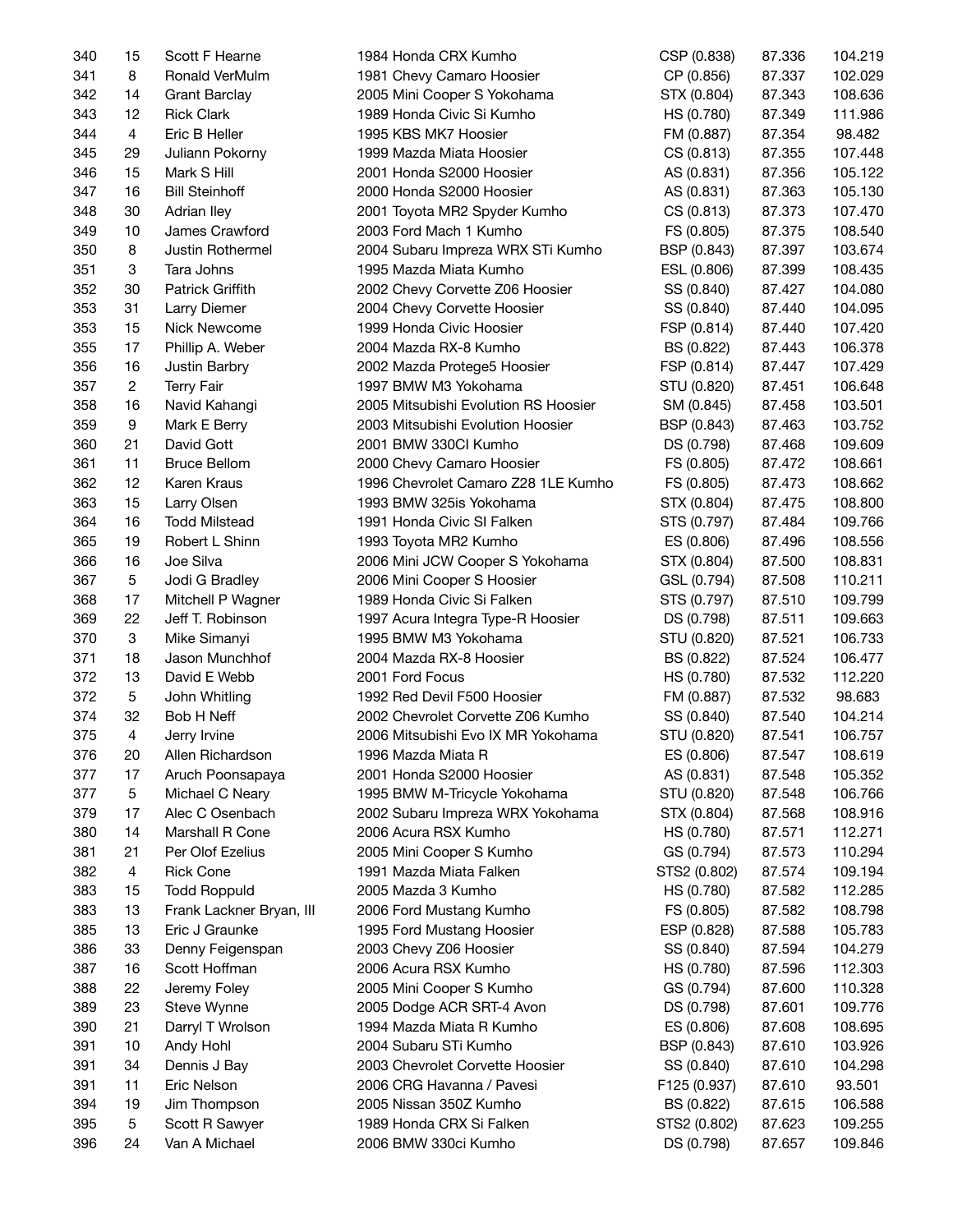| 397 | 25                        | Samuel Krauss             | 1998 Eagle Talon Hoosier            | DS (0.798)   | 87.660 | 109.850 |
|-----|---------------------------|---------------------------|-------------------------------------|--------------|--------|---------|
| 398 | 18                        | Jason Wong                | 2003 Subaru Impreza WRX Yokohama    | STX (0.804)  | 87.661 | 109.031 |
| 399 | 18                        | Chris Cargill             | 1991 Honda Civic Si Falken          | STS (0.797)  | 87.668 | 109.997 |
| 400 | 6                         | Richard K Jung            | 2003 Mitsubishi Evolution Yokohama  | STU (0.820)  | 87.689 | 106.938 |
| 401 | 17                        | Patrick L Washburn        | 1977 VW Scirocco Hoosier            | SM (0.845)   | 87.701 | 103.788 |
| 402 | $\mathbf{1}$              | Kristi Brown              | 2002 Mini Cooper Kumho              | HSL (0.780)  | 87.702 | 112.439 |
| 403 | 31                        | Michael Lieberman         | 1999 Mazda Miata Hoosier            | CS (0.813)   | 87.718 | 107.894 |
| 404 | 18                        | <b>Steve Sucsy</b>        | 2000 Honda S2000 Kumho              | AS (0.831)   | 87.720 | 105.559 |
| 405 | 19                        | Jim French                | 1989 Chevrolet Corvette Hoosier     | AS (0.831)   | 87.723 | 105.563 |
| 406 | 19                        | Ben Castillo              | 1991 Honda Civic SI Falken          | STS (0.797)  | 87.727 | 110.071 |
| 407 | 20                        | Kerry Coughlin            | 1990 Honda Civic Si Falken          | STS (0.797)  | 87.732 | 110.078 |
| 408 | $\overline{c}$            | Julie J Avard             | 1989 Honda Civic Si Falken          | STSL (0.797) | 87.749 | 110.099 |
| 409 | 20                        | Andrew VanderPloeg        | 2006 Honda S2000 Kumho              | AS (0.831)   | 87.755 | 105.602 |
| 409 | 26                        | <b>Mark Miculinic</b>     | 1997 Acura Integra Type R Hoosier   | DS (0.798)   | 87.755 | 109.969 |
| 409 | 21                        | Sean Grogan               | 1997 Dodge Neon ACR Hankook         | STS (0.797)  | 87.755 | 110.107 |
| 412 | 21                        | Gregg A Lee               | 2000 Honda S2000 Hoosier            | AS (0.831)   | 87.761 | 105.609 |
| 413 | 6                         | Enrique Garcia            | 1993 Mazda Miata Falken             | STS2 (0.802) | 87.768 | 109.437 |
| 414 | 9                         | Frank Stagnaro            | 1965 Shelby GT 350 Goodyear         | CP (0.856)   | 87.778 | 102.544 |
| 414 | $\overline{7}$            | <b>Hector San Nicolas</b> | 2004 Chevy Z06 Hoosier              |              | 87.778 | 103.026 |
|     | 35                        | Joshua Sortor             |                                     | ASP (0.852)  |        |         |
| 416 |                           |                           | 2001 Chevrolet Corvette Z06         | SS (0.840)   | 87.792 | 104.514 |
| 417 | $\mathbf{1}$              | <b>Todd R Bowland</b>     | 2002 BBR Shark Hoosier              | AM (1.000)   | 87.803 | 87.803  |
| 418 | 20                        | Michael P Cavanaugh       | 2003 Nissan 350Z Kumho              | BS (0.822)   | 87.812 | 106.827 |
| 419 | $\overline{c}$            | Heather D M Everett       | 2003 Mini Cooper Hoosier            | HSL (0.780)  | 87.837 | 112.612 |
| 420 | 13                        | Ben Martinez              | 1985 Merkur XR4 Ti Kumho            | DSP (0.829)  | 87.849 | 105.970 |
| 421 | 14                        | Michael A Snyder          | 2001 Chevrolet Camaro Hoosier       | ESP (0.828)  | 87.850 | 106.099 |
| 422 | $\overline{7}$            | Geoffrey Chambers         | 1990 Mazda Miata Falken             | STS2 (0.802) | 87.855 | 109.545 |
| 423 | 8                         | Roy Dietsch               | 1992 Mazda Miata Falken             | STS2 (0.802) | 87.858 | 109.549 |
| 424 | 22                        | Donald Barnes             | 2005 Subaru STi Hoosier             | AS (0.831)   | 87.859 | 105.727 |
| 425 | $\ensuremath{\mathsf{3}}$ | Donna Cate Frank          | 2003 Mini Cooper Hoosier            | HSL (0.780)  | 87.867 | 112.650 |
| 426 | $\mathbf{1}$              | Gary M Godula             | 1988 Reynard 88F Hoosier            | CM (0.909)   | 87.876 | 96.673  |
| 427 | 36                        | Greg Stirneman            | 2005 Lotus Elise Hoosier            | SS (0.840)   | 87.906 | 104.650 |
| 428 | 37                        | Shawn M Folkes            | 2003 Chevrolet Corvette Z06 Hoosier | SS (0.840)   | 87.924 | 104.671 |
| 429 | 21                        | <b>Art Flores</b>         | 2004 Mazda RX8 Kumho                | BS (0.822)   | 87.946 | 106.990 |
| 429 | 1                         | Pilar Miranda             | 2002 Porsche GT 2 Hoosier           | ASPL (0.852) | 87.946 | 103.223 |
| 431 | $\mathbf{1}$              | Lori Robertson            | 2002 Chev Corvette ZO6 Kumho        | SSL (0.840)  | 87.949 | 104.701 |
| 432 | 38                        | E G Papandreas            | 2004 Chevrolet Z06 Hoosier          | SS (0.840)   | 87.956 | 104.709 |
| 433 | 3                         | Tami Daniels              | 1994 Mazda Miata Kumho              | CSPL (0.838) | 87.964 | 104.969 |
| 434 | $\overline{7}$            | David Heinrich            | 2003 Mitsubishi Evo Bridgestone     | STU (0.820)  | 87.976 | 107.288 |
| 435 | 9                         | Michael Eckert            | 1989 Honda CRX Si Kumho             | STS2 (0.802) | 87.983 | 109.704 |
| 435 | 19                        | <b>Richard P West</b>     | 2003 Mini Cooper S Falken           | STX (0.804)  | 87.983 | 109.432 |
| 437 | 39                        | Steve Landstra            | 2002 Corvette Z06 Hoosier           | SS (0.840)   | 87.989 | 104.749 |
| 438 | 23                        | Christopher I Carris      | 2004 Subaru STI Kumho               | AS (0.831)   | 87.990 | 105.884 |
| 439 | 17                        | Randy P Tallon            | 1985 VW Golf Kumho                  | FSP (0.814)  | 87.991 | 108.097 |
| 440 | 24                        | Aaron Hale                | 2005 Honda S2000 Hoosier            | AS (0.831)   | 87.995 | 105.891 |
| 441 | $\overline{c}$            | Christopher Imbeau        | 1973 MG Midget Goodyear             | GP (0.844)   | 88.000 | 104.265 |
| 442 | 25                        | Gregory Obadia            | 2003 Honda S2000 Hoosier            | AS (0.831)   | 88.018 | 105.918 |
| 443 | 32                        | John R LaRandeau          | 2003 Toyota MR2 Spyder Hoosier      | CS (0.813)   | 88.024 | 108.270 |
| 444 | 3                         | Lynn Collins              | 2006 Mazda MX5 Hoosier              | CSL (0.813)  | 88.031 | 108.279 |
| 445 | 26                        | Mark Presley              | 1989 Chevrolet Corvette Hoosier     | AS (0.831)   | 88.035 | 105.939 |
| 446 | 10                        | Aaron J Leliaert          | 1993 Mazda Miata Falken             | STS2 (0.802) | 88.045 | 109.782 |
| 447 | 14                        | Jim Rohn                  | 1995 Camaro Z28 Kumho               | FS (0.805)   | 88.051 | 109.380 |
| 448 | 8                         | Max Hayter                | 2006 Subaru WRX STI Yokohama        | STU (0.820)  | 88.068 | 107.400 |
| 449 | 8                         | Brendon Bengermino        | 2004 BMW M3 Kumho                   | ASP (0.852)  | 88.069 | 103.367 |
| 450 | 1                         | Kathleen A Fitzpatrick    | 1988 BMW M3 Yokohama                | STXL (0.804) | 88.073 | 109.543 |
| 451 | 27                        | Alan Pozner               | 2000 Acura Type R Hoosier           | DS (0.798)   | 88.090 | 110.388 |
| 452 | 16                        | lan Baker                 | 1989 Honda CRX Hoosier              | CSP (0.838)  | 88.093 | 105.123 |
| 453 | 20                        | Sebastian Rios            | 2003 Subaru Impreza WRX Yokohama    | STX (0.804)  | 88.094 | 109.570 |
|     |                           |                           |                                     |              |        |         |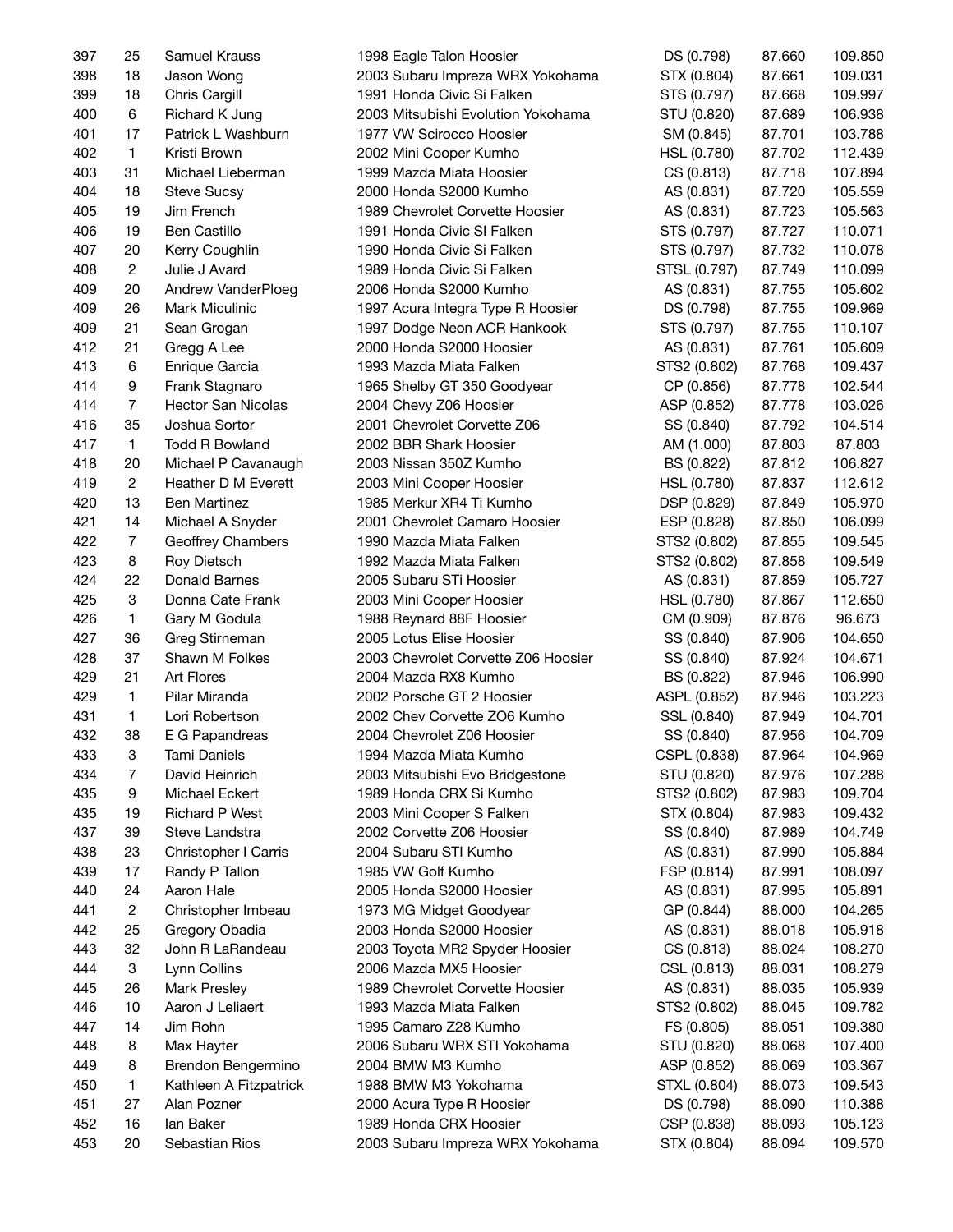| 454 | 22             | Scott Strickland        | 1989 Honda Civic Si Falken                | STS (0.797)               | 88.098 | 110.537 |
|-----|----------------|-------------------------|-------------------------------------------|---------------------------|--------|---------|
| 454 | 11             | Phillip S Osborne       | 1988 Honda CRX Si Falken                  | STS2 (0.802)              | 88.098 | 109.848 |
| 456 | 6              | <b>Brian Ciarlei</b>    | 1988 Red Devil F440 Hoosier               | FM (0.887)                | 88.109 | 99.334  |
| 457 | 22             | Sean O'Gorman           | 1993 Toyota MR2 Kumho                     | ES (0.806)                | 88.111 | 109.319 |
| 458 | $\overline{7}$ | <b>Greg Piper</b>       | 1983 KBS MR 4 Hoosier                     | FM (0.887)                | 88.112 | 99.337  |
| 459 | 27             | Richie Newman           | 2002 Honda S2000 Hoosier                  | AS (0.831)                | 88.121 | 106.042 |
| 460 | 17             | <b>Brian Meyer</b>      | 1988 Honda CRX Hoosier                    | CSP (0.838)               | 88.122 | 105.158 |
| 461 | 11             | Jeff Templeton          | 2004 Subaru Impreza WRX STi Kumho         | BSP (0.843)               | 88.126 | 104.538 |
| 462 | $\mathbf{1}$   | <b>Tommy Saunders</b>   | 2006 Dragon FartFire Hoosier              | BM (0.944)                | 88.131 | 93.359  |
| 463 | 28             | David Bahl              | 1992 Chevy Corvette Z07 Hoosier           | AS (0.831)                | 88.133 | 106.056 |
| 464 | 18             | David Jobusch           | 1995 BMW M3 Hoosier                       | SM (0.845)                | 88.146 | 104.315 |
| 465 | 23             | <b>Bradford Withorn</b> | 2001 Subaru Impreza 2.5RS Hankook         | STS (0.797)               | 88.155 | 110.609 |
| 466 | $\overline{c}$ | Amy E. Olson            | 2002 Subaru WRX Yokohama                  | STXL (0.804)              | 88.159 | 109.651 |
| 467 | 3              | Cara Ness               | 1989 Honda Civic Si Kumho                 |                           |        |         |
|     |                |                         |                                           | STXL (0.804)              | 88.163 | 109.656 |
| 468 | 18             | W. Brian Haynes         | 1976 Mazda RX-3 SP Hoosier                | CSP (0.838)               | 88.164 | 105.208 |
| 469 | $\bf8$         | T C Kline               | 2006 BMW M Coupe Hoosier                  | SM2 (0.854)               | 88.165 | 103.238 |
| 470 | 23             | Bryan E Sechrist        | 2005 Mini Cooper S Kumho                  | GS (0.794)                | 88.169 | 111.044 |
| 471 | 29             | Chett Wohlgamuth        | 2002 Honda S2000 Hoosier                  | AS (0.831)                | 88.172 | 106.103 |
| 471 | 4              | Gretchen Everett        | 2002 Mini Cooper Kumho                    | HSL (0.780)               | 88.172 | 113.041 |
| 473 | 15             | Jim Fossum              | 1998 Chev Camaro Z28 Kumho                | FS (0.805)                | 88.175 | 109.534 |
| 474 | 40             | Aaron J Boltman         | 2004 Chevrolet Z06 Corvette Hoosier       | SS (0.840)                | 88.180 | 104.976 |
| 475 | 16             | Donald E Knop           | 1994 Chevy Camaro Z28 Kumho               | FS (0.805)                | 88.185 | 109.546 |
| 476 | 9              | James J Balducci        | 2005 Subaru WRX-STI Yokohama              | STU (0.820)               | 88.197 | 107.557 |
| 477 | 22             | Mike Bronson            | 2005 Mazda RX-8 Hoosier                   | BS (0.822)                | 88.215 | 107.318 |
| 478 | 28             | <b>Justin Rest</b>      | 2006 Subaru Impreza WRX Kumho             | DS (0.798)                | 88.228 | 110.561 |
| 478 | 41             | Charles W Shelton       | 2006 Lotus Elise Hoosier                  | SS (0.840)                | 88.228 | 105.033 |
| 480 | 33             | Dat Nguyen              | 1999 Mazda Miata 10AE Kumho               | CS (0.813)                | 88.237 | 108.532 |
| 481 | 10             | Kurt A. Janish          | 1995 Pontiac Trans Am Hoosier             | CP (0.856)                | 88.241 | 103.085 |
| 482 | 34             | Eric Buetzer            | 2002 Toyota MR2 Spyder Kumho              | CS (0.813)                | 88.245 | 108.543 |
| 483 | 9              | Gregory T Lloyd         | 2003 Chevrolet Corvette Hoosier           | ASP (0.852)               | 88.248 | 103.578 |
| 484 | 4              | Steve Hudson            | 1990 Mazda Miata Hoosier                  | DP (0.853)                | 88.256 | 103.466 |
| 485 | 4              | David A Laird           | 1962 Lotus Super 7 Hoosier                | DM (0.885)                | 88.259 | 99.728  |
| 486 | 35             | Mark A Rask             | 1999 Mazda Miata Hoosier                  | CS (0.813)                | 88.271 | 108.574 |
| 487 | 42             | Jerry Enger             | 2005 Lotus Elise Hoosier                  | SS (0.840)                | 88.290 | 105.107 |
| 488 | 3              | Tristan Kotzian-Coulter | 2005 Mazda RX8 Kumho                      | BSL (0.822)               | 88.321 | 107.446 |
| 489 | $\overline{4}$ | David Venema            | 1974 BMW 2002 Hoosier                     | EP (0.858)                | 88.324 | 102.942 |
| 490 | 8              | Vern Lyle               | 1997 KBS MKVII Hoosier                    | FM (0.887)                | 88.325 | 99.577  |
| 490 | 17             | Adam Faust              | 2001 Pontiac Formula Kumho                | FS (0.805)                | 88.325 | 109.721 |
| 492 | 10             | Geoff Clark             | 2003 Mitsubishi Evolution VIII Yokohama   | STU (0.820)               | 88.330 | 107.719 |
|     |                |                         | 1997 Chevrolet Camaro Hoosier             |                           |        |         |
| 493 | 11             | <b>B</b> Scott Lewis    | 2003 Mitsubishi Lancer Evolution Yokohama | CP (0.856)<br>STU (0.820) | 88.340 | 103.201 |
| 494 | 11             | John Brennen            | 2003 BMW 330ci Kumho                      |                           | 88.353 | 107.748 |
| 495 | 29             | Jerry Lamb              |                                           | DS (0.798)                | 88.357 | 110.723 |
| 496 | 1              | Denise Cashmore         | 1989 Chevrolet Corvette Hoosier           | ASL (0.831)               | 88.363 | 106.333 |
| 497 | 12             | Carl Vanderschuit       | 2006 Subaru WRX STI Yokohama              | STU (0.820)               | 88.369 | 107.767 |
| 498 | 1              | Patty Tunnell           | 1995 BMW LTW Hoosier                      | <b>BSPL (0.843)</b>       | 88.374 | 104.833 |
| 499 | $\overline{2}$ | Kyle Walther            | 2006 FSAE SRT06 Hoosier                   | FSAE (0.948)              | 88.375 | 93.223  |
| 500 | 24             | Neil Kuhns              | 1992 Acura Integra Falken                 | STS (0.797)               | 88.390 | 110.904 |
| 501 | 25             | Richard W Grunenwald    | 1989 Honda Civic Si Falken                | STS (0.797)               | 88.405 | 110.922 |
| 502 | 13             | Drew Little             | 2003 Mitsubishi Evolution Yokohama        | STU (0.820)               | 88.408 | 107.815 |
| 503 | 26             | Victor G Brunamonti     | 1989 Honda Civic si Falken                | STS (0.797)               | 88.431 | 110.955 |
| 504 | 43             | Ryan Johnson            | 2006 Lotus Elise Hoosier                  | SS (0.840)                | 88.440 | 105.286 |
| 505 | 3              | Robert L Woods          | 2004 UTA FSAE Hoosier                     | FSAE (0.948)              | 88.444 | 93.295  |
| 506 | $\overline{c}$ | Randy Dale Herrick      | 1966 Chevy Corvette Hoosier               | BP (0.862)                | 88.454 | 102.615 |
| 507 | 14             | Tim Bergin              | 2004 Subaru WRX STI                       | STU (0.820)               | 88.457 | 107.875 |
| 508 | $\overline{c}$ | Barry W Ott             | 1988 Reynard Formula Ford Hoosier         | CM (0.909)                | 88.465 | 97.321  |
| 508 | 30             | Cal Craner              | 1993 Chevrolet Corvette Kumho             | AS (0.831)                | 88.465 | 106.456 |
| 510 | 1              | Mary A Medicus          | 1997 Acura ITR Hoosier                    | DSL (0.798)               | 88.473 | 110.869 |
|     |                |                         |                                           |                           |        |         |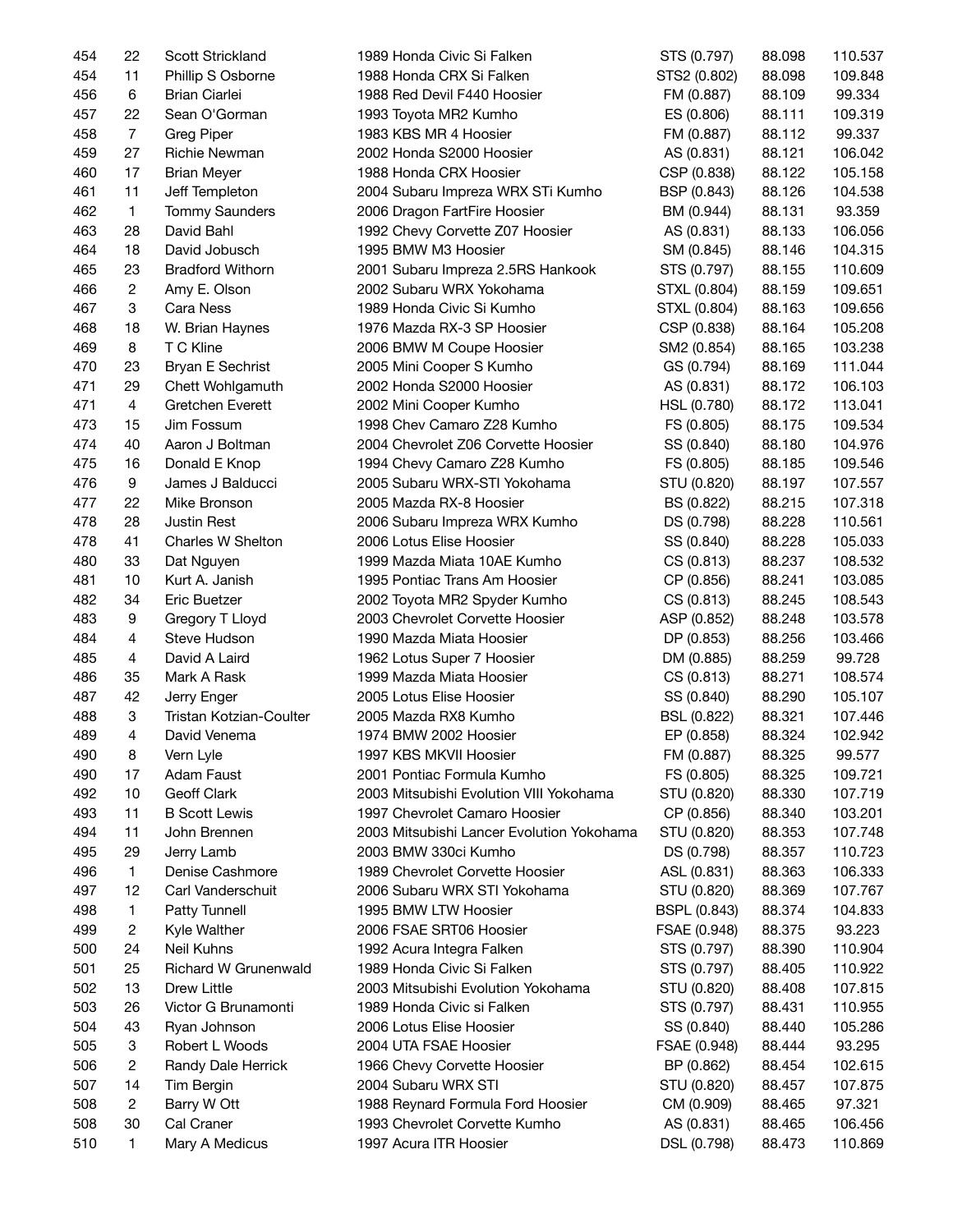| 511 | 23                        | Clyde Caplan              | 2004 Mazda RX-8 Kumho                                      | BS (0.822)   | 88.477           | 107.636 |
|-----|---------------------------|---------------------------|------------------------------------------------------------|--------------|------------------|---------|
| 512 | 19                        | Sean R Tate               | 1987 Honda Civic Hoosier                                   | CSP (0.838)  | 88.487           | 105.593 |
| 513 | 24                        | <b>Brian Coulson</b>      | 2006 Mazda RX8 Kumho                                       | BS (0.822)   | 88.489           | 107.651 |
| 513 | 19                        | Jerold Lowe               | 1992 Nissan 240sx Kumho                                    | SM (0.845)   | 88.489           | 104.721 |
| 515 | 3                         | Jeff Dodds                | 1968 Austin Healey Sprite Hoosier                          | GP (0.844)   | 88.493           | 104.849 |
| 516 | 5                         | Brian E Levesque          | 1986 Honda CRX Hoosier                                     | EP (0.858)   | 88.498           | 103.145 |
| 517 | 44                        | Andy Clark                | 2005 Lotus Elise Hoosier                                   | SS (0.840)   | 88.502           | 105.360 |
| 518 | 12                        | Jim Kritzler              | 1990 Chevy Corvette Hoosier                                | BSP (0.843)  | 88.511           | 104.995 |
| 519 | 18                        | Robert E Lenz, Sr.        | 1991 Chevy Camaro Hoosier                                  | FS (0.805)   | 88.514           | 109.955 |
| 520 | $\overline{2}$            | Cindy Duncan              | 2003 Mazdaspeed Protege Hoosier                            | DSL (0.798)  | 88.531           | 110.941 |
| 521 | 15                        | <b>Rick Myers</b>         | 1996 Ford Mustang Hoosier                                  | ESP (0.828)  | 88.533           | 106.924 |
| 522 | 23                        | Alex Lowe                 | 1994 Mazda Miata R Kumho                                   | ES (0.806)   | 88.536           | 109.846 |
| 523 | 19                        | Roger Christophersen      | 1998 Chevrolet Camaro Kumho                                | FS (0.805)   | 88.537           | 109.984 |
| 524 | $\overline{4}$            | Randy Chase               | 2005 Lotus Elise Hoosier                                   | FP (0.863)   | 88.539           | 102.595 |
| 525 | 4                         | <b>Bill Cutrer</b>        | 1979 Fiat X 1/9 Hoosier                                    | GP (0.844)   | 88.543           | 104.909 |
| 526 | 15                        | Jacob Lee Diehl           | 2006 Mitsubishi Evo IX MR Yokohama                         | STU (0.820)  | 88.549           | 107.986 |
| 527 | 6                         | Melanie Pora              | 2004 Mini Cooper S Kumho                                   | GSL (0.794)  | 88.553           | 111.528 |
| 528 | 20                        | Kenny Sorensen            | 1999 Chevrolet Z/28 Kumho                                  | FS (0.805)   | 88.554           | 110.005 |
| 529 | 12                        | <b>Shawn Roberts</b>      | 1990 Mazda Miata Falken                                    | STS2 (0.802) | 88.562           | 110.426 |
| 530 | 24                        | Jeff Bradley              | 2006 Mini Cooper S Kumho                                   | GS (0.794)   | 88.613           | 111.603 |
| 530 | 16                        | Mark E Walker             | 1994 Chevrolet Camaro Z-28 Kumho                           | ESP (0.828)  | 88.613           | 107.021 |
| 532 | 45                        | Dr. Christopher K Eveland | 2005 Lotus Elise Hoosier                                   |              | 88.623           | 105.504 |
| 533 | $\overline{2}$            | <b>Tina DePietro</b>      |                                                            | SS (0.840)   |                  | 106.910 |
| 534 | 25                        |                           | 1998 Subaru Impreza 2.5 RS Kumho<br>2006 Honda Civic Kumho | DSPL (0.829) | 88.628<br>88.649 |         |
|     |                           | Benjamin R Zabel          |                                                            | GS (0.794)   |                  | 111.648 |
| 535 | 16                        | Eric Tucker               | 2004 Mitsubishi Lancer Evo VII Yokohama                    | STU (0.820)  | 88.658           | 108.119 |
| 536 | 26                        | Thomas Pora               | 2004 Mini Cooper S Kumho                                   | GS (0.794)   | 88.665           | 111.669 |
| 537 | $\mathbf{1}$              | Amy Fair                  | 1997 BMW M3 Yokohama                                       | STUL (0.820) | 88.686           | 108.154 |
| 538 | $\mathbf{1}$              | David Newman              | 1970 Porsche 911 Hoosier                                   | XP (0.868)   | 88.688           | 102.175 |
| 539 | 18                        | Jeff Hurst                | 1981 VW Scirocco Hoosier                                   | FSP (0.814)  | 88.692           | 108.958 |
| 540 | 13                        | William Bounds            | 1991 Mazda Miata Falken                                    | STS2 (0.802) | 88.693           | 110.590 |
| 541 | 17                        | <b>Steven Rankins</b>     | 2006 Subaru Impreza Sti                                    | STU (0.820)  | 88.713           | 108.186 |
| 542 | $\ensuremath{\mathsf{3}}$ | Tyson D Sawyer            | 1985 Reynard FF1600 Hoosier                                | CM (0.909)   | 88.717           | 97.598  |
| 543 | 27                        | <b>Wayne Atkins</b>       | 1991 Honda Civic Si Falken                                 | STS (0.797)  | 88.748           | 111.352 |
| 543 | 4                         | Donald R Elzinga Jr       | 1984 Reynard FF1600 Hoosier                                | CM (0.909)   | 88.748           | 97.633  |
| 545 | 18                        | Jason Kolk                | 2003 Subaru Impreza WRX Yokohama                           | STU (0.820)  | 88.769           | 108.255 |
| 546 | 19                        | Dale Bahr                 | 2004 Subaru WRX-STI Hankook                                | STU (0.820)  | 88.776           | 108.264 |
| 547 | 13                        | Michael Kritzler          | 1990 Chevy Corvette Hoosier                                | BSP (0.843)  | 88.782           | 105.317 |
| 548 | 20                        | Anthony Capri             | 1992 Nissan 240sx Kumho                                    | SM (0.845)   | 88.793           | 105.081 |
| 549 | 17                        | Terry S Baker             | 2006 Mini Cooper Kumho                                     | HS (0.780)   | 88.816           | 113.867 |
| 550 | 20                        | Daniel Joseph Costello    | 1985 Honda CRX Hoosier                                     | CSP (0.838)  | 88.817           | 105.987 |
| 551 | 4                         | Kristina Ennesser         | 2006 Pontiac Solstice Hoosier                              | CSL (0.813)  | 88.818           | 109.247 |
| 552 | 9                         | John Paul Engstrom        | 1994 Red Devil F500 Hoosier                                | FM (0.887)   | 88.824           | 100.140 |
| 553 | 36                        | John W Haluska            | 1999 Mazda Miata Hoosier                                   | CS (0.813)   | 88.830           | 109.262 |
| 554 | 28                        | <b>Brian Davis</b>        | 1989 Honda Civic Si Falken                                 | STS (0.797)  | 88.837           | 111.464 |
| 555 | 14                        | Gustavo Hammerly          | 1990 Mazda Miata Falken                                    | STS2 (0.802) | 88.849           | 110.784 |
| 555 | 19                        | <b>Wally Ruanto</b>       | 1984 VW Rabbit GTI Kumho                                   | FSP (0.814)  | 88.849           | 109.151 |
| 557 | 46                        | Peter E Lier              | 2005 Porsche GT3 Hoosier                                   | SS (0.840)   | 88.857           | 105.782 |
| 558 | 10                        | Mark Mauro                | 1993 Mazda RX-7 Kumho                                      | ASP (0.852)  | 88.870           | 104.308 |
| 559 | 21                        | Peter John Loney          | 2004 Subaru WRX Yokohama                                   | STX (0.804)  | 88.873           | 110.538 |
| 560 | 9                         | Paul Leonard              | 1997 Chevrolet Corvette Kumho                              | SM2 (0.854)  | 88.874           | 104.068 |
| 561 | 14                        | Jim Harris                | 2005 Mitsubishi Evo Hoosier                                | BSP (0.843)  | 88.889           | 105.444 |
| 562 | 21                        | Kent Kroll                | 2006 Ford Mustang Kumho                                    | FS (0.805)   | 88.892           | 110.425 |
| 563 | 20                        | <b>Brian Hanchey</b>      | 1997 BMW M3 Yokohama                                       | STU (0.820)  | 88.895           | 108.409 |
| 564 | 18                        | Kimberly Schroeder        | 2005 Mini Cooper Kumho                                     | HS (0.780)   | 88.898           | 113.972 |
| 565 | 29                        | Glenn Coughlin            | 1991 Honda Civic Si Falken                                 | STS (0.797)  | 88.899           | 111.542 |
| 566 | 21                        | Seth Regenold             | 2004 Mitsubishi Evolution VIII RS Kumho                    | SM (0.845)   | 88.951           | 105.267 |
| 567 | 10                        | Scott Nardin              | 1986 Solo Vee Werks Hoosier                                | FM (0.887)   | 88.953           | 100.285 |
|     |                           |                           |                                                            |              |                  |         |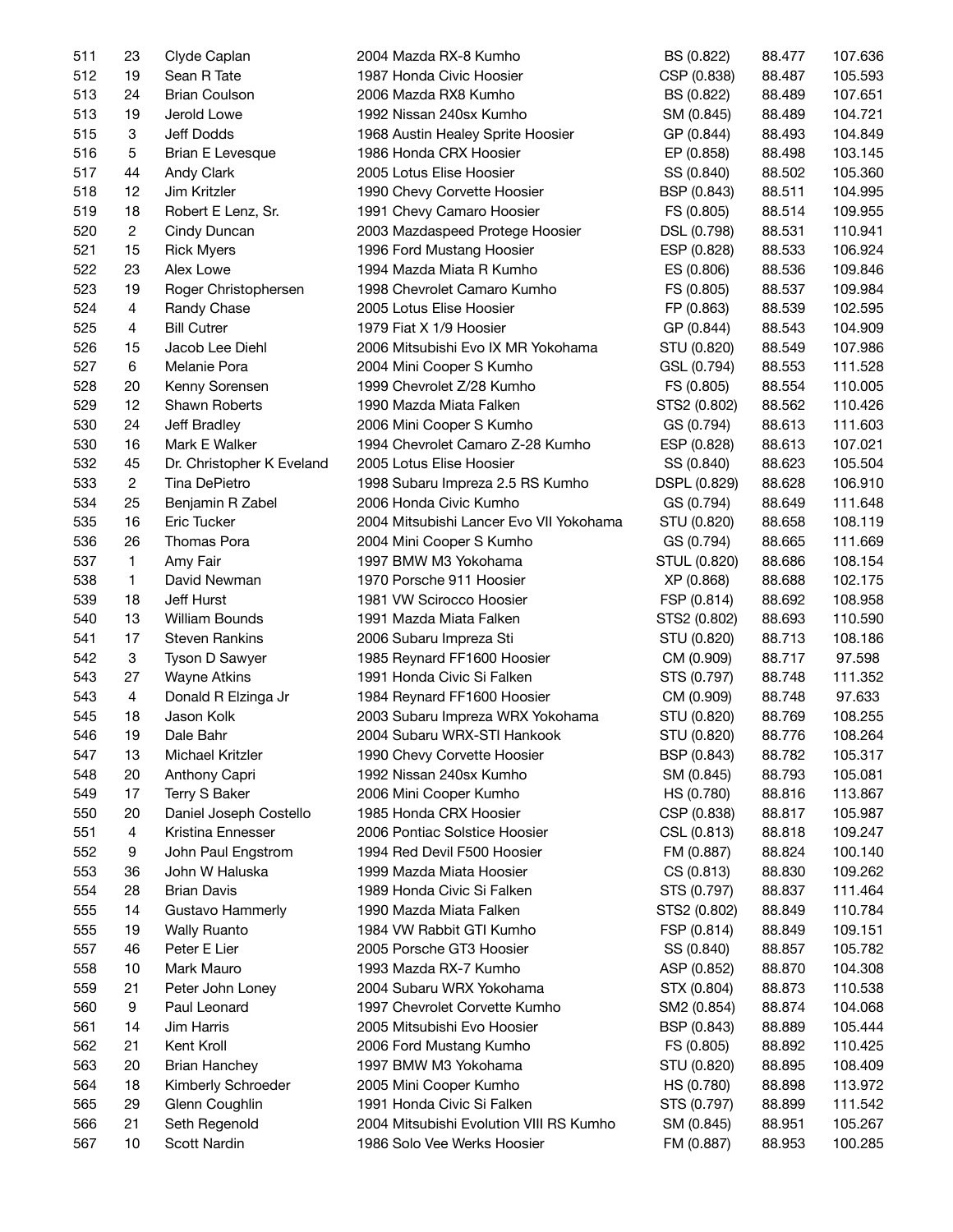| 568 | 6                         | Paul Krysiak             | 1985 Honda Civic Hoosier                             | EP (0.858)   | 88.967 | 103.691 |
|-----|---------------------------|--------------------------|------------------------------------------------------|--------------|--------|---------|
| 568 | 22                        | Eric D. Coffman          | 2004 Subaru WRX Yokohama                             | STX (0.804)  | 88.967 | 110.656 |
| 570 | 12                        | Ryan Sandberg            | 1970 Plymouth Cuda Hoosier                           | CP (0.856)   | 88.979 | 103.948 |
| 571 | $\mathbf 5$               | John Engstrom            | 1986 Swift DB1 Hoosier                               | CM (0.909)   | 88.988 | 97.897  |
| 572 | 5                         | Peter J Raymond          | 1963 Lotus seven Hoosier                             | DM (0.885)   | 88.998 | 100.563 |
| 573 | $\overline{2}$            | Carolyn Slocum           | 2003 Chevrolet Z06 Corvette Hoosier                  | SSL (0.840)  | 88.999 | 105.951 |
| 574 | 11                        | <b>Scott Miller</b>      | 2000 Porsche 996 Hoosier                             | ASP (0.852)  | 89.007 | 104.468 |
| 575 | 47                        | Steven Warwick           | 2005 Lotus Elise Hoosier                             | SS (0.840)   | 89.019 | 105.975 |
| 576 | 13                        | Grayden L Obenour        | 1970 Ford Mustang Boss 302 Hoosier                   | CP (0.856)   | 89.020 | 103.995 |
| 577 | 21                        | Jeffrey Vogel            | 2004 Subaru STI Falken Northeast                     | STU (0.820)  | 89.021 | 108.562 |
| 578 | $\overline{4}$            | Annie Bonvouloir         | 1981 VW Scirocco Kumho                               | FSPL (0.814) | 89.034 | 109.378 |
| 579 | 31                        | Dave McCombs             | 2004 Honda S2000 Kumho                               | AS (0.831)   | 89.037 | 107.144 |
| 580 | 30                        | Al Aberson               | 2001 Lexus IS300 Kumho                               | DS (0.798)   | 89.042 | 111.582 |
| 581 | 27                        | Sam Karp                 | 2006 Honda Civic Si Kumho                            | GS (0.794)   | 89.045 | 112.147 |
| 582 | $\ensuremath{\mathsf{3}}$ | <b>Christine Berry</b>   | 1996 Chevrolet Camaro SSR Kumho                      | ESPL (0.828) | 89.054 | 107.553 |
| 583 | 12                        | Michael Contour          |                                                      |              |        |         |
|     |                           |                          | 2004 Arrow AX8                                       | F125 (0.937) | 89.070 | 95.059  |
| 584 | 30                        | Nick Jackson             | 1989 Honda Civic Si Falken                           | STS (0.797)  | 89.086 | 111.777 |
| 585 | 31                        | David Avard              | 1991 Honda Civic Si Falken                           | STS (0.797)  | 89.090 | 111.782 |
| 586 | 6                         | Peter Calhoun            | 1986 Swift DB-1 Hoosier                              | CM (0.909)   | 89.118 | 98.040  |
| 587 | 23                        | Garrett L Bickerdike     | 2002 Subaru Impreza WRX Yokohama                     | STX (0.804)  | 89.127 | 110.854 |
| 588 | 48                        | Doug Maxcy               | 2004 Porsche GT3 Hoosier                             | SS (0.840)   | 89.134 | 106.112 |
| 589 | 4                         | Alejandro Moreno         | 2005 UTA FSAE Hoosier                                | FSAE (0.948) | 89.145 | 94.035  |
| 590 | 12                        | David Lehman             | 2004 Chevrolet Z06 Hoosier                           | ASP (0.852)  | 89.157 | 104.644 |
| 591 | 11                        | <b>Stuart Phipps</b>     | 1989 KBS MK IV Hoosier                               | FM (0.887)   | 89.178 | 100.539 |
| 592 | 13                        | <b>Ted Lewis</b>         | 1965 Lotus Elan Hoosier                              | ASP (0.852)  | 89.181 | 104.672 |
| 592 | 32                        | Louis Kitel              | 2000 Hyundai Tiburon Falken                          | STS (0.797)  | 89.181 | 111.896 |
| 592 | 37                        | George Schmitt           | 1996 Mazda Miata Hoosier                             | CS (0.813)   | 89.181 | 109.694 |
| 595 | 22                        | David Boyers O'Maley Jr. | 1988 BMW M3 Kumho                                    | SM (0.845)   | 89.199 | 105.561 |
| 596 | 25                        | Wayne van Voorhis        | 1993 Toyota MR2 Hoosier                              | BS (0.822)   | 89.209 | 108.527 |
| 596 | $\mathbf{1}$              | <b>Crissy Weaver</b>     | 2003 Ford Mach 1 Kumho                               | FSL (0.805)  | 89.209 | 110.819 |
| 598 | 20                        | Chris P Petersen         | 1978 VW Rabbit Hoosier                               | FSP (0.814)  | 89.210 | 109.595 |
| 599 | $\overline{7}$            | Janice Sansone Rick      | 2005 Mini Cooper S Kumho                             | GSL (0.794)  | 89.238 | 112.390 |
| 600 | 12                        | <b>Steve Brueck</b>      | 1984 Daredevil F500 Hoosier                          | FM (0.887)   | 89.242 | 100.611 |
| 601 | 5                         | Michael A Tews           | 1972 Datsun 240Z Hoosier                             | FP (0.863)   | 89.250 | 103.418 |
| 601 | $\overline{c}$            | Stuart Lee Lumpkin       | 2006 Dragon FartFire Hoosier                         | BM (0.944)   | 89.250 | 94.545  |
| 603 | 24                        | Jimmie L Stewart         | 1991 Toyota MR-2 Kumho                               | ES (0.806)   | 89.252 | 110.734 |
| 604 | 26                        | Glenn L Austin           | 2005 Nissan 350Z Kumho                               | BS (0.822)   | 89.258 | 108.586 |
| 605 | 22                        | Kai Hur                  | 2004 Subaru STi Falken                               | STU (0.820)  | 89.261 | 108.855 |
| 606 | 14                        | John M Storm             | 1998 Subaru Impreza2.5 Kumho                         | DSP (0.829)  | 89.277 | 107.693 |
| 607 | $\overline{c}$            | Stan Whitney             | 2004 Chevy Corvette Hoosier                          | XP (0.868)   | 89.281 | 102.858 |
| 608 | 13                        | Darrin Towers            | 2000 ItalKart SuperSonic Honda                       | F125 (0.937) | 89.290 | 95.293  |
| 609 | 23                        | Russell A Johnson        | 2003 Mitsubishi Evolution Yokohama                   | STU (0.820)  | 89.291 | 108.891 |
| 609 | 24                        | Daniel Fortin            | 1999 Acura Type R Hankook                            | STX (0.804)  | 89.291 | 111.059 |
| 611 | 5                         | Brenda Loveday           | 2006 Pontiac Solstice ZOK Hoosier                    | CSL (0.813)  | 89.311 | 109.854 |
| 612 | 28                        | Gerald L Crump           | 2006 Mini Cooper S Kumho                             | GS (0.794)   | 89.312 | 112.483 |
| 613 | 27                        | David Hillman            | 1992 Toyota MR2 Kumho                                | BS (0.822)   | 89.323 | 108.666 |
|     |                           | Jerry Riley              |                                                      | CP (0.856)   |        |         |
| 614 | 14                        |                          | 1993 Ford Mustang Goodyear<br>2005 Nissan 350z Kumho |              | 89.328 | 104.355 |
| 615 | 28                        | Jun Hyon Yang            |                                                      | BS (0.822)   | 89.348 | 108.696 |
| 616 | 7                         | Steven Bradford          | 1973 Datsun 1200 Hoosier                             | EP (0.858)   | 89.368 | 104.158 |
| 616 | 31                        | James R Snyder           | 2002 Acura Integra Type R Hoosier                    | DS (0.798)   | 89.368 | 111.990 |
| 618 | 19                        | Ron Foley                | 2004 Mini Cooper Kumho                               | HS (0.780)   | 89.387 | 114.599 |
| 619 | 25                        | Randy Pearson            | Subaru WRX Yokohama                                  | STX (0.804)  | 89.395 | 111.188 |
| 620 | 32                        | <b>Steven Pounds</b>     | 2002 BMW M3 Hoosier Houston                          | AS (0.831)   | 89.404 | 107.586 |
| 621 | 17                        | Philip L Knowles         | 2002 Chevrolet Camaro SS Kumho                       | ESP (0.828)  | 89.412 | 107.985 |
| 622 | 15                        | Samuel B Cosmano         | 1988 Ford Mustang Hoosier                            | CP (0.856)   | 89.413 | 104.455 |
| 623 | $\overline{7}$            | <b>Gregory F Vincent</b> | 1988 Reynard 88F Hoosier                             | CM (0.909)   | 89.417 | 98.368  |
| 624 | 3                         | Michael Feldpusch        | 1997 Chevrolet Corvette Kumho                        | BP (0.862)   | 89.424 | 103.740 |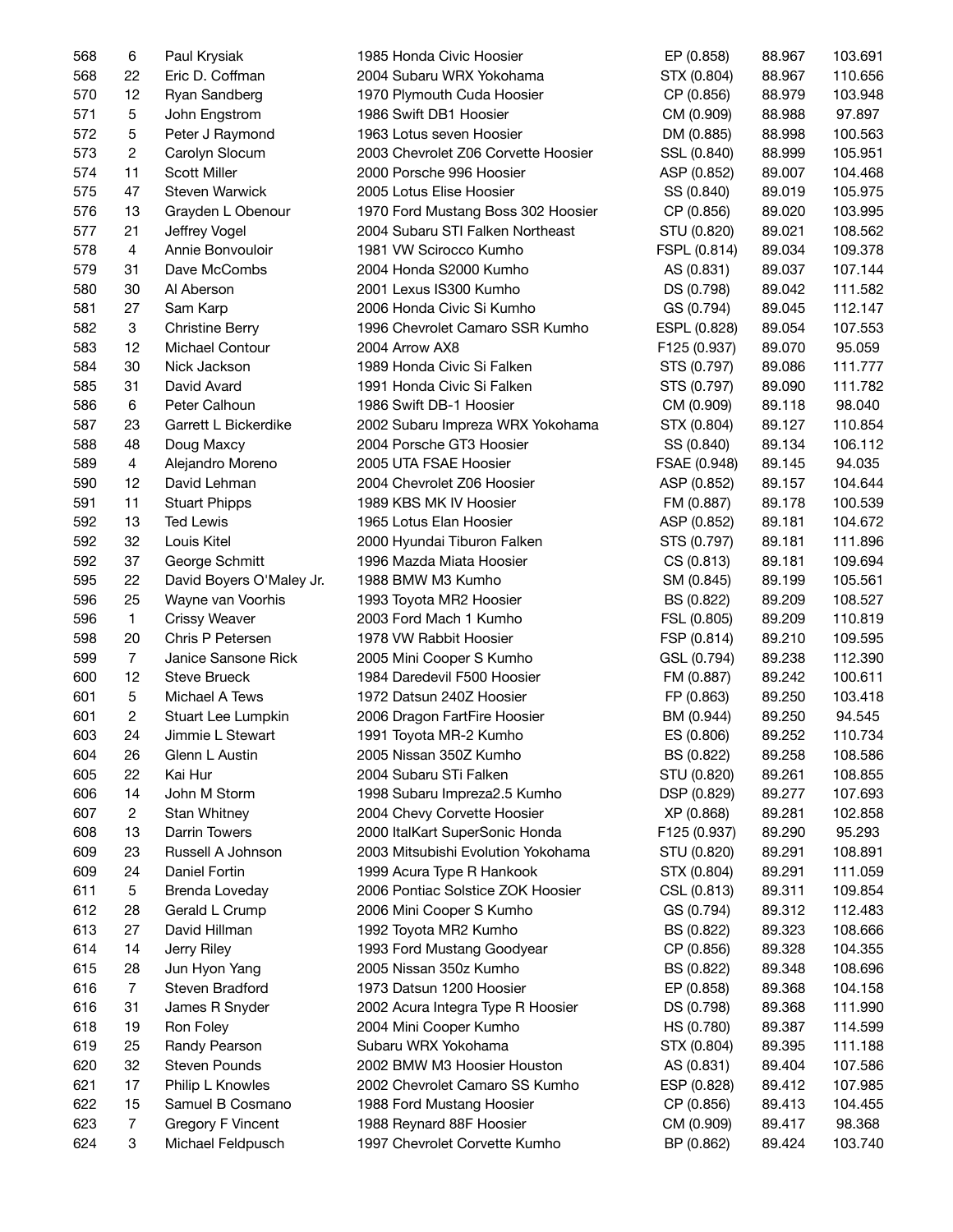| 625 | 2              | Diane Johnson               | 2002 Chevrolet Corvette Z06 Hoosier   | ASPL (0.852) | 89.432 | 104.967 |
|-----|----------------|-----------------------------|---------------------------------------|--------------|--------|---------|
| 626 | 8              | Curtis Lee                  | 1972 Mazda RX3 Hoosier                | EP (0.858)   | 89.436 | 104.238 |
| 627 | 3              | Su Brude                    | 2004 Chevy Corvette Hoosier           | XP (0.868)   | 89.440 | 103.041 |
| 628 | 49             | Chris Jenkins               | 2005 Lotus Elise Hoosier              | SS (0.840)   | 89.442 | 106.479 |
| 629 | 13             | Keith Alan Beumer           | 1993 Red Devil F500 Hoosier           | FM (0.887)   | 89.443 | 100.838 |
| 630 | 15             | Andrew Cowden               | 1995 Mazda Miata Falken               | STS2 (0.802) | 89.447 | 111.530 |
| 630 | 26             | Martin Gremm                | 2002 Subaru WRX Yokohama              | STX (0.804)  | 89.447 | 111.253 |
| 632 | 29             | Michael Wright, Jr.         | 2003 Acura RSX-S Kumho                | GS (0.794)   | 89.452 | 112.660 |
| 633 | 15             | Jason Keeney                | 2004 Honda S2000 Hoosier              | BSP (0.843)  | 89.456 | 106.116 |
| 634 | 33             | Larry Bereuter              | 2000 Subaru Impreza 2.5RS Falken      | STS (0.797)  | 89.464 | 112.251 |
| 635 | 38             | Stephane D'Amato            | 2003 Mazda Miata Hoosier              | CS (0.813)   | 89.467 | 110.045 |
| 636 | $\overline{c}$ | G R Bowland                 | 2002 BBR Shark Hoosier                | AM (1.000)   | 89.472 | 89.472  |
| 637 | 21             | Ron Dike                    | 1999 Mazda Miata Hoosier Arctic       | CSP (0.838)  | 89.495 | 106.796 |
| 638 | 50             | Russ Siggelkoe              | 2005 Lotus Elise Hoosier              | SS (0.840)   | 89.518 | 106.569 |
| 639 | 3              | Ann Hollis                  | 2005 Porsche GT3 Hoosier              | SSL (0.840)  | 89.519 | 106.570 |
| 640 | 39             | John B Darrow Sr            | 2000 Mazda Miata Kumho                | CS (0.813)   | 89.521 | 110.112 |
| 641 | 8              | Angie Rogers                | 2005 Mini Cooper S Avon               | GSL (0.794)  | 89.547 | 112.780 |
| 642 | 25             | L C Bohrer                  | 1988 Porsche 944 Hoosier              | ES (0.806)   | 89.569 | 111.128 |
| 643 | 32             | <b>Clint Wesly Williams</b> | 2002 Subaru WRX Kumho                 | DS (0.798)   | 89.570 | 112.243 |
| 644 | 24             | Arshad Mohabbat             | 2005 Subaru WRX Bridgestone           | STU (0.820)  | 89.574 | 109.237 |
| 645 | 25             |                             | 1999 BMW M3 Falken                    |              |        | 109.260 |
|     |                | Max Norton                  |                                       | STU (0.820)  | 89.593 | 108.998 |
| 646 | 29             | Shawn Hill                  | 2004 Mazda RX-8 Hoosier               | BS (0.822)   | 89.596 |         |
| 647 | 14             | Paul D Durr                 | 2002 CRG Heron +                      | F125 (0.937) | 89.602 | 95.626  |
| 648 | 3              | Evan Brauch                 | 1998 Omni-Fab SR-1 Hoosier            | BM (0.944)   | 89.611 | 94.927  |
| 649 | 6              | Lance Coley                 | 1971 Datsun 240Z Hoosier              | FP (0.863)   | 89.612 | 103.838 |
| 650 | 33             | Paul Carrig                 | 2004 Volkswagen R32 Kumho             | DS (0.798)   | 89.616 | 112.301 |
| 651 | 33             | <b>Russ Clark</b>           | 2004 Subaru STi Kumho                 | AS (0.831)   | 89.618 | 107.843 |
| 652 | $\mathbf{1}$   | Angela Christine Moffet     | 2001 Chevrolet Z06 Kumho              | SM2L (0.854) | 89.620 | 104.941 |
| 653 | 18             | Mark Foley                  | 1999 Pontiac Trans Am Kumho           | ESP (0.828)  | 89.628 | 108.246 |
| 654 | 34             | Joel D Schotz               | 2004 Honda S2000 Kumho                | AS (0.831)   | 89.631 | 107.859 |
| 655 | 35             | Casey Quinn                 | 2004 Honda S2000 Kumho                | AS (0.831)   | 89.633 | 107.862 |
| 656 | 51             | <b>Richard Vitamvas</b>     | 2005 Lotus Elise Hoosier              | SS (0.840)   | 89.641 | 106.715 |
| 657 | 9              | Robert G Chrismas           | 1987 Honda CRX Hoosier                | EP (0.858)   | 89.648 | 104.485 |
| 658 | 34             | Cliff Fong                  | 1989 Honda Civic Si Kumho             | STS (0.797)  | 89.660 | 112.497 |
| 659 | 22             | John Allan Anthony          | 2001 Camero Z28 Kumho                 | FS (0.805)   | 89.662 | 111.381 |
| 659 | 16             | <b>Bruce E Wentzel</b>      | 1985 Chevy Corvette Hoosier           | BSP (0.843)  | 89.662 | 106.361 |
| 661 | 6              | <b>Bruce Haden</b>          | 1962 Lotus 7 Hoosier                  | DM (0.885)   | 89.664 | 101.315 |
| 661 | 27             | John Jacobs                 | 1989 Subaru XT-6 Falken               | STX (0.804)  | 89.664 | 111.523 |
| 663 | 26             | Tim White                   | 2004 Mitsubishi Evolution RS Yokohama | STU (0.820)  | 89.673 | 109.357 |
| 664 | 23             | Greg Cudnik                 | 2002 Chevy Camaro Hoosier             | FS (0.805)   | 89.675 | 111.397 |
| 665 | 14             | Ryan Barnard                | 1988 Lynx B Hoosier                   | FM (0.887)   | 89.677 | 101.102 |
| 666 | 28             | Dylan Maisel                | 1995 Eagle Talon Tsi Yokohama         | STX (0.804)  | 89.703 | 111.571 |
| 667 | 4              | Kyle Williams               | 2006 Mazda RX-7 Hoosier               | BP (0.862)   | 89.705 | 104.066 |
| 668 | 1              | Elise Sias                  | 2002 BMW M3 Kumho                     | SML (0.845)  | 89.712 | 106.168 |
| 669 | 40             | William R Reynolds          | 2006 Mazda MX-5 Hoosier               | CS (0.813)   | 89.713 | 110.348 |
| 670 | 36             | Jim Hedderick               | 2001 Porsche Boxster S Kumho          | AS (0.831)   | 89.733 | 107.982 |
| 671 | 10             | Dean Rindler                | 2006 Honda Civic Goodyear             | EP (0.858)   | 89.791 | 104.651 |
| 671 | 24             | <b>Bryan Hull</b>           | 1995 Chevrolet Camaro Z-28 Kumho      | FS (0.805)   | 89.791 | 111.542 |
| 673 | $\overline{7}$ | Ronald L Babb               | 1967 Lotus Elan Hoosier               | DM (0.885)   | 89.795 | 101.463 |
| 674 | $\overline{7}$ | Ward Clinton Marshall       | 1975 Datsun 260Z Hoosier              | FP (0.863)   | 89.807 | 104.064 |
| 675 | 2              | <b>Christine McKinney</b>   | 2002 BMW M3 Kumho                     | SML (0.845)  | 89.808 | 106.282 |
| 676 | 5              | Richard Shigemichi Colfax   | 2006 UMR FSAE Hoosier                 | FSAE (0.948) | 89.823 | 94.750  |
| 677 | 26             | Edson M Rowley Jr           | 1993 Toyota MR2 Hoosier               | ES (0.806)   | 89.830 | 111.451 |
| 678 | 37             | Coby Christensen            | 2006 Subaru WRX STI Kumho             | AS (0.831)   | 89.839 | 108.110 |
| 679 | $\overline{c}$ | Karen K Rafferty            | 1996 Chevrolet Corvette GS Hoosier    | ASL (0.831)  | 89.840 | 108.111 |
| 680 | 25             | Bryan Allen                 | 2001 Pontiac Firebird Kumho           | FS (0.805)   | 89.845 | 111.609 |
| 681 | 14             | Mark Baer                   | 1993 Mazda RX-7 Kumho                 | ASP (0.852)  | 89.846 | 105.453 |
|     |                |                             |                                       |              |        |         |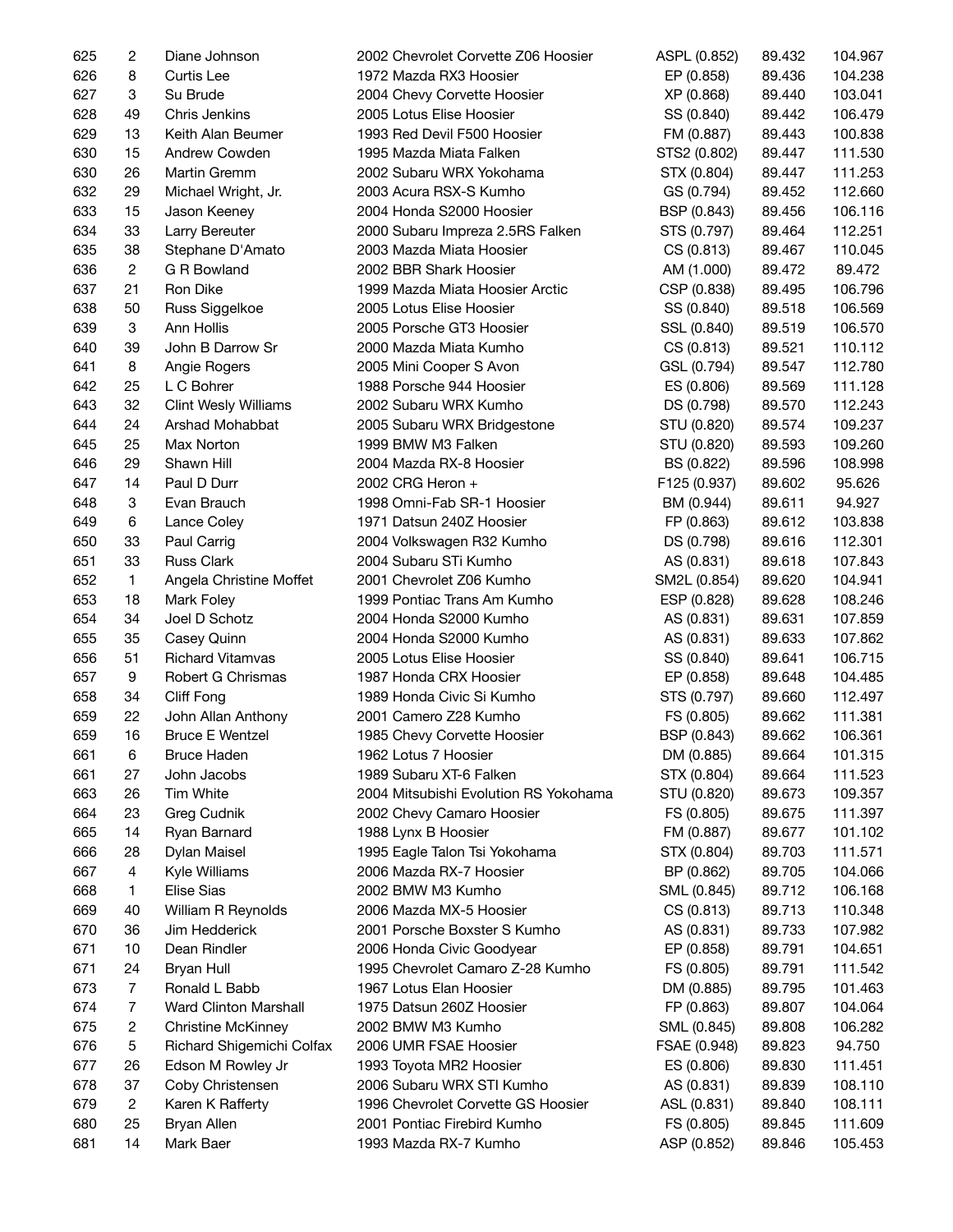| 682 | 41             | David Beckett           | 2006 Mazda Miata Hoosier            | CS (0.813)   | 89.847 | 110.513 |
|-----|----------------|-------------------------|-------------------------------------|--------------|--------|---------|
| 683 | 8              | Norman C Beaver         | 1979 Caterham 7 Hoosier             | DM (0.885)   | 89.862 | 101.539 |
| 684 | 6              | Linda Duncan            | 1999 Mazda Miata Kumho              | CSL (0.813)  | 89.867 | 110.538 |
| 685 | 15             | John Williams           | 1994 Red Devil F500 Hoosier         | FM (0.887)   | 89.868 | 101.317 |
| 686 | 34             | Carl N Miller           | 1998 Acura Integra TypeR Kumho      | DS (0.798)   | 89.871 | 112.620 |
| 686 | $\mathbf{1}$   | Stephanie A Chang       | 2004 Porsche 911 Hoosier            | FPL (0.863)  | 89.871 | 104.138 |
| 688 | 15             | Mark Johnson            | 1965 Lotus Elan Hoosier             | ASP (0.852)  | 89.873 | 105.485 |
| 688 | 16             | Sean Green              | 2000 Porche 996 Hoosier             | ASP (0.852)  | 89.873 | 105.485 |
| 690 | 4              | <b>Richard Beecher</b>  | 1997 Porsche RSR Hoosier            | XP (0.868)   | 89.876 | 103.544 |
| 691 | 16             | John R Mensch           | 1995 Mazda Miata Falken             | STS2 (0.802) | 89.880 | 112.070 |
| 692 | 10             | James O Bledsoe         | 2001 Toyota MR2 Spyder Kumho        | SM2 (0.854)  | 89.883 | 105.249 |
| 692 | 21             | Doug Teulie             | 1991 Ford Escort Hoosier            | FSP (0.814)  | 89.883 | 110.421 |
| 694 | 17             | Drew Hanft              | 1995 Mazda Miata Falken             | STS2 (0.802) | 89.895 | 112.089 |
| 695 | $\overline{7}$ | Karen Eickhoff          | 2000 Toyota MR2 Hoosier             | CSL (0.813)  | 89.899 | 110.577 |
| 696 | 35             | Thomas M Shuman         | 1989 Honda Civic Si Falken          | STS (0.797)  | 89.901 | 112.799 |
| 697 | 27             | Paul Magyar             | 2005 Subaru WRX STi Yokohama        | STU (0.820)  | 89.904 | 109.639 |
|     | 9              |                         |                                     |              | 89.912 |         |
| 698 |                | Karen C Babb            | 1967 Lotus Elan Hoosier             | DM (0.885)   |        | 101.596 |
| 699 | 3              | Carol L Kolk            | 2006 Chevrolet Cobalt SSSC Hoosier  | DSL (0.798)  | 89.915 | 112.676 |
| 700 | 38             | Daniel Liccardi         | 1989 Chevy Corvette Hoosier         | AS (0.831)   | 89.972 | 108.269 |
| 701 | 11             | Christopher A Raglin    | 1986 Honda Civic Goodyear           | EP (0.858)   | 89.987 | 104.880 |
| 702 | 30             | Mark J Mauro            | 2004 Mazda RX8 Kumho                | BS (0.822)   | 90.004 | 109.494 |
| 703 | 17             | Dan Chadwick            | 1996 Chevy Corvette Kumho           | BSP (0.843)  | 90.022 | 106.788 |
| 704 | 52             | Lee Sutton              | 2003 Chevrolet Corvette Kumho       | SS (0.840)   | 90.035 | 107.185 |
| 705 | 18             | Scott A Giles           | 1989 Honda Civic SI Falken          | STS2 (0.802) | 90.051 | 112.283 |
| 706 | 8              | J Andrew Aust           | 1988 Reynard Formula Ford Hoosier   | CM (0.909)   | 90.054 | 99.069  |
| 707 | 35             | <b>Ben Credle</b>       | 2001 Acura Integra Type R Hoosier   | DS (0.798)   | 90.057 | 112.854 |
| 708 | 5              | Grady Wood, Jr.         | 1986 Honda Civic Hoosier            | XP (0.868)   | 90.079 | 103.778 |
| 709 | 29             | Dan Cernese             | 1989 Honda Civic Si Kumho           | STX (0.804)  | 90.084 | 112.045 |
| 710 | 16             | <b>Brian Hoover</b>     | 1986 Ford Mustang Goodyear          | CP (0.856)   | 90.106 | 105.264 |
| 711 | 15             | Michael Stout           | 2004 GP Racing CR125                | F125 (0.937) | 90.107 | 96.165  |
| 712 | 27             | Jason Huepenbecker      | 1994 Mazda Miata Hoosier            | ES (0.806)   | 90.111 | 111.800 |
| 713 | 31             | Clay Turner             | 2004 Mazda RX-8 Kumho               | BS (0.822)   | 90.152 | 109.674 |
| 714 | 4              | Lorae Myers             | 1996 Ford Mustang Hoosier           | ESPL (0.828) | 90.158 | 108.886 |
| 715 | 16             | Robert Alan Qualkinbush | 1990 Adams Aro FV Hoosier           | FM (0.887)   | 90.160 | 101.646 |
| 716 | 17             | <b>Eric Cirks</b>       | 1981 Chevy Camaro Hoosier           | CP (0.856)   | 90.163 | 105.331 |
| 717 | 6              | David McIlvanie         | 1965 Factory Five MkII Hoosier      | XP (0.868)   | 90.196 | 103.913 |
| 718 | 32             | <b>Brent Seaton</b>     | 2005 Mazda RX8 Hoosier              | BS (0.822)   | 90.199 | 109.731 |
| 719 | 18             | James R Harrison        | 1972 Chevrolet Corvette Hoosier     | BSP (0.843)  | 90.204 | 107.004 |
| 720 | 18             | William R Headlee       | 1970 Ford Boss 302 Hoosier          | CP (0.856)   | 90.210 | 105.385 |
| 721 | $\overline{c}$ | Mary E Bahr             | 2004 Subaru WRX-STI Hankook         | STUL (0.820) | 90.220 | 110.024 |
| 722 | 28             | Chris Teague            | 1995 BMW M3 Yokohama                | STU (0.820)  | 90.244 | 110.054 |
| 723 | 53             | Keath Marx              | 2002 Chevrolet Corvette Z06 Hoosier | SS (0.840)   | 90.254 | 107.445 |
| 724 | 11             | Evan Leonard            | 1997 Chevrolet Corvette Kumho       | SM2 (0.854)  | 90.264 | 105.695 |
| 725 | 9              | John Carriere           | 1984 Reynard FF 1600 Hoosier        | CM (0.909)   | 90.280 | 99.318  |
| 726 | 29             | Jason McCall            | 2004 Mazda RX8 Yokohama             | STU (0.820)  | 90.286 | 110.105 |
| 727 | 36             | Steven T Ekstrand       | 1991 Honda Civic Si Falken          | STS (0.797)  | 90.302 | 113.303 |
| 728 | 15             | Noel De Los Reyes       | 2000 Subaru Impreza 2.5 RS Kumho    | DSP (0.829)  | 90.314 | 108.943 |
| 729 | 39             | John R Prosser          | 2004 Honda S2000 Kumho              | AS (0.831)   | 90.316 | 108.684 |
| 730 | 30             | Larry Chan              | 1997 BMW M3 Yokohama                | STU (0.820)  | 90.320 | 110.146 |
| 731 | 3              | Kristell Janusz         | 1988 Honda Civic Hoosier            | SML (0.845)  | 90.327 | 106.896 |
|     |                |                         |                                     |              |        |         |
| 732 | 6              | <b>Matthew Brown</b>    | 2006 FSAE SRT06 Hoosier             | FSAE (0.948) | 90.344 | 95.300  |
| 733 | 30             | Aaron Breitbach         | 2003 Subaru WRX Hankook             | STX (0.804)  | 90.358 | 112.385 |
| 734 | $\overline{c}$ | Tina M Reeves           | 1990 Mazda Miata Hoosier            | DPL (0.853)  | 90.364 | 105.937 |
| 735 | 16             | Dale Kirstein           | 2001 DFM Honda                      | F125 (0.937) | 90.367 | 96.443  |
| 736 | 30             | Dan Deener              | 2006 Mini Cooper S Kumho            | GS (0.794)   | 90.372 | 113.819 |
| 737 | 19             | Donald Gutierrez        | 2003 Infiniti G35 Kumho             | ESP (0.828)  | 90.378 | 109.152 |
| 738 | 19             | Justin H Mitchell       | 1990 Mazda Miata Falken             | STS2 (0.802) | 90.379 | 112.692 |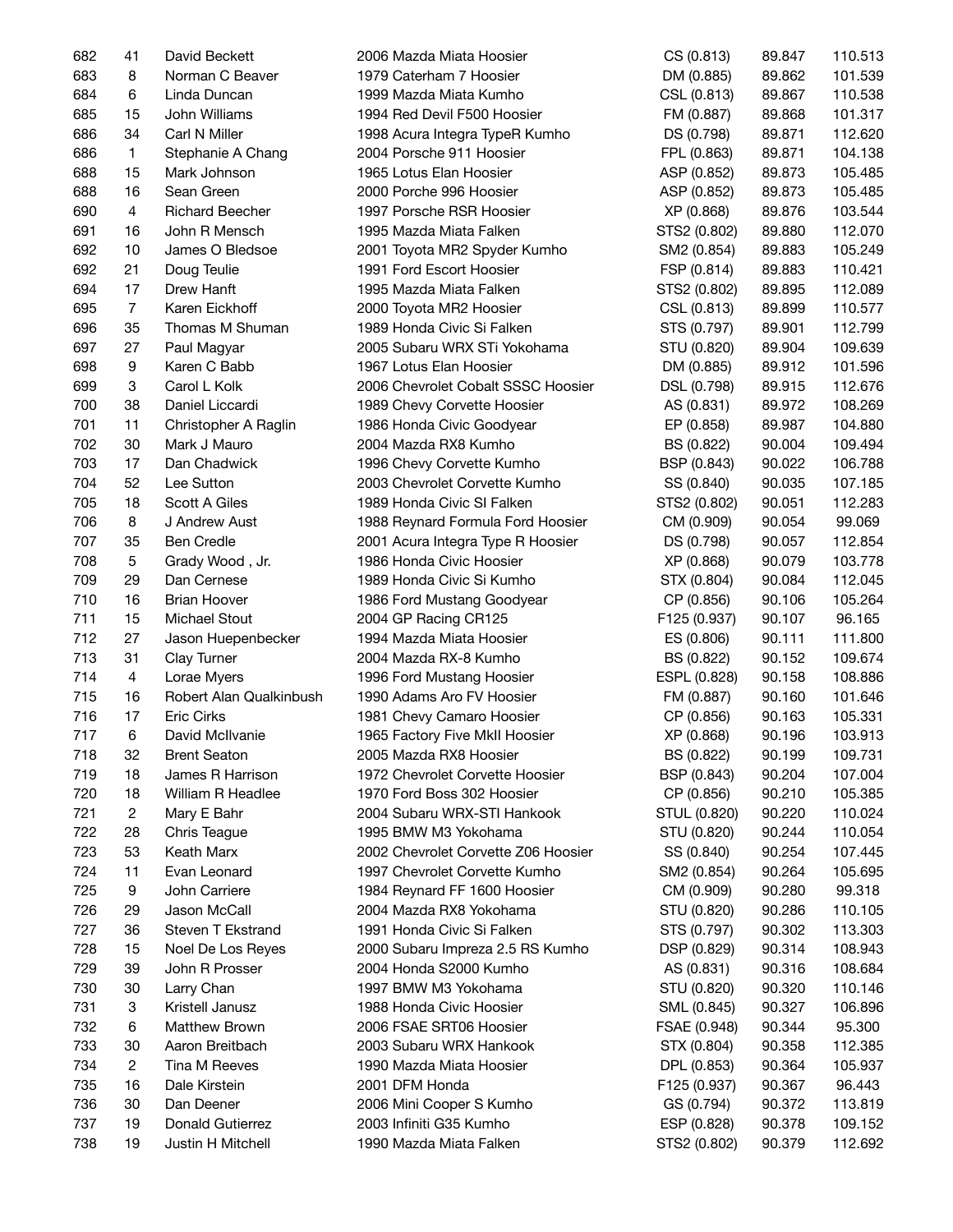| 739 | 5                         | Frank Wietharn         | 2001 Chevy Corvette Z06 Hoosier      | BP (0.862)    | 90.383 | 104.853 |
|-----|---------------------------|------------------------|--------------------------------------|---------------|--------|---------|
| 740 | $\overline{7}$            | Fred Zust              | 2005 Lotus Elise Goodyear            | XP (0.868)    | 90.395 | 104.142 |
| 741 | 31                        | Jeremy Michael Johnson | 2005 Subaru Impreza WRX STI Yokohama | STU (0.820)   | 90.403 | 110.248 |
| 742 | 19                        | Alan Bartling          | 1979 Ford Mustang Hoosier            | CP (0.856)    | 90.417 | 105.627 |
| 743 | 28                        | Sam Bryan              | 1996 Mazda Miata Kumho               | ES (0.806)    | 90.444 | 112.214 |
| 744 | 8                         | Andrew Cordeiro        | 1975 VW Scirocco Hoosier             | XP (0.868)    | 90.472 | 104.230 |
| 745 | 17                        | William B Schlaebitz   | 2005 Red Devil F500 Hoosier          | FM (0.887)    | 90.488 | 102.016 |
| 746 | 54                        | Steve Burger           | 2005 Lotus Elise Hoosier             | SS (0.840)    | 90.497 | 107.735 |
| 747 | 40                        | Daniel Heydlauff       | 2004 Honda S2000 Hoosier             | AS (0.831)    | 90.504 | 108.910 |
| 748 | 9                         | <b>Richard Newman</b>  | 1970 Porsche 911 Hoosier             | XP (0.868)    | 90.521 | 104.287 |
| 749 | 20                        | David Whitworth        | 1979 Ford Mustang Hoosier            | CP (0.856)    | 90.566 | 105.801 |
| 750 | 20                        | Steven G Eguina        | 1996 Camaro SS-R Kumho               | ESP (0.828)   | 90.573 | 109.388 |
| 751 | 12                        | <b>William Miller</b>  | 1986 Honda Civic Goodyear            | EP (0.858)    | 90.574 | 105.564 |
| 752 | 21                        | Steven L Glaab         | 1985 Ford Mustang GT Hoosier         | CP (0.856)    | 90.587 | 105.826 |
| 753 | 41                        | <b>Tom McDaniel</b>    | 1989 Chevrolet Corvette Kumho        | AS (0.831)    | 90.608 | 109.035 |
| 754 | 6                         | W. Speedy Knudsen      | 1970 Chevrolet Corvette Goodyear     | BP (0.862)    | 90.609 | 105.115 |
| 755 | 32                        | Richard D Willy        | 2004 Subaru WRX STI                  | STU (0.820)   | 90.621 | 110.513 |
| 755 | 13                        | <b>Robert Marcy</b>    | 1973 Datsun 1200 Hoosier             | EP (0.858)    | 90.621 | 105.619 |
| 757 | 42                        | <b>Steve Salisbury</b> | 2005 Subaru Impreza WRX STi Kumho    | AS (0.831)    | 90.630 | 109.061 |
| 757 | 22                        | Tracy H Sandberg       | 1970 Chevrolet Z-28 Camaro Hoosier   | CP (0.856)    | 90.630 | 105.876 |
| 759 | 10                        | <b>Bill Smiley</b>     | 1982 Tiga Formula Ford Hoosier       |               | 90.653 | 99.728  |
| 760 | 33                        | <b>Charlie Davis</b>   | 2004 Subaru STI Falken               | CM (0.909)    |        | 110.560 |
| 761 | 19                        |                        | 2004 Subaru STi Kumho                | STU (0.820)   | 90.659 | 107.545 |
|     |                           | Paul Marshall          |                                      | BSP (0.843)   | 90.660 |         |
| 762 | 4                         | Kyra Lein              | 1994 Mazda Miata Kumho               | ESL (0.806)   | 90.665 | 112.487 |
| 762 | $\mathbf{1}$              | Jeff Christianson      | 1998 Westfield SEi Hoosier           | EM (0.881)    | 90.665 | 102.912 |
| 764 | 21                        | James A Crider         | 1999 Ford Mustang Cobra Kumho        | ESP (0.828)   | 90.667 | 109.501 |
| 765 | 23                        | John C Fessler         | 1994 Honda Civic Kumho               | SM (0.845)    | 90.676 | 107.309 |
| 766 | 18                        | Glen Barnhouse         | 2005 Red Devil Hoosier               | FM (0.887)    | 90.686 | 102.239 |
| 767 | 36                        | Jason Dembosky         | 2004 Dodge SRT-4 Kumho               | DS (0.798)    | 90.690 | 113.646 |
| 768 | $\ensuremath{\mathsf{3}}$ | Diana L Carris         | 2004 Subaru STI Kumho                | ASL (0.831)   | 90.707 | 109.154 |
| 769 | 11                        | Nathan Whipple         | 1985 Reynard Formula Ford Hoosier    | CM (0.909)    | 90.713 | 99.794  |
| 770 | 5                         | Carol Leuty            | 1984 Porsche 944 Hoosier             | ESL (0.806)   | 90.714 | 112.549 |
| 771 | $\overline{c}$            | Delmar Long            | 2002 Sprinto 7 Hoosier               | EM (0.881)    | 90.727 | 102.982 |
| 772 | 8                         | Michael Hoyt           | 1992 Plymouth Laser Hoosier          | FP (0.863)    | 90.746 | 105.152 |
| 773 | 19                        | John Bryan Moore       | 1968 Bakker Solo Vee Hoosier         | FM (0.887)    | 90.749 | 102.310 |
| 773 | 29                        | James Golz             | 1994 Mazda Miata Kumho               | ES (0.806)    | 90.749 | 112.592 |
| 775 | 20                        | Francis L Miller       | 2005 Mitsubishi EVO RS Hoosier       | BSP (0.843)   | 90.757 | 107.660 |
| 776 | 42                        | James Sarino           | 1999 Mazda Miata Sport Hoosier       | CS (0.813)    | 90.758 | 111.633 |
| 777 | 5                         | Duane A Dunham         | 1964 Triumph Spitfire Hoosier        | GP (0.844)    | 90.763 | 107.539 |
| 778 | 1                         | Suzanne Segal          | 2003 Birel CR32 Motorsport           | F125L (0.937) | 90.767 | 96.870  |
| 779 | $\mathbf{1}$              | Barbara Beecher        | 1997 Porsche RSR Hoosier             | XPL (0.868)   | 90.769 | 104.573 |
| 780 | 37                        | Chris Bitner           | 2004 Honda Civic HX Falken           | STS (0.797)   | 90.799 | 113.926 |
| 781 | 10                        | Marc Normandin         | 1991 Honda Civic Kumho               | XP (0.868)    | 90.841 | 104.656 |
| 782 | 4                         | Michelle Reynolds      | 2004 Porsche 911 Hoosier             | SSL (0.840)   | 90.850 | 108.155 |
| 783 | 26                        | Jerry Grigg            | 1996 Chevrolet Camaro Z 28 Kumho     | FS (0.805)    | 90.860 | 112.869 |
| 783 | 16                        | Ed George              | 1998 Subaru Impreza 2.5 RS Kumho     | DSP (0.829)   | 90.860 | 109.602 |
| 785 | 3                         | Debbie Kerswill        | 2005 Mazda RX-8 Yokohama             | STUL (0.820)  | 90.878 | 110.827 |
| 786 | 21                        | James Ink              | 1991 Corvette ZR-1 Hoosier           | BSP (0.843)   | 90.879 | 107.804 |
| 787 | 6                         | Alexander Kovatch      | 1974 Fiat X1/9 Goodyear              | GP (0.844)    | 90.921 | 107.726 |
| 788 | 17                        | Mike McClintock        | 1999 Tony Kart Extreme               | F125 (0.937)  | 90.938 | 97.052  |
| 789 | 9                         | Jonathan P Jackson     | 1973 Porsche 914-6 Hoosier           | FP (0.863)    | 90.952 | 105.390 |
| 790 | 4                         | Shauna Rios            | 2003 Subaru Impreza WRX Yokohama     | STXL (0.804)  | 90.967 | 113.143 |
| 791 | 3                         | Angie Dallas           | 2000 Subaru Impreza 2.5 RS Hankook   | STSL (0.797)  | 90.974 | 114.145 |
| 792 | 1                         | Desiree Kay Padberg    | 1988 Ford Mustang Goodyear           | CPL (0.856)   | 90.975 | 106.279 |
| 793 | 34                        | Steven Matsumoto       | 2005 Subaru WRX STI Falken           | STU (0.820)   | 91.000 | 110.976 |
| 794 | 10                        | Christopher Chang      | 2004 Porsche GT3 Hoosier Northern    | FP (0.863)    | 91.008 | 105.455 |
| 795 | $\overline{2}$            | Karen J Craner         | 2004 GPracing CR125                  | F125L (0.937) | 91.015 | 97.135  |
|     |                           |                        |                                      |               |        |         |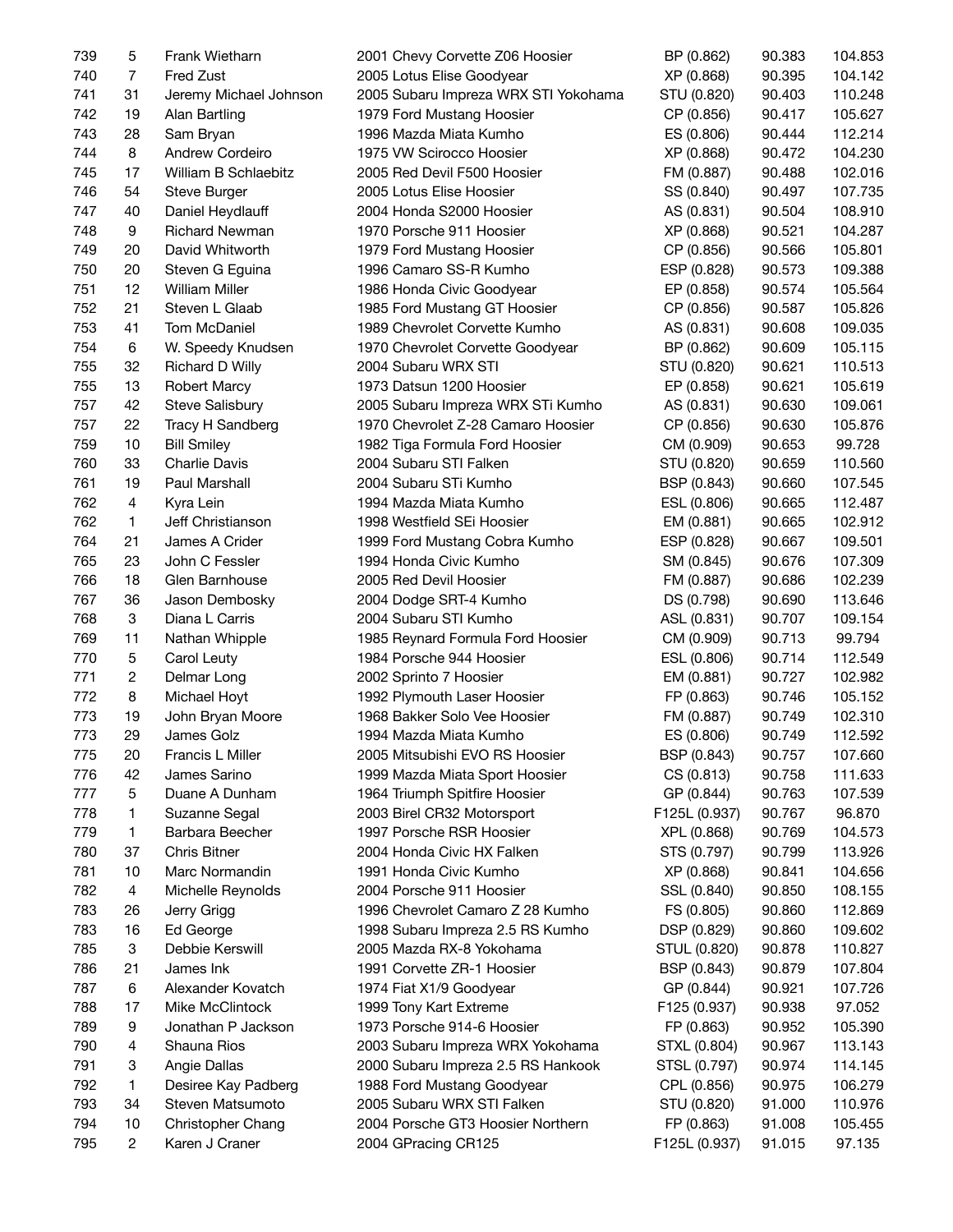| 796 | $\overline{7}$ | Charles M Bier          | 1974 Fiat X19 Goodyear                  | GP (0.844)    | 91.016 | 107.839 |
|-----|----------------|-------------------------|-----------------------------------------|---------------|--------|---------|
| 797 | 8              | Mindy Cooper            | 1999 Mazda Miata Hoosier                | CSL (0.813)   | 91.027 | 111.964 |
| 798 | 2              | Barbara Leroy-Boehme    | 1991 Toyota MR2 Kumho                   | SM2L (0.854)  | 91.062 | 106.630 |
| 799 | $\overline{7}$ | Clayton Pojorlie        | 2006 SDSMT FSAE Hoosier                 | FSAE (0.948)  | 91.065 | 96.060  |
| 800 | $\overline{7}$ | Doug Young              | 1997 Chevy Corvette Kumho               | BP (0.862)    | 91.079 | 105.660 |
| 801 | 23             | Robert J Ploof Jr       | 1979 Ford Mustang Hoosier               | CP (0.856)    | 91.094 | 106.418 |
| 802 | 35             | Christopher Deutsch     | 2006 Mitsubishi Lance Falken            | STU (0.820)   | 91.098 | 111.095 |
| 803 | 20             | L. Michael Gray         | 1971 Caracal B Hoosier                  | FM (0.887)    | 91.112 | 102.719 |
| 804 | 5              | Carol F Barclay         | 2005 Mini Cooper S Kumho                | STXL (0.804)  | 91.132 | 113.348 |
| 805 | 55             | Hunter G Bentley        | 2002 Chevy Corvette Z06 Kumho           | SS (0.840)    | 91.148 | 108.510 |
| 806 | 33             | <b>Bill Crawford</b>    | 1992 Toyota MR2 Kumho                   | BS (0.822)    | 91.157 | 110.896 |
| 806 | $\mathbf{1}$   | Megan Young             | 1993 Mazda Miata Falken                 | STS2L (0.802) | 91.157 | 113.662 |
| 808 | 18             | Keith Roberts II        | 2001 Tony Kart Mitox                    | F125 (0.937)  | 91.168 | 97.298  |
| 809 | $\mathbf{1}$   | Ann S Vogel             | 1990 Mazda Miata Hoosier Northeast      | EML (0.881)   | 91.182 | 103.498 |
| 810 | 37             | Chris DeLay             | 2000 Acura Integra Type R Kumho         | DS (0.798)    | 91.189 | 114.272 |
| 811 | 19             | Andrew James            | 2003 Arrow AX8                          | F125 (0.937)  | 91.191 | 97.322  |
| 812 | 38             | Leonard Kirk            | 2002 Subaru WRX Kumho                   | DS (0.798)    | 91.195 | 114.280 |
| 813 | 27             | Mark A Valera           | 1997 Chevrolet Camaro Kumho             | FS (0.805)    | 91.202 | 113.294 |
| 814 | 30             | Kevin Wolfskill         | 1994 Mazda Miata Hoosier                | ES (0.806)    | 91.213 | 113.167 |
| 815 | 24             | Jeff Baysinger          | 1995 BMW M3 Kumho                       | SM (0.845)    | 91.221 | 107.954 |
| 816 | 4              | Bernadette Regganie     | 1989 Chevy Corvette Hoosier             | ASL (0.831)   | 91.232 | 109.786 |
| 817 | 31             | Stephen Turner          | 1997 Acura Integra Type R Falken        | STX (0.804)   | 91.243 | 113.486 |
| 818 | 11             | Richard L Tomlin        | 1985 BMW 325 Kumho                      | FP (0.863)    | 91.244 | 105.729 |
| 819 | 43             | <b>Rick Martinez</b>    | 2006 Honda S2000 Kumho                  | AS (0.831)    | 91.255 | 109.814 |
| 820 | 38             | Douglas Rand            | 2001 Subaru Impreza 2.5RS Yokohama      | STS (0.797)   | 91.260 | 114.504 |
| 821 | 12             | Wendell Karr-Ake        | 1987 Citation FF Hoosier                | CM (0.909)    | 91.266 | 100.403 |
| 822 | 17             | Clifton Vandenburgh     | 1997 Saturn SC2 Kumho                   | DSP (0.829)   | 91.267 | 110.093 |
| 823 | $\overline{c}$ | <b>Bridgette Olson</b>  | 1990 Mazda Miata Falken                 | STS2L (0.802) | 91.278 | 113.813 |
| 824 | 56             | Malcolm Lawson          | 2005 Lotus Elise Hoosier                | SS (0.840)    | 91.296 | 108.686 |
| 825 | 43             | Tim Reardon             | 1999 Mazda Miata Kumho                  | CS (0.813)    | 91.323 | 112.328 |
| 826 | 25             | <b>Edward Locke</b>     | 1992 Honda Civic Hoosier                | SM (0.845)    | 91.332 | 108.085 |
| 827 | 31             | Jackie C McInnes        | 1993 Toyota MR2 Kumho                   | ES (0.806)    | 91.347 | 113.334 |
| 828 | 20             | <b>Phillip Adams</b>    | 1988 Honda CRX Si Falken                | STS2 (0.802)  | 91.349 | 113.902 |
| 829 | 4              | Kim Chan                | 1997 BMW M3 Yokohama                    | STUL (0.820)  | 91.359 | 111.414 |
| 830 | 36             | Trey H Davis            | 2004 Subaru WRX STi Hankook             | STU (0.820)   | 91.370 | 111.427 |
| 831 | 37             | Nathan Small            | 2005 Subaru STI Falken                  | STU (0.820)   | 91.402 | 111.466 |
| 832 | $\overline{c}$ | Elizabeth M Berger      | 1993 Ford Mustang Goodyear              | CPL (0.856)   | 91.412 | 106.790 |
| 833 | 3              | Michelle Diane Seelig   | 1989 Honda CRX Si Kumho                 | STS2L (0.802) | 91.414 | 113.982 |
| 834 | 18             | George Schweikle        | 1976 Alfa Romeo Spider Hoosier          | DSP (0.829)   | 91.441 | 110.303 |
| 835 | 3              | Jerry Fink              | 2004 Laminar Viking TT Hoosier          | EM (0.881)    | 91.454 | 103.807 |
| 836 | 4              | Douglas C Turner        | 1990 Mazda Miata Hoosier Northeast      | EM (0.881)    | 91.489 | 103.847 |
| 837 | 5              | Derek Fink              | 2004 Laminar Concepts Viking TT Hoosier | EM (0.881)    | 91.516 | 103.877 |
| 838 | 19             | Art Hodge               | 1999 Honda Civic Hoosier                | DSP (0.829)   | 91.521 | 110.399 |
| 839 | 22             | Kent L Carter           | 2003 Inifinit G35 Sedan Kumho           | ESP (0.828)   | 91.532 | 110.546 |
| 840 | 44             | Michael A Machi         | 1989 Chevrolet Corvette Hoosier         | AS (0.831)    | 91.535 | 110.151 |
| 841 | 38             | Jonathan W. McCallister | 2006 Subaru Sti                         | STU (0.820)   | 91.542 | 111.636 |
| 842 | 24             | <b>Richard Darnell</b>  | 1998 Chevrolet Camaro Kumho             | CP (0.856)    | 91.562 | 106.965 |
| 843 | 39             | Christopher E Harp      | 2004 Subaru Impreza WRX STi Hankook     | STU (0.820)   | 91.563 | 111.662 |
| 844 | 8              | <b>Nick Roberts</b>     | 2006 KU FSAE KUF06 Goodyear             | FSAE (0.948)  | 91.570 | 96.593  |
| 845 | 40             | Adam Cuquet             | 2004 Subaru WRX STi Bridgestone         | STU (0.820)   | 91.573 | 111.674 |
| 846 | 25             | Chris Miller            | 1979 Ford Mustang Turbo Goodyear        | CP (0.856)    | 91.591 | 106.999 |
| 847 | 57             | Tye Jackson             | 2002 Chevy Z06 Corvette Kumho           | SS (0.840)    | 91.626 | 109.078 |
| 847 | 3              | <b>Brianne Green</b>    | 2000 Porsche 996 Hoosier                | ASPL (0.852)  | 91.626 | 107.542 |
| 849 | 3              | Joseph Cheng            | 1995 Phantom Special Hoosier            | AM (1.000)    | 91.644 | 91.644  |
| 850 | 11             | <b>Robert Puertas</b>   | 2005 Lotus Elise Goodyear               | XP (0.868)    | 91.676 | 105.617 |
| 851 | 20             | Michael J Burns         | 1998 Honda Birel 125 Shifter B          | F125 (0.937)  | 91.682 | 97.846  |
| 852 | 26             | Charles W Maier         | 1965 Ford GT350 Mustang Goodyear        | CP (0.856)    | 91.685 | 107.109 |
|     |                |                         |                                         |               |        |         |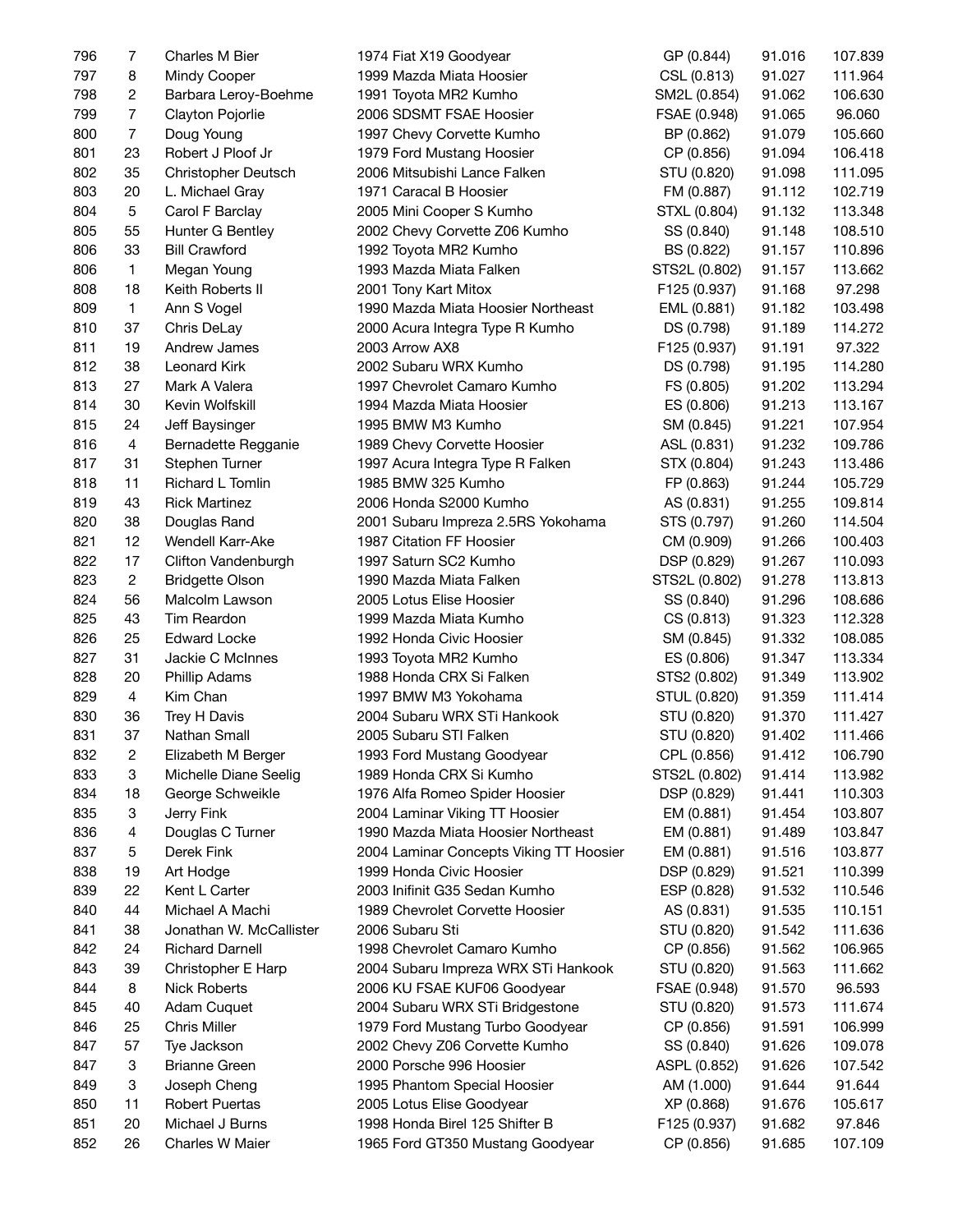| 853        | 32             | Rich Horton                    | 2002 Subaru WRX Yokohama                                       | STX (0.804)         | 91.691 | 114.043 |
|------------|----------------|--------------------------------|----------------------------------------------------------------|---------------------|--------|---------|
| 854        | 21             | Donald J Miller                | 1966 Austria Vau Solo Vee Hoosier                              | FM (0.887)          | 91.695 | 103.377 |
| 855        | $\overline{c}$ | Valerie S Furrer               | 2006 Mitsubishi Evo IX Hoosier                                 | <b>BSPL (0.843)</b> | 91.715 | 108.796 |
| 856        | 27             | Garrett Ankeny                 | 1997 Chevy Camaro Hoosier                                      | CP (0.856)          | 91.741 | 107.174 |
| 857        | 6              | Charles W Sieber               | 1986 Lotus Esprit                                              | EM (0.881)          | 91.752 | 104.145 |
| 858        | 8              | Larry Imbeau                   | 1973 MG Midget                                                 | GP (0.844)          | 91.756 | 108.716 |
| 859        | 10             | Albert E Cram                  | 2002 Sprinto 7 Locost Hoosier                                  | DM (0.885)          | 91.760 | 103.684 |
| 860        | 5              | Aimie Ruth                     | 2002 Chevrolet Z06 Hoosier                                     | SSL (0.840)         | 91.767 | 109.247 |
| 861        | 41             | Lynn E Wilson                  | 2005 Subaru WRX STi Bridgestone                                | STU (0.820)         | 91.768 | 111.912 |
| 862        | $\overline{2}$ | <b>Heather Burns</b>           | 2003 Ford Mustang Mach 1 Kumho                                 | FSL (0.805)         | 91.769 | 113.999 |
| 863        | 22             | Edward M Kramar                | 1989 Red Devil F500 Hoosier                                    | FM (0.887)          | 91.810 | 103.506 |
| 864        | 22             | <b>Charles Tate</b>            | 1987 Honda Civic Hoosier                                       | CSP (0.838)         | 91.812 | 109.561 |
| 865        | $\overline{2}$ | Debra Pruett                   | 1962 Lotus 7 Hoosier                                           | EML (0.881)         | 91.820 | 104.223 |
| 866        | 9              | Robert (Rocky) Entriken, Jr.   | 1964 Triumph Spitfire Mk. 1 Hoosier                            | GP (0.844)          | 91.840 | 108.815 |
| 867        | 14             | Jean Sirota                    | 1991 Honda Civic Hoosier                                       | EP (0.858)          | 91.866 | 107.070 |
| 868        | 32             | Terry Johnson                  | 1996 Mazda Miata Hoosier                                       | ES (0.806)          | 91.870 | 113.983 |
| 869        | 22             | Kei Josephson                  | 1996 Chevrolet Corvette Kumho                                  | BSP (0.843)         | 91.874 | 108.984 |
| 870        | 11             | Kevin J Frett                  | 1963 Lotus Seven Hoosier                                       | DM (0.885)          | 91.875 | 103.814 |
| 871        | 3              | Mary A Wentzel                 | 1985 Chevy Corvette Hoosier                                    | BSPL (0.843)        | 91.894 | 109.008 |
| 872        | 4              | <b>Bruce Domeck</b>            | 1982 Ralt RT-4 Hoosier                                         | BM (0.944)          | 91.896 | 97.347  |
| 873        | 6              | Tia Lundgren                   | 2006 Lotus Elise Hoosier                                       | SSL (0.840)         | 91.899 | 109.403 |
| 874        | 45             | Greg Hahn                      | 2004 Honda S2000 Hoosier                                       | AS (0.831)          | 91.921 | 110.615 |
| 875        | 8              | Dan Pellow                     | 1965 Factory Five Cobra Goodyear                               | BP (0.862)          | 91.932 | 106.650 |
| 876        | 42             | Todd James                     | 2004 Subaru WRX STi Falken                                     | STU (0.820)         | 91.933 | 112.113 |
| 877        | 13             | Patrick N Bullis               | 1983 Reynard FF Hoosier                                        | CM (0.909)          | 91.964 | 101.171 |
| 878        | $\overline{c}$ | Paula J Baker                  | 2005 Lotus Elise Goodyear                                      | FPL (0.863)         | 92.029 | 106.639 |
| 879        | 4              | Jennifer Leliaert              | 1993 Mazda Miata Falken                                        | STS2L (0.802)       | 92.038 | 114.761 |
|            | 5              |                                |                                                                |                     |        |         |
| 880<br>881 | 23             | Evanthe Salisbury              | 2005 Subaru WRX STI Kumho                                      | ASL (0.831)         | 92.040 | 110.758 |
| 882        | 58             | Vernon Maxey<br>Darrell Covert | 1985 Solo Vee Lynx B Hoosier                                   | FM (0.887)          | 92.042 | 103.768 |
| 883        | 46             |                                | 2003 Chevrolet Corvette Z 06 Kumho<br>2001 Honda S2000 Hoosier | SS (0.840)          | 92.052 | 109.586 |
|            | $\overline{4}$ | Ron Kelley<br>Renee Russell    |                                                                | AS (0.831)          | 92.061 | 110.783 |
| 884        | $\overline{4}$ |                                | 1990 Mazda Miata Hoosier                                       | CSPL (0.838)        | 92.083 | 109.884 |
| 885        |                | Cindy Jansen                   | 1995 BMW LTW Hoosier                                           | <b>BSPL (0.843)</b> | 92.091 | 109.242 |
| 886        | 43             | Mark A Sipe                    | 2005 Mazda RX-8 Yokohama                                       | STU (0.820)         | 92.100 | 112.317 |
| 887        | 5              | Kim Littke                     | 1995 Mazda Miata Falken                                        | STS2L (0.802)       | 92.110 | 114.850 |
| 888        | 7              | Harlan J Colburn               | 1967 Corvair V-8 Roadster Hoosier                              | EM (0.881)          | 92.119 | 104.562 |
| 889        | 3              | Tricia Jackson                 | 1973 Porsche 914-6 Hoosier                                     | FPL (0.863)         | 92.124 | 106.748 |
| 890        | 33             | Van Townsend                   | 1986 Toyota Trueno GT-S Hankook                                | STX (0.804)         | 92.126 | 114.584 |
| 891        | 24             | Jim Murphy                     | 1984 DareDevil F500 Hoosier                                    | FM (0.887)          | 92.153 | 103.893 |
| 892        | 9              | Joyce Ruth                     | 2006 Mazda MX5 Hoosier                                         | CSL (0.813)         | 92.158 | 113.355 |
| 893        | $\overline{7}$ | Joan Clark                     | 2005 Lotus Elise Hoosier                                       | SSL (0.840)         | 92.200 | 109.762 |
| 894        | 23             | Jay Mitchell                   | 1988 Pontiac Firebird Hoosier                                  | ESP (0.828)         | 92.204 | 111.357 |
| 895        | 14             | Raymond E Thomas               | 1983 Reynard Formula Ford Hoosier                              | CM (0.909)          | 92.205 | 101.436 |
| 896        | 34             | <b>Richard Kline</b>           | 2003 Nissan 350Z Kumho                                         | BS (0.822)          | 92.212 | 112.180 |
| 897        | 20             | <b>Charles Frank</b>           | 2003 Mini Cooper Hoosier                                       | HS (0.780)          | 92.219 | 118.230 |
| 898        | 28             | Anthony Espinosa               | 1986 Ford Mustang GT Hoosier                                   | CP (0.856)          | 92.230 | 107.745 |
| 899        | 59             | Jacob Tom                      | 2005 Lotus Elise Hoosier                                       | SS (0.840)          | 92.340 | 109.928 |
| 900        | 8              | Darin Robert Long              | 2002 Sprinto 7 Hoosier                                         | EM (0.881)          | 92.346 | 104.819 |
| 901        | 33             | Dan Hendren                    | 1996 Mazda Miata Hoosier                                       | ES (0.806)          | 92.375 | 114.609 |
| 902        | 20             | Dan Grisez                     | 2000 Subaru Impreza 2.5RS Kumho                                | DSP (0.829)         | 92.379 | 111.434 |
| 903        | 12             | Thomas W Lombardo              | 1986 Honda Civic Hoosier                                       | XP (0.868)          | 92.391 | 106.441 |
| 904        | 4              | Rosanne C Freeburger           | 1998 Acura Integra Type R Hoosier                              | DSL (0.798)         | 92.435 | 115.833 |
| 905        | 9              | Michael O Stevens              | 2005 Factory Five Cobra Goodyear                               | BP (0.862)          | 92.483 | 107.289 |
| 906        | 12             | Lawrence E Shauf               | 1974 Lotus Europa Hoosier                                      | DM (0.885)          | 92.496 | 104.515 |
| 907        | 2              | Kristin Tipple                 | 2000 Toyota MR2 Hoosier                                        | XPL (0.868)         | 92.529 | 106.600 |
| 908        | 4              | Katie Lacey                    | 1977 Volkswagen Scirocco Hoosier                               | SML (0.845)         | 92.538 | 109.513 |
| 909        | 44             | Kevin Patrick Murphy           | 2005 Mitsubishi Lancer Falken                                  | STU (0.820)         | 92.544 | 112.859 |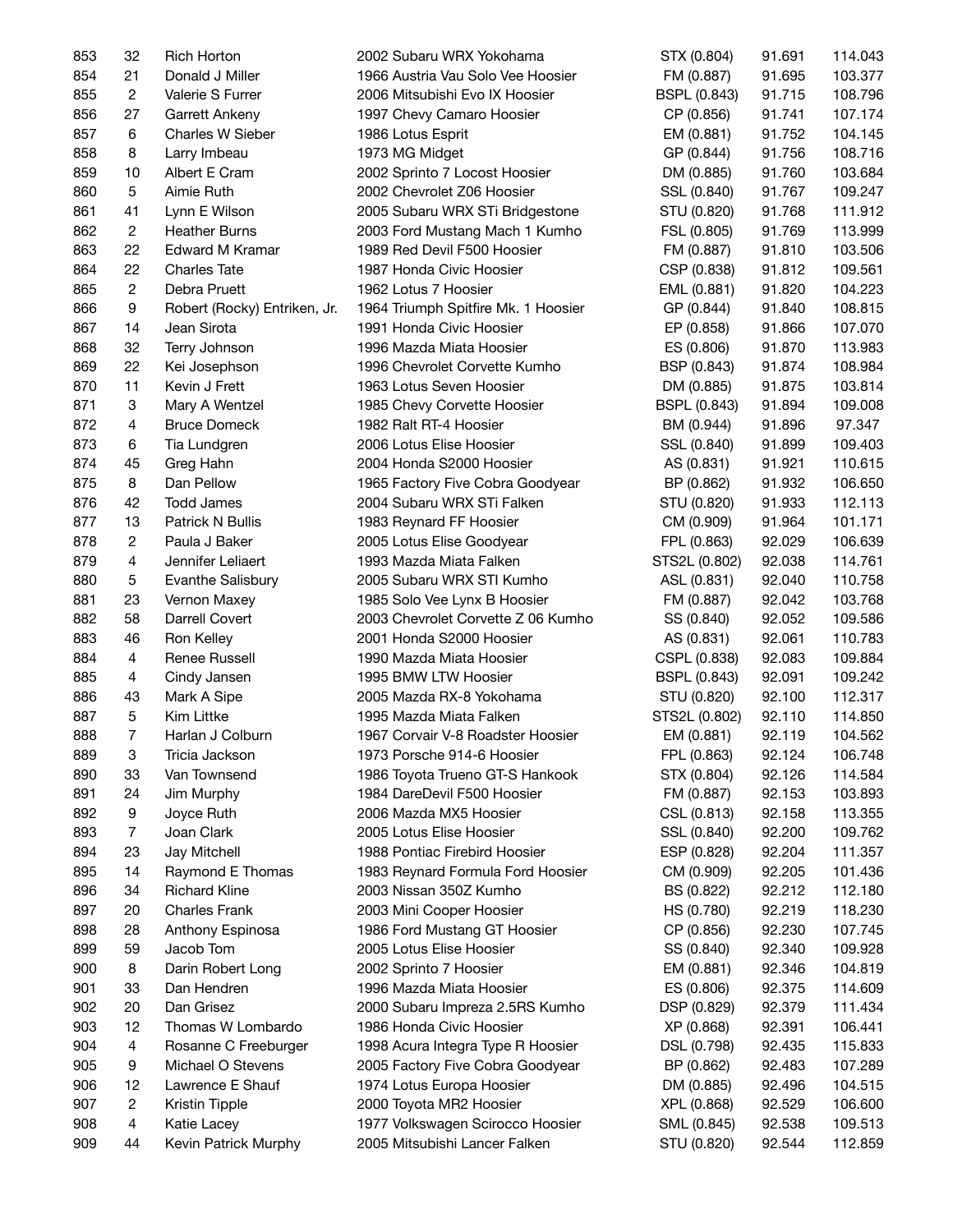| 910 | 26             | Dan Smythe                    | 2004 Mitsubishi Evolution RS Kumho                           | SM (0.845)   | 92.546 | 109.522 |
|-----|----------------|-------------------------------|--------------------------------------------------------------|--------------|--------|---------|
| 910 | 5              | Gloria J Carr                 | 1996 Mazda Miata Hoosier                                     | CSPL (0.838) | 92.546 | 110.437 |
| 912 | 34             | Dan Townsend                  | 1986 Toyota AE86 Hankook                                     | STX (0.804)  | 92.555 | 115.118 |
| 913 | 15             | Frederic Pruneau              | 1991 Honda Civic Hoosier Central                             | EP (0.858)   | 92.593 | 107.917 |
| 914 | 3              | Velma L Boreen                | 1996 Mazda Miata Hoosier                                     | XPL (0.868)  | 92.616 | 106.701 |
| 915 | 25             | Dan Moulin                    | 1993 Red Devil F-500 Hoosier                                 | FM (0.887)   | 92.625 | 104.425 |
| 916 | 12             | Roger Howard Johnson          | 1985 BMW 325 Kumho Houston                                   | FP (0.863)   | 92.640 | 107.347 |
| 917 | 60             | Reto Koradi                   | 2005 Lotus Elise Hoosier                                     | SS (0.840)   | 92.675 | 110.327 |
| 918 | 45             | Henry Lin                     | 2004 Subaru WRX STI                                          | STU (0.820)  | 92.676 | 113.020 |
| 919 | 34             | Jim Hendrickson               | 1993 Toyota MR2 Kumho                                        | ES (0.806)   | 92.678 | 114.985 |
| 920 | 21             | <b>Blake William Thompson</b> | 1989 Honda Civic CRX SI Falken                               | STS2 (0.802) | 92.695 | 115.580 |
| 921 | 9              | Gordon Kinney                 | 1967 Sunbeam Tiger Hoosier                                   | EM (0.881)   | 92.708 | 105.230 |
| 922 | 21             | Anthony W Hodges              | 1995 Plymouth Neon Kumho                                     | DSP (0.829)  | 92.727 | 111.854 |
| 923 | $\mathbf 5$    | <b>Bob Sonntag</b>            | 1979 Legrand MK25 Hoosier                                    | BM (0.944)   | 92.756 | 98.259  |
| 924 | 29             | <b>Curt Etzel</b>             | 1988 Ford Mustang Hoosier                                    | CP (0.856)   | 92.793 | 108.403 |
| 925 | 39             | James Redwine                 | 1997 Dodge Neon ACR Hankook                                  | STS (0.797)  | 92.805 | 116.443 |
| 926 | 10             | Jeanne Darrow                 | 2000 Mazda Miata Kumho                                       | CSL (0.813)  | 92.806 | 114.153 |
| 927 | 6              | <b>Keith Starr</b>            | 1982 Tiga DSR Hoosier                                        | BM (0.944)   | 92.829 | 98.336  |
| 928 | 10             | Cameron M Herrick             |                                                              | BP (0.862)   | 92.839 | 107.702 |
| 929 | 13             | Alan S Rae                    | 1966 Chevy Corvette Hoosier<br>1991 Caterham Super 7 Hoosier |              |        |         |
|     | 5              | Vicki Pfaehler                |                                                              | DM (0.885)   | 92.888 | 104.958 |
| 930 |                |                               | 2005 Mini Cooper Kumho                                       | HSL (0.780)  | 92.904 | 119.108 |
| 931 | 8              | Donna Marx                    | 2002 Chevrolet Corvette Z06 Hoosier                          | SSL (0.840)  | 92.914 | 110.612 |
| 931 | 35             | <b>Francois Berthelette</b>   | 1999 Acura Integra Type R Hankook                            | STX (0.804)  | 92.914 | 115.565 |
| 933 | 11             | Noel Dike                     | 1999 Mazda Miata Kumho                                       | CSL (0.813)  | 92.919 | 114.292 |
| 934 | 23             | Steve Meschke                 | 1990 Mazda Maita Hoosier                                     | CSP (0.838)  | 92.922 | 110.885 |
| 935 | 15             | Chuck Sample                  | 1984 Van Diemen FF Hoosier                                   | CM (0.909)   | 92.969 | 102.276 |
| 936 | 6              | Rebecca Roth                  | 2002 Subaru WRX Falken                                       | STXL (0.804) | 92.971 | 115.635 |
| 937 | 36             | Bruno Gobeil                  | 2003 Mazda Protege Mazdaspeed Falken                         | STX (0.804)  | 92.975 | 115.641 |
| 938 | 22             | Donald Vandenburgh            | 1997 Saturn SC2 Kumho                                        | DSP (0.829)  | 93.025 | 112.213 |
| 939 | 30             | Michael R Fellmer             | 1997 Chevy Camaro Hoosier                                    | CP (0.856)   | 93.093 | 108.753 |
| 940 | 12             | Ann Commerford                | 2000 Toyota MR2 Spyder Hoosier                               | CSL (0.813)  | 93.208 | 114.647 |
| 941 | 10             | Jacob Christianson            | 1998 Westfield SEi Hoosier                                   | EM (0.881)   | 93.225 | 105.817 |
| 942 | 3              | <b>Brianne Maier</b>          | 1993 Ford Mustang Goodyear                                   | CPL (0.856)  | 93.273 | 108.964 |
| 943 | 5              | <b>Brian J Reeves</b>         | 1990 Mazda Miata Hoosier                                     | DP (0.853)   | 93.300 | 109.379 |
| 944 | 14             | Michael Dougherty             | 2000 Caterham Super Seven Hoosier                            | DM (0.885)   | 93.320 | 105.446 |
| 945 | 16             | Robert D Snider               | 1992 Van Diemen RF92 Hoosier                                 | CM (0.909)   | 93.361 | 102.707 |
| 946 | 11             | Nelson L Gabel                | 1967 Sunbeam Tiger Hoosier                                   | EM (0.881)   | 93.367 | 105.979 |
| 947 | 24             | <b>Rick Blair</b>             | 1988 toyota mr2 supercharged Kumho                           | CSP (0.838)  | 93.413 | 111.471 |
| 948 | $\mathbf{1}$   | Kiersten S Scharnberg-Koch    | 1982 Ralt RT5 Hoosier                                        | BML (0.944)  | 93.421 | 98.963  |
| 949 | 31             | Diane Wood Austin             | 2005 Mini Cooper S Hoosier                                   | GS (0.794)   | 93.431 | 117.671 |
| 950 | $\mathbf{1}$   | Stacey D Sawyer               | 1985 Reynard FF1600 Hoosier                                  | CML (0.909)  | 93.441 | 102.795 |
| 951 | 37             | Brian M Cembor                | 1997 Acura Integra TypeR Falken                              | STX (0.804)  | 93.444 | 116.224 |
| 952 | 23             | <b>Bob Heisler</b>            | 1999 Plymouth Neon ACR Hoosier                               | DSP (0.829)  | 93.445 | 112.720 |
| 953 | 27             | John Wharton                  | 1995 BMW M3 Hoosier                                          | SM (0.845)   | 93.452 | 110.594 |
| 954 | 4              | <b>Brandy Sandberg</b>        | 1970 Plymouth Cuda Hoosier                                   | CPL (0.856)  | 93.460 | 109.182 |
| 955 | 15             | Lee Mabee                     | 2001 Caterham Super Seven Hoosier                            | DM (0.885)   | 93.510 | 105.661 |
| 956 | $\overline{7}$ | Jeff Brauch                   | 1998 Omni-Fab Cheetah SR-1 Hoosier                           | BM (0.944)   | 93.523 | 99.071  |
| 957 | 3              | Sue Eckles                    | 2001 Honda S2000 Kumho                                       | SM2L (0.854) | 93.559 | 109.554 |
| 958 | 17             | Craig Carr                    | 1984 Van Diemen RF84 Hoosier                                 | CM (0.909)   | 93.591 | 102.960 |
| 959 | 40             | Marc Avigliano                | 2000 Hyundai Tiburon Falken                                  | STS (0.797)  | 93.605 | 117.447 |
| 960 | 26             | Robert Lee Moore              | 1964 Bobsy Vanguard Hoosier                                  | FM (0.887)   | 93.637 | 105.566 |
| 961 | 46             | Steve Garnjobst               | 2006 Mitsubishi Evolution Falken                             | STU (0.820)  | 93.681 | 114.245 |
| 962 | 41             | Andrew Grunenwald             | 1989 Honda Civic Si Falken                                   | STS (0.797)  | 93.687 | 117.550 |
| 963 | 8              | <b>Bryan Charles Fritzler</b> | 2003 Frtizler FTO3 Hoosier                                   | BM (0.944)   | 93.695 | 99.253  |
| 964 | 13             | Stephen J Sulatycki           | 2000 Subaru Impreza 2.5 RS Goodyear                          | XP (0.868)   | 93.725 | 107.978 |
| 965 | 9              | Debbie Zeisler                | 2005 Mini Cooper S Kumho                                     | GSL (0.794)  | 93.731 | 118.049 |
| 966 | 24             | Jennifer Liccardi             | 1994 Chevy Camaro Hoosier                                    | ESP (0.828)  | 93.732 | 113.203 |
|     |                |                               |                                                              |              |        |         |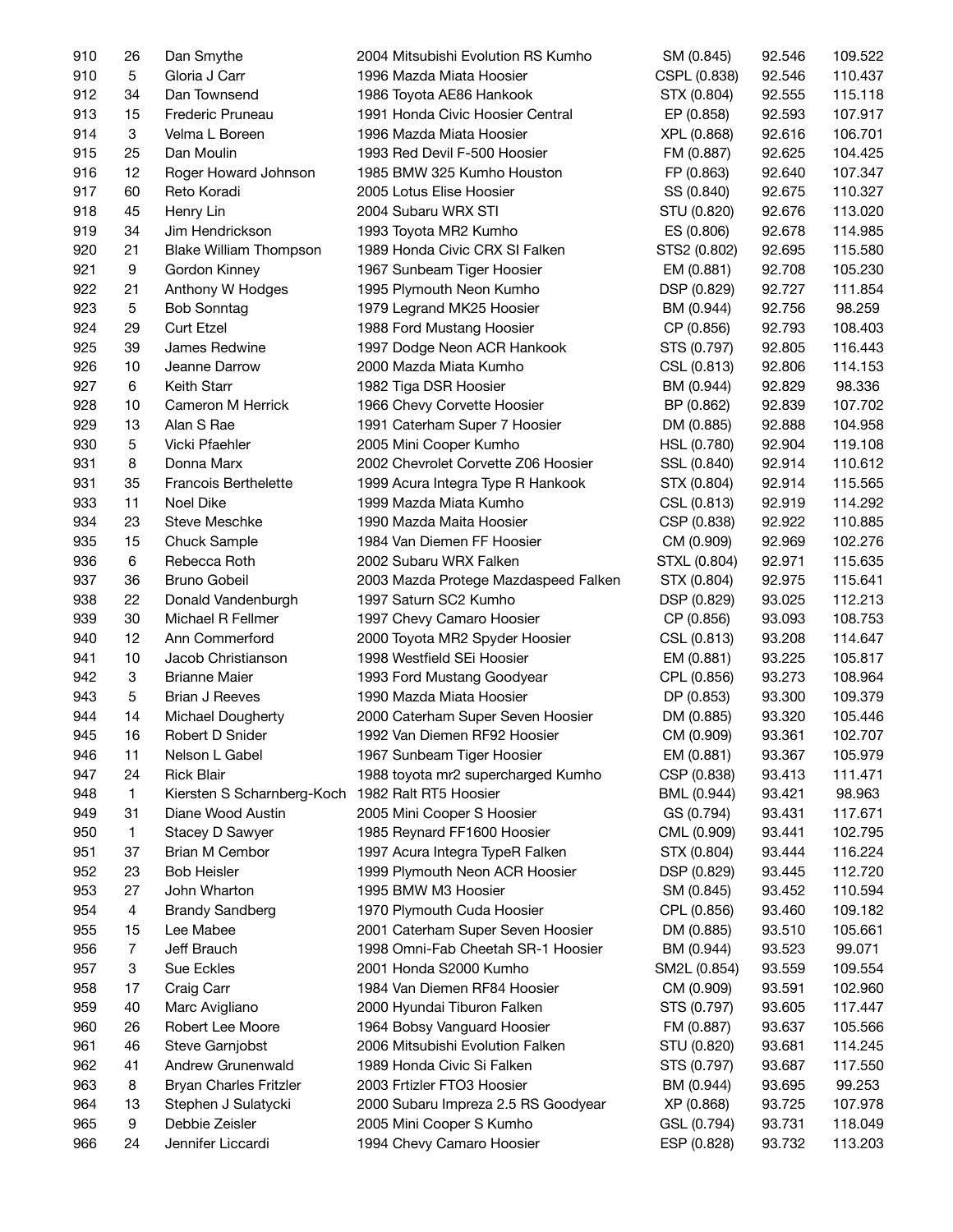| 967  | 27                      | Mike Billings            | 1968 Autodynamics Solo Vee Hoosier       | FM (0.887)   | 93.737 | 105.679 |
|------|-------------------------|--------------------------|------------------------------------------|--------------|--------|---------|
| 968  | 32                      | Jeff Neiger              | 1991 Honda CRX SI Kumho                  | GS (0.794)   | 93.748 | 118.070 |
| 969  | 12                      | Sam Platt                | 2004 Chevrolet Corvette Hoosier          | EM (0.881)   | 93.756 | 106.420 |
| 970  | 31                      | Carl Couric              | 1985 Chevrolet Camaro Z/28 Hoosier       | CP (0.856)   | 93.788 | 109.565 |
| 971  | 32                      | Dwight Cotton            | 1985 Chevy Camaro Hoosier                | CP (0.856)   | 93.811 | 109.592 |
| 972  | 42                      | Mark Duerst              | 1989 Honda Civic Si Falken               | STS (0.797)  | 93.819 | 117.715 |
| 973  | 13                      | Kent Hoyt                | 1992 Plymouth Laser Hoosier              | FP (0.863)   | 93.824 | 108.718 |
| 974  | 5                       | MeLinda A McCall         | 2004 Mazda RX8 Yokohama                  | STUL (0.820) | 93.896 | 114.507 |
| 975  | 5                       | Catherine Tegeler        | 1988 BMW M3 Kumho                        | SML (0.845)  | 93.901 | 111.125 |
| 976  | 61                      | Fred L Bybee             | 2005 Chevrolet Corvette Hoosier          | SS (0.840)   | 93.904 | 111.791 |
| 977  | 11                      | David Eckman             | 1970 Chevrolet Corvette Hoosier          | BP (0.862)   | 93.931 | 108.969 |
| 978  | 9                       | Erich Ohlde              | 2006 University of Kansas JMS06 Goodyear | FSAE (0.948) | 94.000 | 99.156  |
| 979  | 33                      | <b>Art Martinez</b>      | 1982 Pontiac MSE T/A Hoosier             | CP (0.856)   | 94.138 | 109.974 |
| 980  | 34                      | <b>Richard Rippy</b>     | 1996 Chevy Camaro Hoosier                | CP (0.856)   | 94.168 | 110.009 |
| 981  | $\,6\,$                 | Melanie Costello         | 1985 Honda CRX Hoosier                   | CSPL (0.838) | 94.214 | 112.427 |
| 982  | 14                      | Robert Wayman            | 2000 Subaru Impreza 2.5 RS Goodyear      | XP (0.868)   | 94.221 | 108.549 |
| 983  | 16                      | Todd M Rehklau           | 1987 Westfield 7 Hoosier                 | DM (0.885)   | 94.260 | 106.508 |
| 984  | 6                       | Tara Elizabeth Knoll     | 2006 Subaru Impreza Sti                  | STUL (0.820) | 94.270 | 114.964 |
| 985  | 47                      | Dustin Graham            | 2005 Subaru STI Kumho                    | AS (0.831)   | 94.294 | 113.470 |
| 986  | 44                      | Nathaniel J Leon         | 1999 Mazda Miata Kumho                   | CS (0.813)   | 94.300 | 115.990 |
| 987  | 3                       | Dee Schweikle            | 1976 Alfa Romeo Spider Hoosier           | DSPL (0.829) | 94.306 | 113.759 |
| 988  | 1                       | Jennifer Lee             | 1972 Mazda RX3 Hoosier                   | EPL (0.858)  | 94.358 | 109.974 |
| 988  | 21                      | Dan Cole                 | 2004 CRG Road Rebel                      | F125 (0.937) | 94.358 | 100.702 |
| 990  | 22                      | Jason McDaniel           | 1991 Mazda Miata Falken                  | STS2 (0.802) | 94.361 | 117.657 |
| 991  | 28                      | Michael Quinn            | 1995 KBS Mk7 Hoosier                     | FM (0.887)   | 94.362 | 106.383 |
| 992  | 18                      | Martin R Brown           | 1982 Tiga Formula Ford Hoosier           | CM (0.909)   | 94.366 | 103.813 |
| 993  | 39                      | Dr. Connie Smith         | 2004 VW R32 Kumho                        | DS (0.798)   | 94.411 | 118.309 |
| 994  | $\mathbf 5$             | Elizabeth Whitworth      | 1979 Ford Mustang Hoosier                | CPL (0.856)  | 94.448 | 110.336 |
| 995  | 16                      | Charles Levesque         | 1986 Honda CRX Hoosier                   | EP (0.858)   | 94.462 | 110.095 |
| 996  | 17                      | Craig L Straub           | 1962 Lotus/Caterham Super 7 Hoosier      | DM (0.885)   | 94.547 | 106.833 |
| 997  | 35                      | Les Brown                | 1985 Chevrolet Camaro Kumho              | CP (0.856)   | 94.552 | 110.458 |
| 998  | 6                       | <b>Brenda Ucker</b>      | 1986 Ford Mustang Goodyear               | CPL (0.856)  | 94.556 | 110.463 |
| 999  | $\overline{\mathbf{c}}$ | Linda H Smiley           | 1982 Tiga Formula Ford Hoosier           | CML (0.909)  | 94.579 | 104.047 |
| 1000 | 3                       | Lisa Frankel             | 1997 Chevrolet Camaro Kumho              | FSL (0.805)  | 94.608 | 117.525 |
| 1001 | 4                       | Paula Diehl              | 1999 BMW M3 Hoosier                      | BSL (0.822)  | 94.634 | 115.127 |
| 1002 | 18                      | <b>Chris Obert</b>       | 1974 Dallara Icsunonove Hoosier          | DM (0.885)   | 94.697 | 107.002 |
| 1003 | 9                       | Joseph E Hernandez       | 2002 Pocket Rocket DSR Hoosier           | BM (0.944)   | 94.711 | 100.329 |
| 1004 | 4                       | Doris Fung               | 1989 Honda Civic Si Kumho                | STSL (0.797) | 94.735 | 118.865 |
| 1005 | 29                      | Arnold J Coleman         | 2002 Maverick F500 Hoosier               | FM (0.887)   | 94.795 | 106.872 |
| 1006 | 14                      | Lucas David Anderson     | 1972 Datsun 240Z Hoosier                 | FP (0.863)   | 94.801 | 109.850 |
| 1007 | 3                       | Connie Hudson            | 1990 Mazda Miata Hoosier                 | DPL (0.853)  | 94.809 | 111.148 |
| 1008 | 6                       | Laura White              | 2002 MINI Cooper S Hoosier               | SML (0.845)  | 94.815 | 112.207 |
| 1009 | 19                      | <b>Bill Martin</b>       | 1978 Lola T540 Formula Ford Hoosier      | CM (0.909)   | 94.845 | 104.340 |
| 1010 | 12                      | Milton C Burleson        | 1970 Chevrolet Corvette Goodyear         | BP (0.862)   | 94.861 | 110.047 |
| 1011 | 25                      | Jared Anderson           | ??                                       | CSP (0.838)  | 94.935 | 113.287 |
| 1012 | 22                      | Patrick Allen Thull      | 2002 Mazda Protege 5 Hoosier             | FSP (0.814)  | 94.951 | 116.647 |
| 1013 | $\overline{7}$          | Donna Bartling           | 1979 Ford Mustang Hoosier                | CPL (0.856)  | 94.965 | 110.940 |
| 1014 | 28                      | Charles H Tegeler        | 1988 BMW M3 Kumho                        | SM (0.845)   | 94.971 | 112.392 |
| 1015 | 10                      | Lisa McLean              | 2005 Mini Cooper S Kumho                 | GSL (0.794)  | 94.986 | 119.630 |
| 1016 | 24                      | James P Christian        | 2002 BMW 330ci Hoosier                   | DSP (0.829)  | 95.222 | 114.864 |
| 1017 | 10                      | <b>Travis Rouse</b>      | 2002 Univ of Texas FSAE Hoosier          | FSAE (0.948) | 95.270 | 100.496 |
| 1018 | $\mathbf{1}$            | Elizabeth Lyle           | 1997 KBS MKVII Hoosier                   | FML (0.887)  | 95.310 | 107.452 |
| 1019 | 25                      | Michael E Dickerson      | 1994 Chevrolet Z28 Kumho                 | ESP (0.828)  | 95.321 | 115.122 |
| 1020 | 5                       | Lori Gill                | 1987 Honda Civic Si Falken               | STSL (0.797) | 95.338 | 119.621 |
| 1021 | $\overline{7}$          | Rachel Lillian Blacketer | 2005 Subaru WRX STI Falken               | STUL (0.820) | 95.399 | 116.340 |
| 1022 | 47                      | Richard Sirokman         | 2005 Mazda RX-8 Falken                   | STU (0.820)  | 95.470 | 116.427 |
| 1023 | 10                      | John Garcia              | 1983 Ralt/Mazda RT5 Hoosier              | BM (0.944)   | 95.474 | 101.138 |
|      |                         |                          |                                          |              |        |         |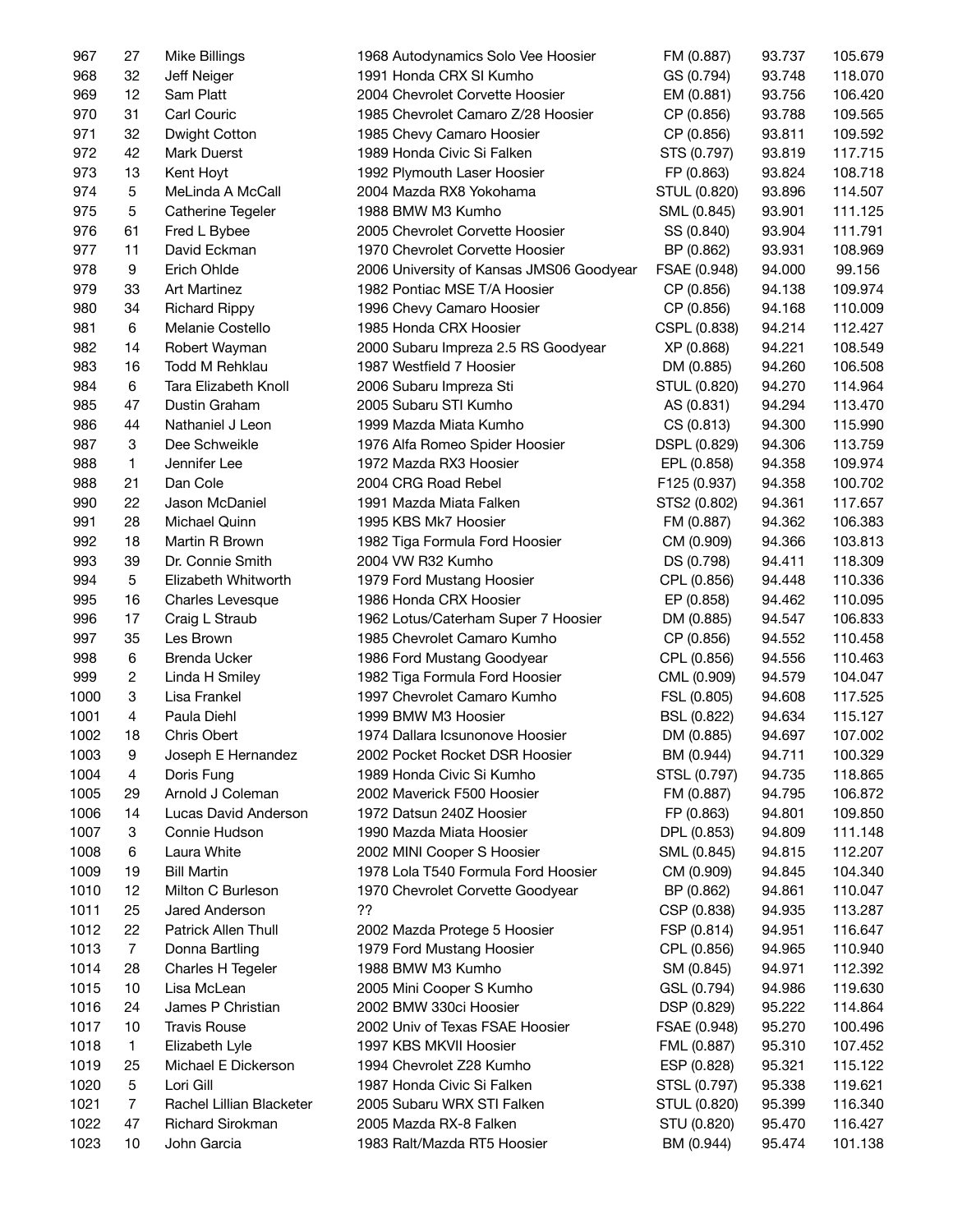| 1024 | 19             | Robert Rehklau         | 1987 Westfield 7 Hoosier                                | DM (0.885)          | 95.479 | 107.886 |
|------|----------------|------------------------|---------------------------------------------------------|---------------------|--------|---------|
| 1025 | $\mathbf{2}$   | Jessica Gray           | 1971 Caracal B Hoosier                                  | FML (0.887)         | 95.494 | 107.660 |
| 1026 | 15             | Don Bunt               | 1973 Datsun 240z Goodyear                               | FP (0.863)          | 95.500 | 110.660 |
| 1027 | 33             | Phil P Alspach         | 1995 Dodge Neon ACR Kumho                               | GS (0.794)          | 95.549 | 120.339 |
| 1028 | 36             | Mike Ansell            | 1998 Chevrolet Camaro Goodyear                          | CP (0.856)          | 95.716 | 111.818 |
| 1029 | 6              | Renee Hines            | 1989 Honda CRX Si Falken                                | STS2L (0.802)       | 95.723 | 119.355 |
| 1030 | 37             | David Scott            | 1985 Chevrolet Camaro Kumho                             | CP (0.856)          | 95.804 | 111.920 |
| 1031 | 3              | Lisa Garfield          | 2002 CTS Honda                                          | F125L (0.937)       | 95.805 | 102.246 |
| 1032 | 34             | Neil R Wilson          | 2002 Ford SVT Focus Hoosier                             | GS (0.794)          | 95.806 | 120.663 |
| 1033 | 48             | Joe W Tasler           | 2003 Honda S2000 Hoosier                                | AS (0.831)          | 95.826 | 115.314 |
| 1034 | 11             | Wheeler McDougal Jr    | 1990 Swift DB-4 Hoosier                                 | BM (0.944)          | 95.832 | 101.517 |
| 1035 | 12             | Georg J Kirkilewski    | 1990 Swift DB-4 Hoosier                                 | BM (0.944)          | 95.848 | 101.534 |
| 1036 | 13             | Colan Arnold           | 1982 Ralt RT4 Hoosier                                   | BM (0.944)          | 95.886 | 101.574 |
| 1037 | 48             | <b>Chris Trusler</b>   | 2005 Mazda RX-8 Yokohama                                | STU (0.820)         | 95.902 | 116.954 |
| 1038 | 13             | Dean Van De Carr       | 1973 Triumph TR6 Goodyear                               | EM (0.881)          | 95.962 | 108.924 |
| 1039 | 17             | Paul W Neal            | 1970 Datsun 510 Goodyear                                | EP (0.858)          | 96.016 | 111.907 |
| 1040 | $\mathbf{1}$   | Shawn Kiesel           | 2006 Mazda RX-7 Hoosier                                 | BPL (0.862)         | 96.056 | 111.434 |
|      |                | Jim Eisinger           | 2005 Honda S2000 Kumho                                  |                     |        |         |
| 1041 | 49             |                        |                                                         | AS (0.831)          | 96.070 | 115.608 |
| 1042 | 5              | Rebecca K G Mallory    | 2001 BMW 330ci Kumho                                    | DSL (0.798)         | 96.097 | 120.422 |
| 1043 | $\overline{c}$ | Kathleen Barnes        | 1985 Honda Civic Hoosier                                | EPL (0.858)         | 96.105 | 112.011 |
| 1044 | 14             | Greg Scharnberg        | 1982 Ralt RT5 Hoosier                                   | BM (0.944)          | 96.129 | 101.832 |
| 1045 | 21             |                        | Christopher Lee Edmondson 1991 Toyota Celica ST Hankook | HS (0.780)          | 96.220 | 123.359 |
| 1046 | 12             | <b>Trey Christy</b>    | 2001 Toyota MR2 Spyder Kumho                            | SM2 (0.854)         | 96.236 | 112.689 |
| 1047 | 9              | Laurie Montelo         | 2003 Chevrolet Z06 Hoosier                              | SSL (0.840)         | 96.370 | 114.726 |
| 1048 | 28             | William A Hull         | 1995 Chevrolet Camaro Kumho                             | FS (0.805)          | 96.375 | 119.720 |
| 1049 | 3              | Dawn Odoi              | 1983 Reynard Formula Ford Hoosier                       | CML (0.909)         | 96.402 | 106.053 |
| 1050 | 20             | Eric W Martin          | 1978 Lola T540 Hoosier                                  | CM (0.909)          | 96.446 | 106.101 |
| 1051 | $\mathbf 5$    | Natha Waldbaum         | 1999 Ford Mustang Cobra Kumho                           | ESPL (0.828)        | 96.484 | 116.527 |
| 1052 | 30             | <b>Terry Lunceford</b> | 1972 Autodynamics Solo Vee Hoosier                      | FM (0.887)          | 96.575 | 108.878 |
| 1053 | $\mathbf 5$    | Martha Lou Haddon      | 2004 Subaru Imprezza WRX STi Kumho                      | <b>BSPL (0.843)</b> | 96.657 | 114.658 |
| 1054 | $\overline{4}$ | William Goodale        | 1998 Dragon F1 Hoosier                                  | AM (1.000)          | 96.700 | 96.700  |
| 1055 | 2              | Jan Knudsen            | 1970 Chevrolet Corvette Goodyear                        | BPL (0.862)         | 96.708 | 112.190 |
| 1056 | $\overline{7}$ | Nancy Laberge          | 2003 Mazda Protege Mazdaspeed                           | STXL (0.804)        | 96.761 | 120.349 |
| 1057 | 50             | Jeff Dahnert           | 1993 Chevrolet Corvette Kumho                           | AS (0.831)          | 96.885 | 116.588 |
| 1058 | 23             | Jarrad Andrew Rahal    | 2004 Honda S2K Hoosier                                  | BSP (0.843)         | 96.937 | 114.990 |
| 1059 | 35             | Paul T Nittel          | 2006 Nissan 350Z Enthusiast Hoosier                     | BS (0.822)          | 97.031 | 118.042 |
| 1060 | 35             | Kent Edmondson         | 1986 Fiat X 1/9 Yokohama                                | ES (0.806)          | 97.203 | 120.599 |
| 1061 | 11             | Chad Kirby             | 2006 SDSMT FSAE Hoosier                                 | FSAE (0.948)        | 97.331 | 102.670 |
| 1062 | 16             | Charlie Clark          | 1985 Mazda RX7 Goodyear                                 | FP (0.863)          | 97.363 | 112.819 |
| 1063 | 38             | Dick Berger            | 1968 Corvair Convertible Hoosier                        | CP (0.856)          | 97.408 | 113.794 |
| 1064 | 8              | Carla Russo            | 1988 Pontiac Firebird Hoosier                           | CPL (0.856)         | 97.410 | 113.797 |
| 1065 | 10             | <b>Rick Dodds</b>      | 1968 Austin Healey Sprite Hoosier                       | GP (0.844)          | 97.413 | 115.418 |
| 1066 | 12             | <b>Richard Turner</b>  | 2005 FSAE SRT 2005                                      | FSAE (0.948)        | 97.457 | 102.803 |
| 1067 | 39             | Amo Carrasco           | 1982 MSE Trans Am Pontiac Hoosier                       | CP (0.856)          | 97.539 | 113.948 |
| 1068 | $\overline{7}$ | Katie Orgler           | 1990 Mazda Miata Falken                                 | STS2L (0.802)       | 97.628 | 121.731 |
| 1069 | 40             | Chris Belieu           | 1985 Ford Mustang GT Hoosier                            | CP (0.856)          | 97.682 | 114.114 |
| 1070 | 15             | George Langdon         | 1982 Tiga DSR Hoosier                                   | BM (0.944)          | 97.694 | 103.489 |
| 1071 | 41             | <b>Ed Runnion</b>      | 1996 Chevy Impala SS Hoosier                            | CP (0.856)          | 97.826 | 114.283 |
| 1072 | 6              | Dennis G Cipriany      | 1986 Toyota MR2 Hoosier                                 | DP (0.853)          | 97.856 | 114.720 |
| 1073 | 1              | Rene Dunham            | 1964 Triumph Spitfire Hoosier                           | GPL (0.844)         | 97.895 | 115.989 |
| 1074 | 38             | Marcus A Hidvegi       | 2000 Volkswagen New Beetle Kumho                        | STX (0.804)         | 97.909 | 121.777 |
| 1075 | 25             | Joseph M Craven        | 1985 Merkur XR4 Ti Kumho                                | DSP (0.829)         | 97.948 | 118.152 |
| 1076 | 13             | Neil Schreiber         | 2006 UMR FSAE Hoosier                                   | FSAE (0.948)        | 98.039 | 103.417 |
| 1077 | 22             | Kia Gharib             | 2005 Mini Cooper Kumho                                  | HS (0.780)          | 98.149 | 125.832 |
| 1078 | 14             | Tad Asay               | 2006 FSAE Hoosier                                       | FSAE (0.948)        | 98.244 | 103.633 |
| 1079 |                | Lee Miller             | 2002 Lowcost 7 Hoosier                                  |                     |        |         |
|      | 14             |                        |                                                         | EM (0.881)          | 98.285 | 111.561 |
| 1080 | 20             | George Emery           | 1974 Dallara Icsunonove Hoosier                         | DM (0.885)          | 98.304 | 111.078 |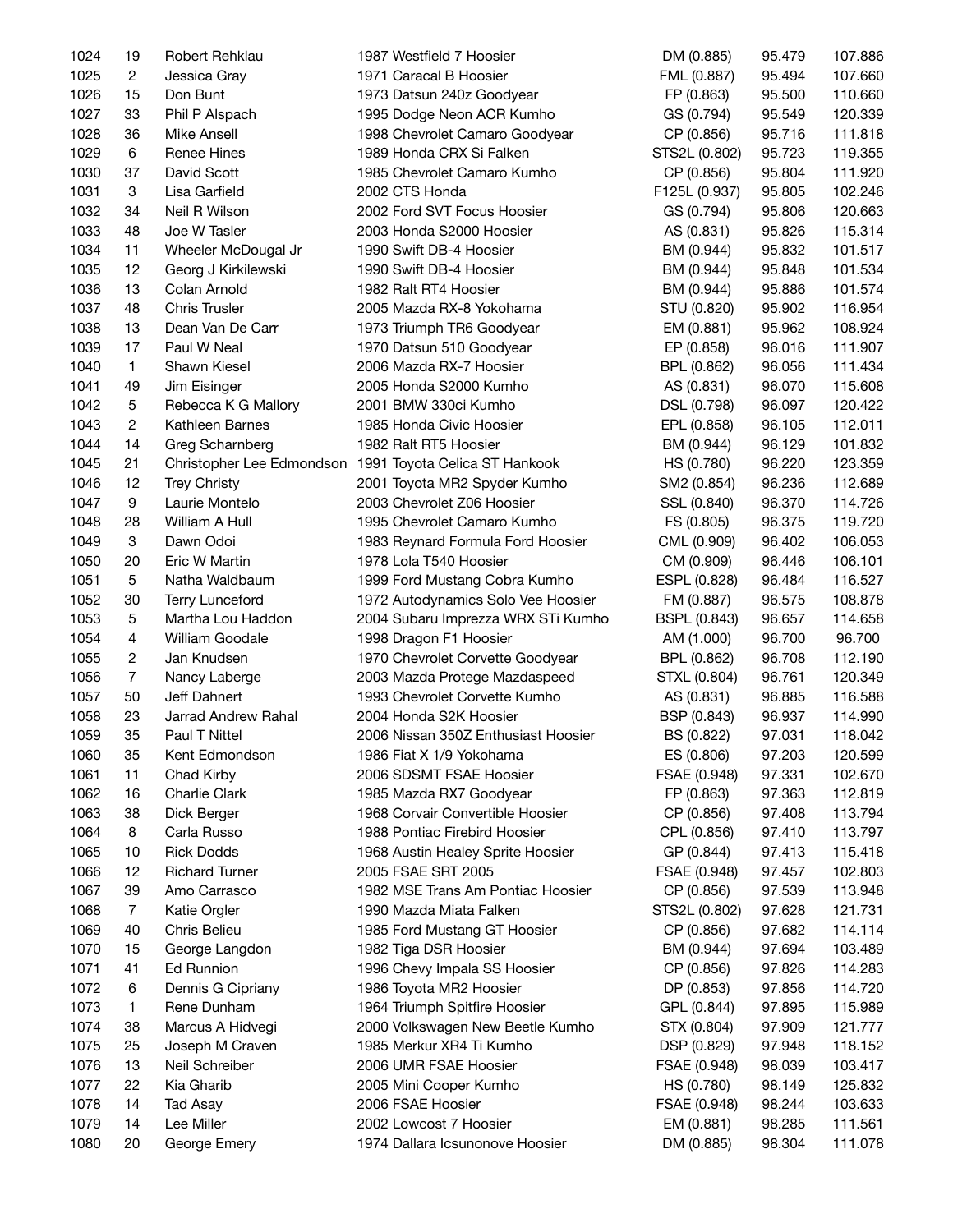| 1081 | 4              | Diane Deanovic         | 2005 Lotus Elise Goodyear           | XPL (0.868)   | 98.355  | 113.312 |
|------|----------------|------------------------|-------------------------------------|---------------|---------|---------|
| 1082 | 10             | Sharon F Bybee         | 2005 Chevrolet Corvette Hoosier     | SSL (0.840)   | 98.430  | 117.179 |
| 1083 | $\overline{c}$ | Janis Hernandez        | 2002 Pocket Rocket DSR Hoosier      | BML (0.944)   | 98.548  | 104.394 |
| 1084 | 15             | <b>Bobby Alley</b>     | 2005 FSAE SRT06 Hoosier             | FSAE (0.948)  | 98.583  | 103.991 |
| 1085 | 26             | Phillip A Sullivan     | 1995 Mazda Miata Kumho              | CSP (0.838)   | 98.934  | 118.060 |
| 1086 | 35             | <b>Walter Day</b>      | 1997 VW GTI Hoosier                 | GS (0.794)    | 99.144  | 124.866 |
| 1087 | 8              | Carol A Cone           | 1991 Mazda Miata Falken             | STS2L (0.802) | 99.203  | 123.695 |
| 1088 | 42             | Sean T Ittner          | 2000 Ford Mustang V6                | CP (0.856)    | 99.276  | 115.977 |
| 1089 | 31             | <b>Charles Haynes</b>  | 1972 Lynx B Hoosier                 | FM (0.887)    | 99.462  | 112.133 |
| 1090 | 43             | Chad Weir              | 1970 Chevy Camaro Hoosier           | CP (0.856)    | 99.545  | 116.291 |
| 1091 | 4              | Rebecca Deacon         | 1985 BMW 325 Kumho                  | FPL (0.863)   | 99.709  | 115.538 |
| 1092 | 3              | Amy Lee                | 1972 Mazda RX3 Hoosier              | EPL (0.858)   | 100.055 | 116.614 |
| 1093 | 13             | <b>Brad Weber</b>      | 1989 Honda CRX Hoosier              | SM2 (0.854)   | 100.097 | 117.210 |
| 1094 | 44             | <b>Brad Foreman</b>    | 1973 Plymouth Barracuda Hoosier     | CP (0.856)    | 100.191 | 117.046 |
| 1095 | 11             | Elizabeth S Richardson | 2003 Chevrolet Corvette Z06 Hoosier | SSL (0.840)   | 100.209 | 119.296 |
| 1096 | 17             | Matthew Checkon        | 1973 Datsun 240z Goodyear           | FP (0.863)    | 100.502 | 116.457 |
| 1097 | $\overline{4}$ | Neva Hoover            | 1996 Track Magic Kart               | F125L (0.937) | 100.628 | 107.394 |
| 1098 | 43             | Michael Bloomer        | 1989 Honda Civic Si Falken          | STS (0.797)   | 100.718 | 126.372 |
| 1099 | 32             | John Pennington        | 1970 Kohnmeister ZTS Hoosier        | FM (0.887)    | 100.934 | 113.793 |
| 1100 | 9              | Mary Ankeny            | 1997 Chevy Camaro Hoosier           | CPL (0.856)   | 101.144 | 118.159 |
| 1101 | 10             | Mary Espinosa          | 1986 Ford Mustang GT Hoosier        | CPL (0.856)   | 101.186 | 118.208 |
| 1102 | 33             | William A Schmidt      | 1988 Red Devil F440 Hoosier         | FM (0.887)    | 101.236 | 114.133 |
| 1103 | 3              | Angela K Previte       | 2005 Red Devil Hoosier              |               | 101.271 | 114.173 |
| 1104 | 11             | Richard E Miller       | 1958 Austin Healey Sprite Hoosier   | FML (0.887)   | 101.331 | 120.060 |
|      |                |                        |                                     | GP (0.844)    |         |         |
| 1105 | 5              | Kimberly Tomlin        | 1985 BMW 325i Kumho                 | FPL (0.863)   | 101.372 | 117.465 |
| 1106 | 16             | <b>Wesley Snaza</b>    | 2005 SM 05 Hoosier                  | FSAE (0.948)  | 101.532 | 107.101 |
| 1107 | 22             | Charles L Smith        | 1995 DLP Kart                       | F125 (0.937)  | 101.769 | 108.611 |
| 1108 | 11             | Marlene Obenour        | 1970 Ford Mustang Boss 302 Hoosier  | CPL (0.856)   | 101.965 | 119.118 |
| 1108 | $\overline{7}$ | Coleen DeLong          | 1986 Honda CRX Hoosier              | CSPL (0.838)  | 101.965 | 121.677 |
| 1110 | $\overline{4}$ | Suzanne M Hodges       | 1995 Plymouth Neon Kumho            | DSPL (0.829)  | 102.022 | 123.066 |
| 1111 | 18             | <b>Babak Marefat</b>   | 2005 Lotus Elise Hoosier            | FP (0.863)    | 102.056 | 118.257 |
| 1112 | 36             | James E Baker          | 2001 BMW Z3 Coupe Yokohama          | BS (0.822)    | 102.393 | 124.566 |
| 1113 | 17             | Thomas D Asay          | 2006 FSAE Hoosier                   | FSAE (0.948)  | 102.470 | 108.091 |
| 1114 | 3              | Ingrid Ansell          | 1970 Chevy Corvette Goodyear        | BPL (0.862)   | 102.506 | 118.917 |
| 1115 | 5              | S Peter Smith          | ?? Hoosier                          | AM (1.000)    | 102.635 | 102.635 |
| 1116 | 9              | Kerry A Anderson       | 1995 Mazda Miata Falken             | STS2L (0.802) | 102.655 | 127.999 |
| 1117 | 18             | Ryan Strode            | 2006 Custom Goodyear                | FSAE (0.948)  | 102.696 | 108.329 |
| 1118 | 8              | Jennifer June Roach    | 1987 Honda Civic Hoosier            | CSPL (0.838)  | 102.777 | 122.645 |
| 1119 | 4              | Janet L Schmidt        | 1988 Red Devil F440 Hoosier         | FML (0.887)   | 102.920 | 116.032 |
| 1120 | 12             | Jacqueline Lawson      | 2005 Lotus Elise Hoosier            | SSL (0.840)   | 103.202 | 122.860 |
| 1121 | 5              | Mary-Lynette Moore     | 1968 Bakker Solo Vee Hoosier        | FML (0.887)   | 103.345 | 116.511 |
| 1122 | 13             | Teresa Gualtieri-Clark | 2005 Lotus Elise Hoosier            | SSL (0.840)   | 103.386 | 123.079 |
| 1123 | 34             | <b>Michael Morris</b>  | 1972 Lynx B Hoosier                 | FM (0.887)    | 103.593 | 116.790 |
| 1124 | 1              | Jenny Leigh Smith      | 2004 Prototype s/s Hoosier          | AML (1.000)   | 103.610 | 103.610 |
| 1125 | 4              | Charina Hansen         | 1987 Honda CRX Hoosier              | EPL (0.858)   | 103.806 | 120.986 |
| 1126 | 19             | <b>Charlie Baxter</b>  | 2006 Custom Goodyear                | FSAE (0.948)  | 104.127 | 109.839 |
| 1127 | 36             | Sue Marie Neiger       | 1991 Honda CRX SI Kumho             | GS (0.794)    | 104.192 | 131.224 |
| 1128 | 16             | J Michael Turner       | 1984 Bowland Boys Racing 84 Hoosier | BM (0.944)    | 105.139 | 111.376 |
| 1129 | 5              | Karen Christoff        | 1986 Honda Civic Hoosier            | XPL (0.868)   | 105.498 | 121.541 |
| 1130 | 5              | Rohini Rachel Sarino   | 1999 Honda Prelude Type SH Kumho    | DSPL (0.829)  | 105.513 | 127.277 |
| 1131 | 45             | Christopher L Heiny    | 1973 Plymouth Barracuda Hoosier     | CP (0.856)    | 107.829 | 125.968 |
| 1132 | 1              | Susan E Anderson       | 1962 Lotus/Caterham Super 7 Hoosier | DML (0.885)   | 107.956 | 121.984 |
| 1133 | 20             | Aaron Guliuzza         | 2005 FSAE 2005 Hoosier              | FSAE (0.948)  | 108.916 | 114.890 |
| 1134 | 21             | Artie Lane             | 1961 Lotus 61 Hoosier               | CM (0.909)    | 108.946 | 119.853 |
| 1135 | 22             | <b>Bill Lane</b>       | 1969 Lotus 61 Hoosier               | CM (0.909)    | 117.932 | 129.738 |
| 1136 | 1              | Gretchen Christenson   | 2006 KU FSAE KUF06 Goodyear         | FSAEL (0.948) | 118.905 | 125.427 |
| 1137 | 12             | Thelma Batilo          | 1973 Plymouth Barracuda Hoosier     | CPL (0.856)   | 134.881 | 157.571 |
|      |                |                        |                                     |               |         |         |